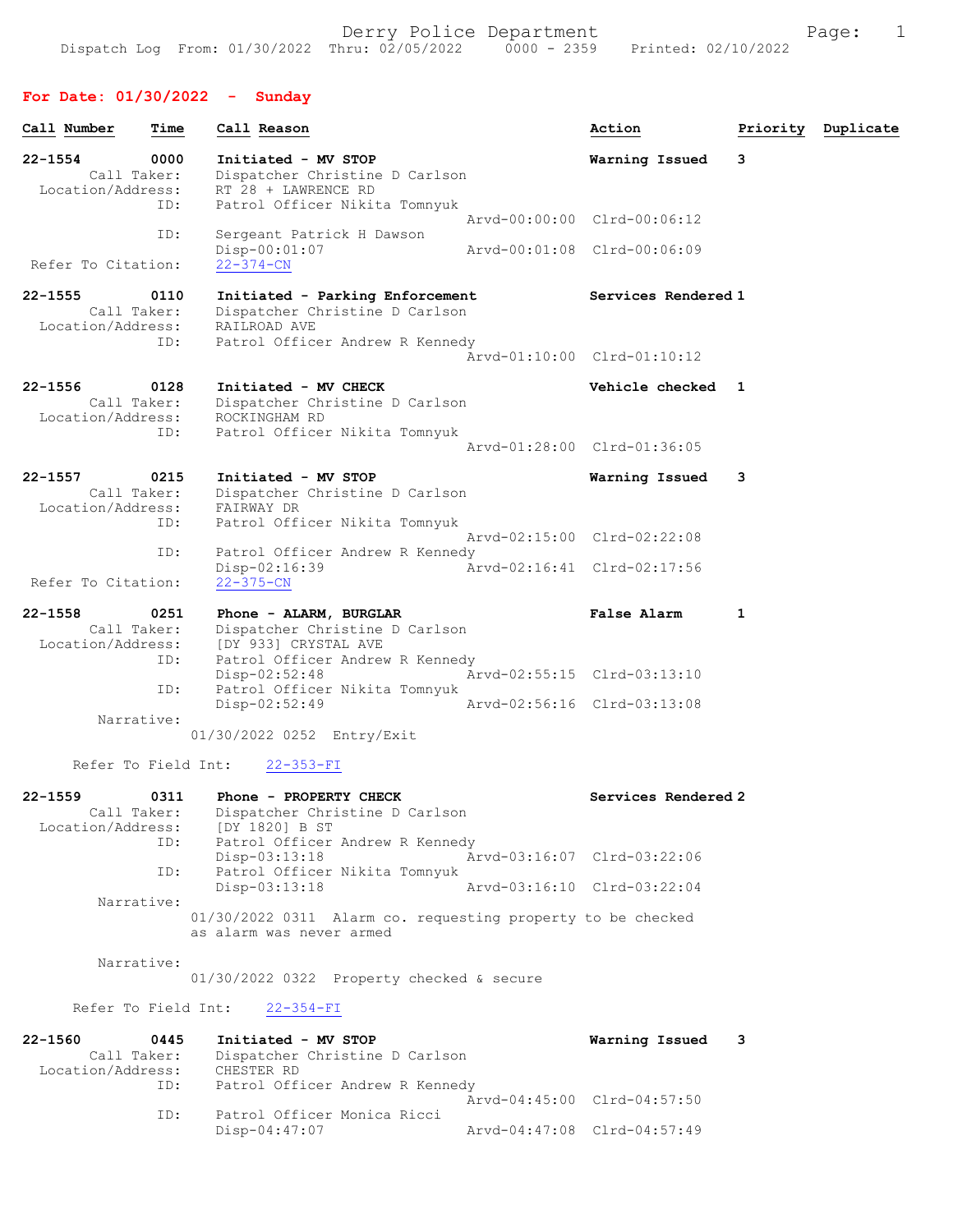Derry Police Department Fage: 2 Dispatch Log From: 01/30/2022 Thru: 02/05/2022 0000 - 2359 Printed: 02/10/2022 Refer To Citation: 22-376-CN 22-1561 0542 Initiated - MV STOP Warning Issued 3 Call Taker: Dispatcher Christine D Carlson Location/Address: [DY 1530] BIRCH ST ID: Patrol Officer Andrew R Kennedy Arvd-05:42:00 Clrd-05:49:52 Refer To Citation: 22-377-CN 22-1562 0746 Phone - TREE(S) DOWN Services Rendered 1 Call Taker: Dispatcher Jess W Arcand Location/Address: EMERALD DR + SCOBIE POND RD ID: Patrol Officer Charles L Doherty<br>Disp-07:47:08 Arve Disp-07:47:08 Arvd-07:55:01 Clrd-07:56:47 Narrative: 01/30/2022 0756 EVERSOURCE NOTIFIED OF TREE LEANING ON WIRES 22-1563 0817 Phone - HIT AND RUN Report Taken 2 Call Taker: Dispatcher Jess W Arcand Location/Address: MAPLE ST<br>D. Patrol O -- --<br>Patrol Officer Nicholas M Granville<br>Disp-08:17:32 Arvd-0 Disp-08:17:32 Arvd-08:21:28 Clrd-08:39:09 Refer To Incident: 22-154-OF 22-1564 0906 Initiated - FOLLOW-UP No Action Required 2 Call Taker: Dispatcher Jess W Arcand Location/Address: HUMPHREY RD ID: Patrol Officer Timothy J Underhill Arvd-09:06:00 Clrd-09:33:18 22-1565 0912 Initiated - SUBPOENA DELIVERY No Action Required 1 Call Taker: Dispatcher Jess W Arcand Location/Address: LINLEW DR ID: Patrol Officer Sara R Joyce Arvd-09:12:00 Clrd-09:16:39 22-1566 0918 Initiated - ROAD HAZARD Services Rendered 2 Call Taker: Dispatcher Jess W Arcand Location/Address: E DERRY RD + POND RD ID: Sergeant Seth Plumer Arvd-09:18:00 Clrd-09:21:26 22-1567 0925 Initiated - DISABLED MV Assistance Rendered 3 Call Taker: Dispatcher Jess W Arcand Location/Address: E DERRY RD ID: Patrol Officer Sara R Joyce Arvd-09:25:00 Clrd-09:32:48 22-1568 0936 Initiated - ROAD HAZARD Cleared 2 Call Taker: Dispatcher Jess W Arcand Location/Address: E DERRY RD ID: Patrol Officer Sara R Joyce Arvd-09:36:00 Clrd-09:42:37 ID: Patrol Officer Charles L Doherty<br>Disp-09:37:01 Arv Disp-09:37:01 Arvd-09:42:25 Clrd-09:48:59<br>Cleared By: Patrol Officer Robert Corwin Patrol Officer Robert Corwin Narrative: 01/30/2022 0939 DPW NOTIFIED OF ICY ROAD 22-1569 0937 Phone - VEHICLE OFF THE ROAD Vehicle Moved 2 Call Taker: Patrol Officer Robert Corwin Location/Address: FORDWAY ST ID: Patrol Officer Nicholas M Granville Disp-09:39:17 Arvd-09:43:29 Clrd-09:45:59

Arrived By: Dispatcher Jess W Arcand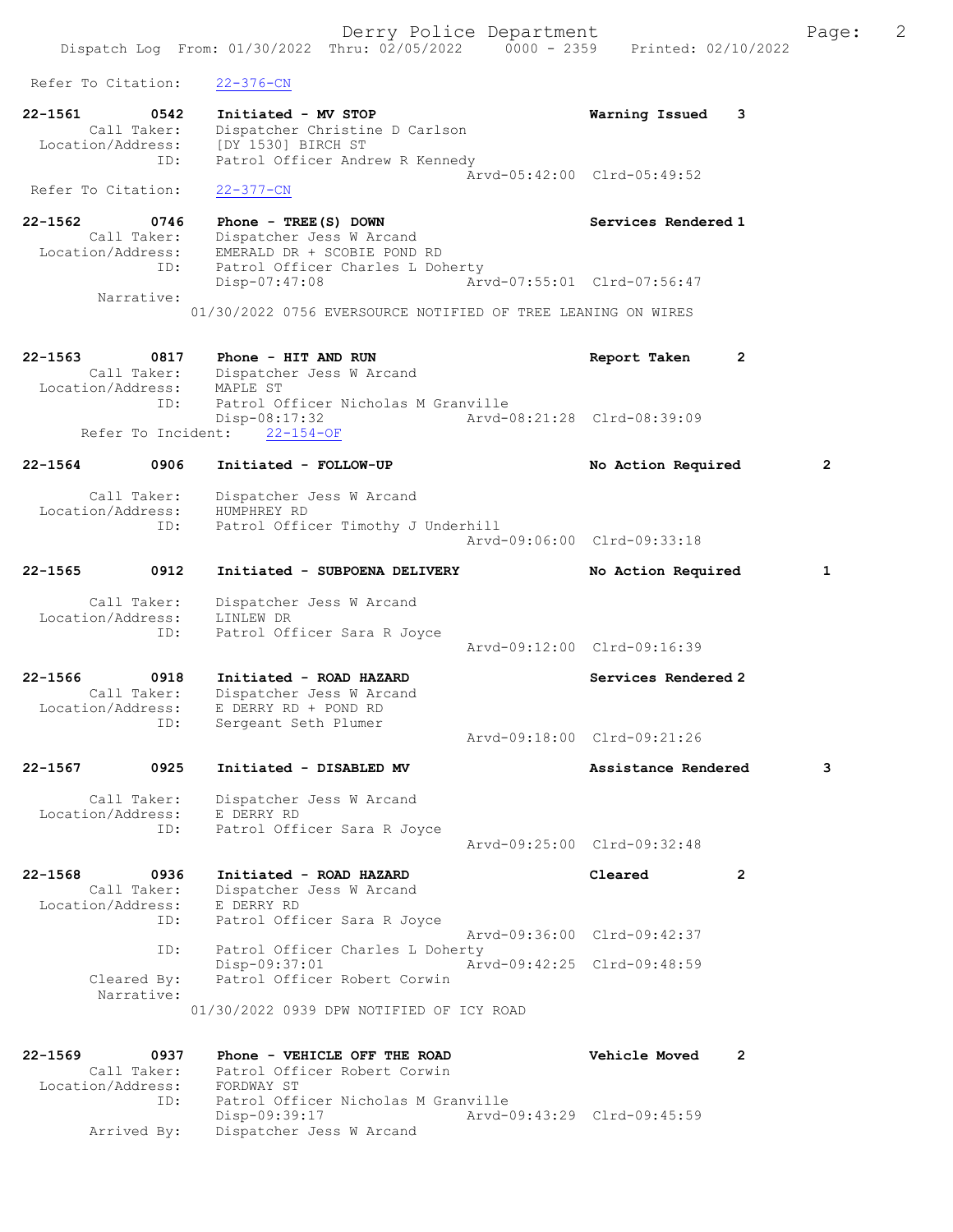| $22 - 1570$       | 0939        | Initiated - DEPARTMENT INFO |                             | Services Rendered 3 |
|-------------------|-------------|-----------------------------|-----------------------------|---------------------|
|                   | Call Taker: | Dispatcher Jess W Arcand    |                             |                     |
| Location/Address: |             | MUNICIPAL DR                |                             |                     |
|                   | ID:         | Dispatcher Jess W Arcand    |                             |                     |
|                   |             |                             | Arvd-09:39:00 Clrd-09:48:20 |                     |
|                   | Narrative:  |                             |                             |                     |

01/30/2022 0939 DPW NOTIFIED OF ICY ROADS

| 22-1571<br>0940   | Phone - MV ACCIDENT                              | Report Taken                |  |
|-------------------|--------------------------------------------------|-----------------------------|--|
| Call Taker:       | Patrol Officer Robert Corwin                     |                             |  |
| Location/Address: | E DERRY RD                                       |                             |  |
| ID:               | Patrol Officer Timothy J Underhill               |                             |  |
|                   | Disp-09:41:07                                    | $Clrd-09:42:50$             |  |
| Cleared By:       | Dispatcher Jess W Arcand                         |                             |  |
| ID:               | Patrol Officer Sara R Joyce                      |                             |  |
|                   | Disp-09:42:43                                    | Arvd-09:42:45 Clrd-10:03:52 |  |
| Dispatched By:    | Dispatcher Jess W Arcand                         |                             |  |
| Arrived By:       | Dispatcher Jess W Arcand                         |                             |  |
| Narrative:        |                                                  |                             |  |
|                   | 01/30/2022 0947 Off w/NH #4472864<br>NH #LDYJAKE |                             |  |

Narrative:

01/30/2022 1005 Cooney v. Bertolassi Non Reportable

#### Refer To Accident:  $22-44-AC$

| 22-1572<br>0952   | Phone - MV ACCIDENT                  | Report Taken                |  |
|-------------------|--------------------------------------|-----------------------------|--|
| Call Taker:       | Dispatcher Jess W Arcand             |                             |  |
| Location/Address: | LINLEW DR                            |                             |  |
| ID:               | Patrol Officer Charles L Doherty     |                             |  |
|                   | Disp-09:52:57                        | $Clrd-09:57:21$             |  |
| Cleared By:       | Patrol Officer Robert Corwin         |                             |  |
| ID:               | Patrol Officer Charles L Doherty     |                             |  |
|                   | Disp-09:58:24                        | Arvd-10:01:21 Clrd-10:40:42 |  |
| Dispatched By:    | Patrol Officer Robert Corwin         |                             |  |
| Arrived By:       | Patrol Officer Robert Corwin         |                             |  |
| Narrative:        |                                      |                             |  |
|                   | 01/30/2022 1003 off with NH #4650879 |                             |  |

Narrative:

01/30/2022 1030 REPORTABLE. ROBBINS VS PARKED CAR

Refer To Accident: 22-45-AC

| 0957<br>$22 - 1573$<br>Call Taker:<br>Location/Address: PINKERTON ST<br>ID: | Phone - VEHICLE OFF THE ROAD<br>Patrol Officer Robert Corwin<br>Patrol Officer Charles L Doherty                                   | Vehicle Moved | 2 |
|-----------------------------------------------------------------------------|------------------------------------------------------------------------------------------------------------------------------------|---------------|---|
|                                                                             | Disp-09:57:26<br>Arvd-09:58:12 Clrd-09:58:14                                                                                       |               |   |
| $22 - 1574$<br>1004<br>Location/Address: E BROADWAY                         | Phone - MV ACCIDENT<br>Call Taker: Patrol Officer Robert Corwin<br>ID:<br>Patrol Officer Sara R Joyce                              | Report Taken  | 1 |
| Cleared By:<br>Narrative:                                                   | Arvd-10:07:27 Clrd-10:40:32<br>$Disp-10:04:30$<br>Dispatcher Jess W Arcand<br>01/30/2022 1011 off with NH #2958055 NH R/W #3102104 |               |   |
| Narrative:                                                                  | 01/30/2022 1018 Birch St notified                                                                                                  |               |   |
| Narrative:                                                                  | 01/30/2022 1018 Birch St. declined. OWNER CONTACTED AAA                                                                            |               |   |
| Narrative:                                                                  |                                                                                                                                    |               |   |

01/30/2022 1039 REPORTABLE. Botelho v. Marhefka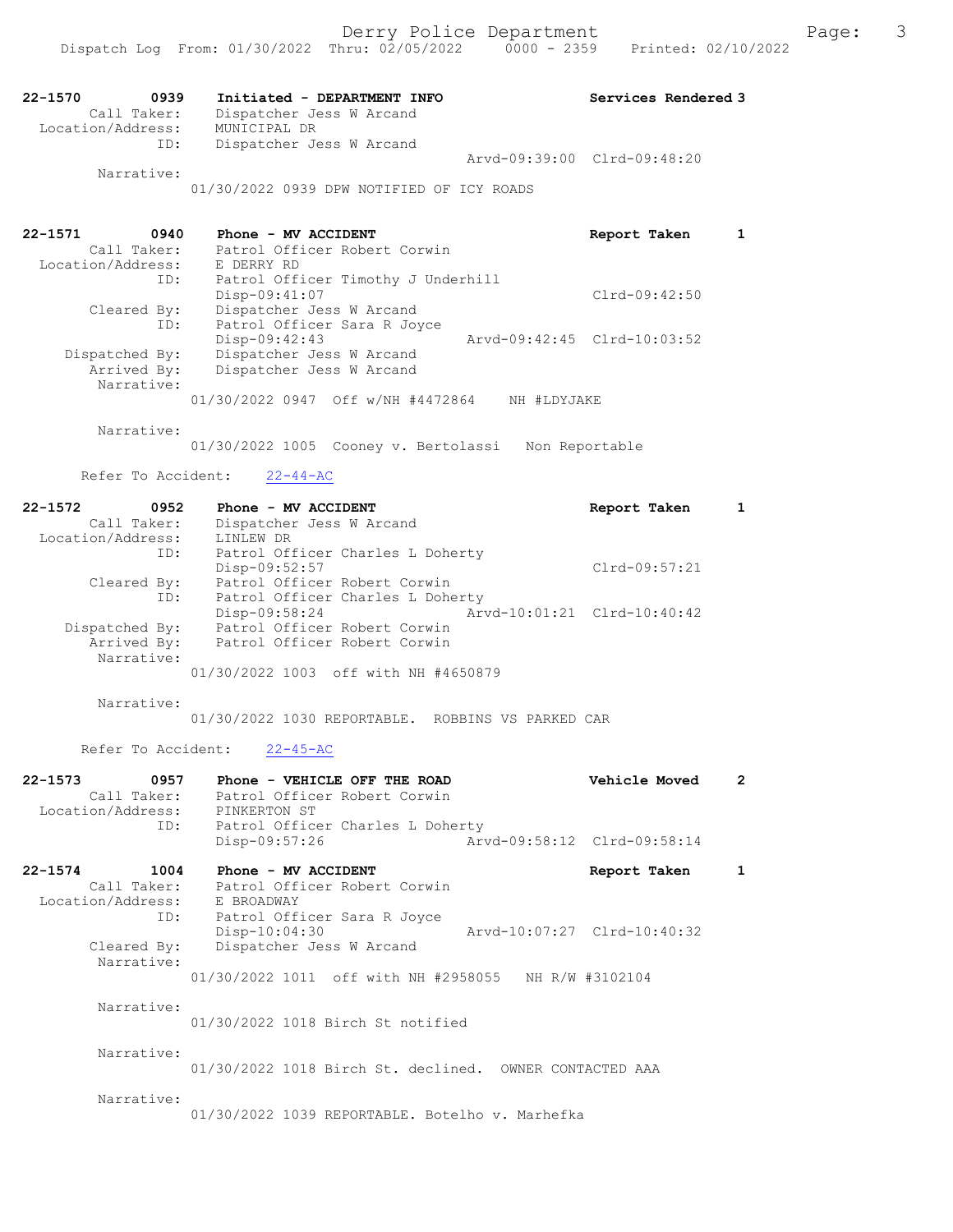Refer To Accident: 22-46-AC

Refer To Accident: 22-48-AC

| VATAT TO UPPTACHE.                                                | $22 - 70 - 70$                                                                                                                   |                                                            |
|-------------------------------------------------------------------|----------------------------------------------------------------------------------------------------------------------------------|------------------------------------------------------------|
| $22 - 1575$<br>1023<br>Call Taker:                                | Phone - WELFARE CHECK<br>Patrol Officer Robert Corwin                                                                            | Services Rendered 2                                        |
| Location/Address:<br>ID:<br>Arrived By:<br>Cleared By:            | LAWRENCE RD<br>Patrol Officer Timothy J Underhill<br>$Disp-10:24:30$<br>Dispatcher Jess W Arcand<br>Dispatcher Jess W Arcand     | Arvd-10:29:01 Clrd-10:54:22                                |
| ID:<br>Cleared By:<br>Refer To Field Int:                         | Patrol Officer Nicholas M Granville<br>Disp-10:24:58<br>Dispatcher Jess W Arcand<br>$22 - 341 - FI$                              | Arvd-10:35:25 Clrd-10:54:23                                |
| $22 - 1576$<br>1149<br>Call Taker:                                | 911 - OHRV COMPLAINT<br>Dispatcher Jess W Arcand                                                                                 | Services Rendered 1                                        |
| Location/Address:<br>ID:                                          | JAMES ST<br>Patrol Officer Timothy J Underhill                                                                                   |                                                            |
| ID:                                                               | $Disp-11:50:04$<br>Sergeant Seth Plumer<br>Disp-11:50:59                                                                         | Arvd-11:56:20 Clrd-12:20:25<br>Arvd-12:08:28 Clrd-12:20:23 |
|                                                                   | Refer To Incident: 22-155-OF                                                                                                     |                                                            |
| 22-1577<br>1157<br>Call Taker:<br>Location/Address:               | Phone - SUSPICIOUS ACTIVITY<br>Patrol Officer Robert Corwin<br>W BROADWAY                                                        | Services Rendered 2                                        |
| ID:<br>Arrived By:<br>Cleared By:                                 | Patrol Officer Nicholas M Granville<br>$Disp-12:00:08$<br>Dispatcher Jess W Arcand<br>Dispatcher Jess W Arcand                   | Arvd-12:03:08 Clrd-12:35:59                                |
| Narrative:                                                        | 01/30/2022 1223 OFF WITH NH 5011280                                                                                              |                                                            |
| Narrative:                                                        | 01/30/2022 1235 FOUND TO BE OLD DAMAGE                                                                                           |                                                            |
| $22 - 1578$<br>1226<br>Call Taker:<br>Location/Address:           | Phone - MV ACCIDENT<br>Dispatcher Jess W Arcand<br>BEAVER LAKE RD + OLD CHESTER RD                                               | $\mathbf{1}$<br>Report Taken                               |
| ID:<br>ID:                                                        | Patrol Officer Charles L Doherty<br>Disp-12:26:49<br>Patrol Officer Sara R Joyce                                                 | Clrd-12:38:45                                              |
| Cleared By:                                                       | Disp-12:38:38<br>Patrol Officer Robert Corwin                                                                                    | Clrd-12:39:09                                              |
| ID:<br>Dispatched By:<br>Refer To Citation:<br>Refer To Accident: | Patrol Officer Charles L Doherty<br>Disp-12:39:06 Arvd-12:39:35 Clrd-13:09:22<br>Patrol Officer Robert Corwin<br>$22 - 378 - CN$ |                                                            |
|                                                                   | $22 - 47 - AC$                                                                                                                   |                                                            |
| $22 - 1579$<br>1239<br>Call Taker:<br>Location/Address:<br>ID:    | 911 - MV ACCIDENT<br>Dispatcher Jess W Arcand<br>ENGLISH RANGE RD<br>Patrol Officer Sara R Joyce                                 | Report Taken<br>1                                          |
| ID:                                                               | $Disp-12:40:13$<br>Patrol Officer Timothy J Underhill                                                                            | Arvd-12:45:19<br>$Clrd-13:38:53$                           |
| ID:                                                               | Disp-12:40:54<br>Sergeant Seth Plumer                                                                                            | Arvd-12:45:40<br>Clrd-13:06:46                             |
| Narrative:                                                        | $Disp-12:40:58$                                                                                                                  | Arvd-12:45:42 Clrd-13:16:13                                |
|                                                                   | 01/30/2022 1247 OFF WITH NH 5011410                                                                                              |                                                            |
| Narrative:                                                        | 01/30/2022 1320 REPORTABLE. DICKEY VS IRVIN                                                                                      |                                                            |
| Refer To Incident:                                                | $22 - 156 - OF$                                                                                                                  |                                                            |

22-1580 1305 Alarm - ALARM, BURGLAR False Alarm 1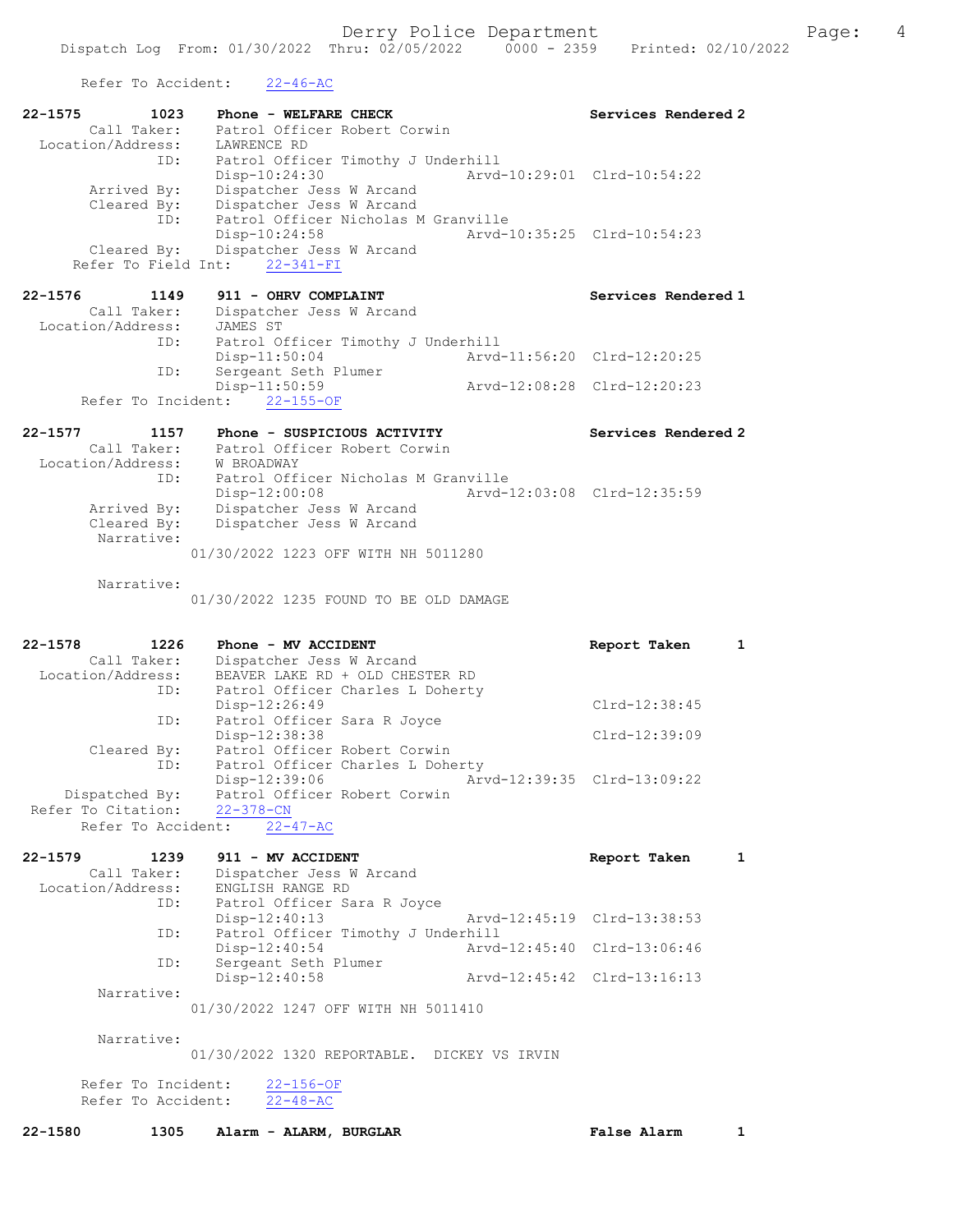Derry Police Department The Page: 5 Dispatch Log From: 01/30/2022 Thru: 02/05/2022 0000 - 2359 Printed: 02/10/2022 Call Taker: Patrol Officer Robert Corwin Location/Address: [DY 1208] UPSTONE LN ID: Patrol Officer Nicholas M Granville Disp-13:06:21 Arvd-13:12:57 Clrd-13:14:56 Dispatched By: Dispatcher Jess W Arcand Arrived By: Dispatcher Jess W Arcand Cleared By: Dispatcher Jess W Arcand ID: Patrol Officer Timothy J Underhill Disp-13:06:52 Arvd-13:12:55 Clrd-13:14:52 Dispatched By: Dispatcher Jess W Arcand Arrived By: Dispatcher Jess W Arcand<br>Cleared By: Dispatcher Jess W Arcand Dispatcher Jess W Arcand Narrative: living room motion Refer To Field Int: 22-383-FI 22-1581 1315 Other - MV ACCIDENT 1 22-1581 Report Taken 1 Call Taker: Dispatcher Jess W Arcand Location/Address: ENGLISH RANGE RD ID: Sergeant Seth Plumer Disp-13:16:17 Arvd-13:16:22 Clrd-13:50:59<br>ID: Patrol Officer Timothy J Underhill ID: Patrol Officer Timothy J Underhill Arvd-13:25:58 Clrd-13:59:31 Narrative: 01/30/2022 1323 NEXT ON LIST BIRCH ST COLLISION NOTIFIED AND RESPONDING FOR NH 2604753 Narrative: 01/30/2022 1342 BIRCH ST ON SCENE Refer To Accident: 22-49-AC 22-1582 1333 911 - MV ACCIDENT Report Taken 1 Call Taker: Dispatcher Jess W Arcand Location/Address: LINLEW DR ID: Patrol Officer Sara R Joyce<br>Disp-13:39:05 Disp-13:39:05 Arvd-13:48:38 Clrd-14:13:49 Cleared By: Patrol Officer Robert Corwin<br>To Citation: 22-380-CN Refer To Citation: Narrative: 01/30/2022 1350 OFF WITH NH 4946839 AND NH T-DOG Narrative: 01/30/2022 1416 REPORTABLE. Bury v. Trainor Refer To Accident: 22-50-AC 22-1583 1339 Walk-In - KEEP THE PEACE Services Rendered 2 Call Taker: Dispatcher Jess W Arcand Location/Address: FAIRWAY DR ID: Patrol Officer Nicholas M Granville<br>Disp-13:39:34 Arvd-13:51:19 Clrd-14:01:28 Disp-13:39:34<br>ID: Sergeant Seth Plumer ---.<br>Sergeant Seth Plumer<br>Disp-13:52:37 Disp-13:52:37 Arvd-13:52:39 Clrd-14:01:30 22-1584 1344 Phone - MV ACCIDENT Report Taken 1 Call Taker: Dispatcher Jess W Arcand<br>Location/Address: W BROADWAY + MAPLE ST ess: W BROADWAY + MAPLE ST<br>ID: Patrol Officer Charles Patrol Officer Charles L Doherty<br>Disp-13:56:42 Ar Disp-13:56:42 Arvd-14:05:37 Clrd-14:43:17 Refer To Citation: Narrative: 01/30/2022 1443 REPORTABLE. Refer To Accident: 22-51-AC 22-1585 1357 Phone - MV ACCIDENT 1 22-1585 Report Taken 1 Call Taker: Patrol Officer Robert Corwin

Location/Address: ADAMS POND RD + OLD CHESTER RD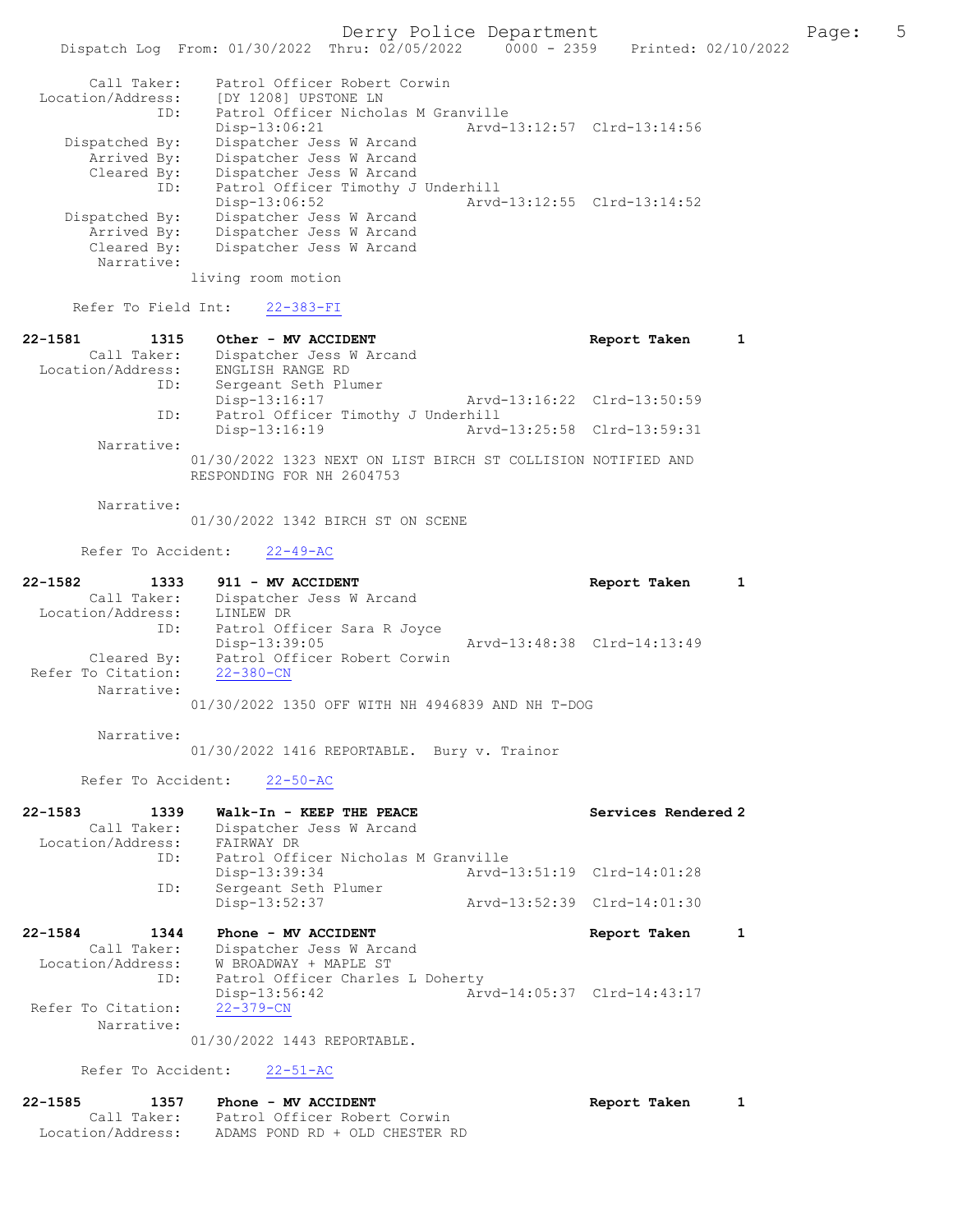Derry Police Department Page: 6 Dispatch Log From: 01/30/2022 Thru: 02/05/2022 ID: Patrol Officer Timothy J Underhill Disp-14:00:18 Arvd-14:05:55 Clrd-14:44:36<br>Dispatched By: Dispatcher Jess W Arcand patched By: Dispatcher Jess W Arcand<br>Arrived By: Dispatcher Jess W Arcand Arrived By: Dispatcher Jess W Arcand<br>Cleared By: Dispatcher Jess W Arcand Dispatcher Jess W Arcand Narrative: CRV into pole Narrative: 01/30/2022 1406 OFF WITH NH 4190216 Narrative: 01/30/2022 1410 NEXT ON LIST SPACETOWN AUTO NOTIFIED AND RESPONDING Narrative: 01/30/2022 1414 EVERSOURCE NOTIFIED OF STRUCK POLE 6/40 Narrative: 01/30/2022 1434 WRECKER ON SCENE Narrative: 01/30/2022 1444 REPORTABLE. ROCHA VS TELEPHONE POLE Refer To Incident: 22-157-OF Refer To Accident: 22-52-AC 22-1586 1429 Phone - WELFARE CHECK 2 Assistance Rendered 2 Call Taker: Patrol Officer Robert Corwin<br>ion/Address: LAWRENCE RD Location/Address:<br>TD: -<br>Patrol Officer Awess Abdulkadir<br>Disp-15:06:41 Al Disp-15:06:41 Arvd-15:13:43 Clrd-15:21:45 Dispatched By: Dispatcher Christina L Power By: Dispatcher Christina L Power<br>ID: Patrol Officer Joshua W Mors Patrol Officer Joshua W Morse<br>Disp-15:06:44 Arvd-15:13:42 Clrd-15:52:47 Patrol Officer Ryan M Panaro<br>Dispatched By: Dispatcher Christina L Power Dispatcher Christina L Power Arrived By: Dispatcher Christina L Power<br>Cleared By: Dispatcher Christina L Power Dispatcher Christina L Power ID: Sergeant Jeffrey M Dawe<br>Disp-15:06:47 Disp-15:06:47<br>Dispatched By: Dispatcher Christina L Power<br>Dispatched By: Dispatcher Christina L Power patched By: Dispatcher Christina L Power<br>Arrived By: Dispatcher Christina L Power Arrived By: Dispatcher Christina L Power<br>Cleared By: Dispatcher Christina L Power Dispatcher Christina L Power Narrative: transported to the Elliot via a neighbor Refer To Field Int: 22-342-FI 22-1587 1437 Walk-In - FOLLOW-UP Services Rendered 2<br>Call Taker: Dispatcher Jess W Arcand Dispatcher Jess W Arcand<br>MUNICIPAL DR Location/Address: ID: Patrol Officer Sara R Joyce Disp-14:37:23 Arvd-14:43:03 Clrd-14:50:48 22-1588 1501 Phone - SHOPLIFTING 1990 1508 Arrest(s) Made 3 Call Taker: Patrol Officer Robert Corwin<br>Location/Address: [DY 146] ASHLEIGH DR Location/Address: [DY 146] ASHLEIGH DR ID: Patrol Officer Nathan S Lavoie Disp-15:06:34 Arvd-15:08:51 Clrd-16:36:55<br>Dispatched By: Dispatcher Christina L Power patched By: Dispatcher Christina L Power<br>Arrived By: Dispatcher Christina L Power Dispatcher Christina L Power Cleared By: Dispatcher Christina L Power<br>ID: Patrol Officer Samuel J Trov Patrol Officer Samuel J Troy Disp-15:06:37 Arvd-15:08:52 Clrd-16:18:25 Dispatched By: Dispatcher Christina L Power<br>Arrived By: Dispatcher Christina L Power Dispatcher Christina L Power Cleared By: Dispatcher Christina L Power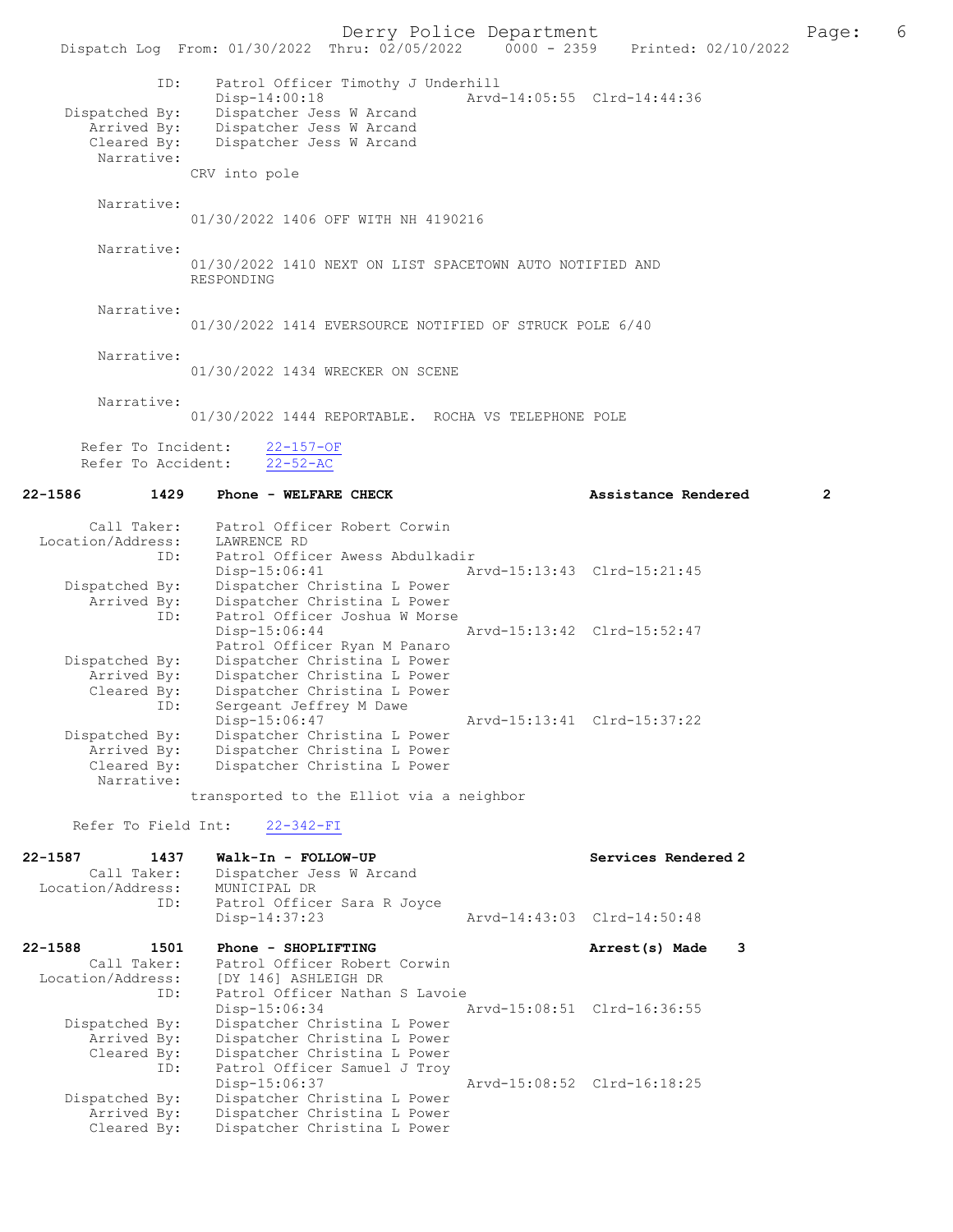Derry Police Department<br>
Page: 7<br>
Printed: 02/10/2022<br>
Printed: 02/10/2022

Dispatch Log From: 01/30/2022 Thru: 02/05/2022 ID: Patrol Officer Awess Abdulkadir Disp-15:37:25 Arvd-15:45:18 Clrd-16:18:30<br>Dispatched By: Dispatcher Christina L Power patched By: Dispatcher Christina L Power<br>Cleared By: Dispatcher Christina L Power By: Dispatcher Christina L Power<br>TD: Sergeant Jeffrey M Dawe Sergeant Jeffrey M Dawe<br>Disp-15:37:29 Disp-15:37:29 Arvd-15:45:19 Clrd-16:37:03<br>Dispatched By: Dispatcher Christina L Power Dispatcher Christina L Power Cleared By: Dispatcher Christina L Power Patrol Officer Samuel J Troy<br>Disp-16:37:01 Disp-16:37:01 Arvd-16:37:02 Clrd-16:52:54<br>Dispatched By: Dispatcher Christina L Power patched By: Dispatcher Christina L Power<br>Arrived By: Dispatcher Christina L Power Dispatcher Christina L Power Cleared By: Dispatcher Christina L Power Narrative: 01/30/2022 1548 one in custody Narrative: 01/30/2022 1549 enroute to hq's s/m 64617.6 Narrative: 01/30/2022 1553 off at hq's e/m 64618.7 Narrative: 01/30/2022 1615 next on the list requested for NH reg 4632349 Narrative: charged with OAS, resisting arrest and wilfull concealment; Malek, Jeremy 6 Winter Cr Litchfield, NH dob 022984 Narrative: 01/30/2022 1634 wrecker on scene Narrative: 01/30/2022 1709 subject checked Narrative: bail set at \$1200.00 PR bail with a court date of 4/14 Refer To Arrest: 22-95-AR 22-1589 1510 Phone - MV ACCIDENT Gone on Arrival 1 Call Taker: Patrol Officer Robert Corwin Location/Address: OLD CHESTER RD + ADAMS POND RD ID: Patrol Officer Awess Abdulkadir Disp-15:23:35 Arvd-15:32:49 Clrd-15:37:14 Arrived By: Dispatcher Christina L Power Cleared By: Dispatcher Christina L Power 22-1590 1615 Phone - WELFARE CHECK Could Not Locate 2<br>Call Taker: Dispatcher Christina L Power Dispatcher Christina L Power<br>W BROADWAY Location/Address:<br>ID: Patrol Officer Joshua W Morse<br>Disp-16:17:08 Disp-16:17:08 Arvd-16:21:15 Clrd-16:34:30 Patrol Officer Ryan M Panaro Refer To Field Int: 22-350-FI 22-1591 1634 Phone - MV ACCIDENT 1634 Phone - MV ACCIDENT Report Taken 1<br>Call Taker: Dispatcher Christina L Power Dispatcher Christina L Power<br>POND RD Location/Address: ID: Patrol Officer Awess Abdulkadir Disp-16:34:26 Arvd-16:40:25 Clrd-16:54:28<br>TD: Patrol Officer Joshua W Morse Patrol Officer Joshua W Morse<br>Disp-16:34:42 Arvd-16:40:24 Clrd-17:21:03 Patrol Officer Ryan M Panaro<br>ID: Sergeant Jeffrey M Dawe Sergeant Jeffrey M Dawe Disp-16:40:50 Arvd-16:52:59 Clrd-16:54:30 Narrative: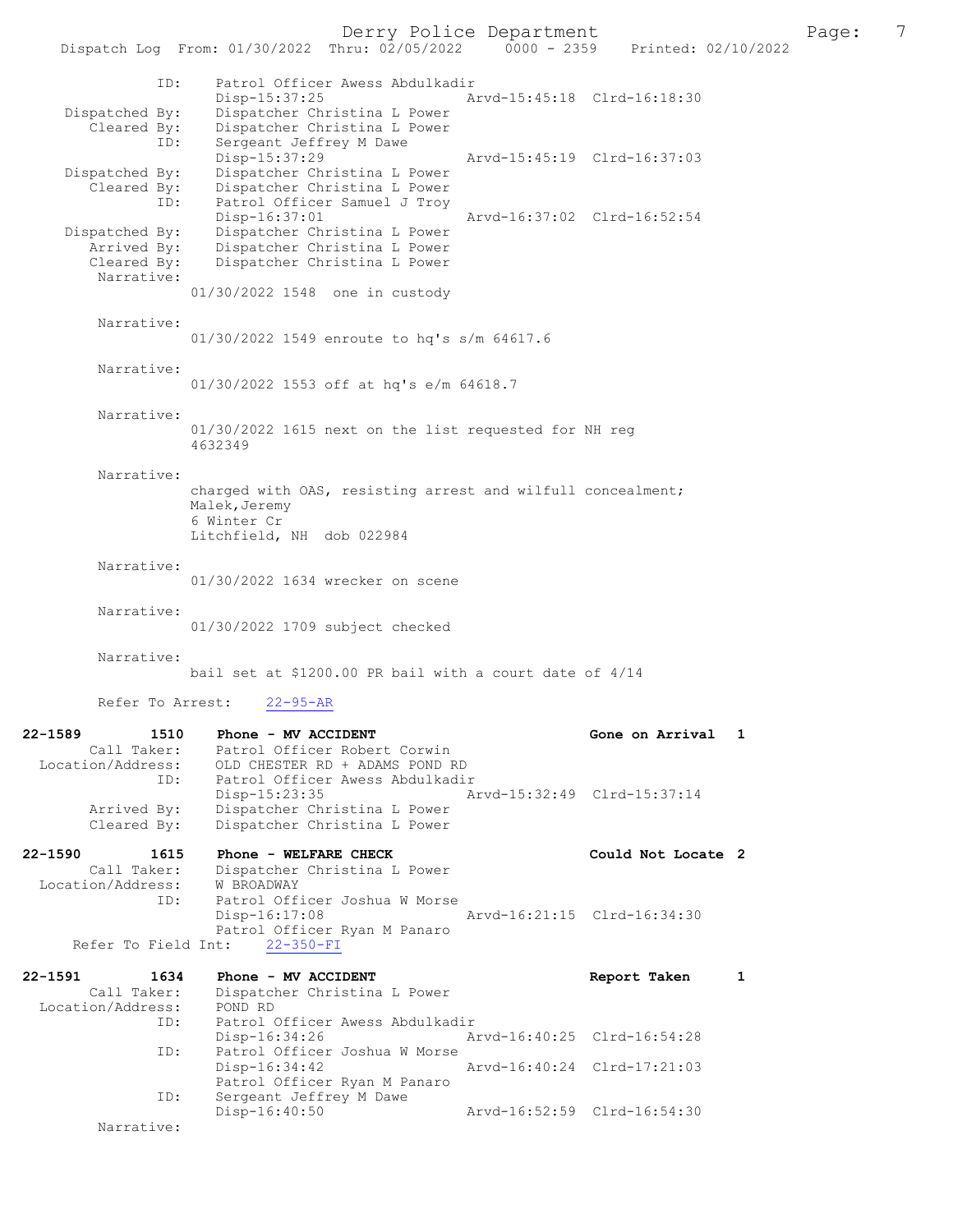01/30/2022 1704 AAA request for NH reg 4994011

Narrative:

Deangelo vs Thomas, full report

Refer To Accident: 22-53-AC

| 22-1592<br>1640<br>Call Taker:<br>Location/Address:            | Initiated - FOLLOW-UP<br>Dispatcher Christina L Power<br>ASHLEIGH DR                                    | Cleared                     | $\mathbf{2}^{\circ}$ |
|----------------------------------------------------------------|---------------------------------------------------------------------------------------------------------|-----------------------------|----------------------|
| ID:                                                            | Patrol Officer Nathan S Lavoie                                                                          | Arvd-16:40:00 Clrd-16:48:33 |                      |
| $22 - 1593$<br>1700<br>Call Taker:<br>Location/Address:        | Initiated - MV STOP<br>Dispatcher Christina L Power<br>RT 28                                            | Warning Issued              | 3                    |
| ID:<br>Refer To Citation:                                      | Patrol Officer Awess Abdulkadir<br>$22 - 381 - CN$                                                      | Arvd-17:00:00 Clrd-17:05:53 |                      |
| $22 - 1594$<br>1736<br>Call Taker:<br>Location/Address:        | Initiated - MV STOP<br>Dispatcher Christina L Power<br>S MAIN ST                                        | Warning Issued              | 3                    |
| ID:<br>Refer To Citation:                                      | Patrol Officer Awess Abdulkadir<br>$22 - 382 - CN$                                                      | Arvd-17:36:00 Clrd-17:42:15 |                      |
| $22 - 1595$<br>1748<br>Call Taker:<br>Location/Address:        | Initiated - MV STOP<br>Dispatcher Christina L Power<br>W BROADWAY                                       | Summons Issued              | 3                    |
| ID:<br>Narrative:                                              | Patrol Officer Awess Abdulkadir                                                                         | Arvd-17:48:00 Clrd-18:43:38 |                      |
| Refer To Summons:                                              | 01/30/2022 1809 LBP notified/responding<br>$22 - 96 - AR$                                               |                             |                      |
| 22-1596                                                        |                                                                                                         |                             |                      |
| 1756<br>Call Taker:<br>Location/Address:<br>ID:                | Initiated - FOLLOW-UP<br>Dispatcher Christina L Power<br>MUNICIPAL DR<br>Patrol Officer Samuel J Troy   | Cleared                     | $\overline{2}$       |
|                                                                |                                                                                                         | Arvd-17:56:00 Clrd-19:41:57 |                      |
| $22 - 1603$<br>1756<br>Call Taker:<br>Location/Address:        | Phone - PARKING COMPLAINT<br>Dispatcher Christina L Power<br>DERRY WAY                                  | <b>Vehicle Moved</b>        | $\mathbf{1}$         |
| $22 - 1597$<br>1807<br>Call Taker:<br>Location/Address:<br>ID: | Phone - PARKING COMPLAINT<br>Patrol Officer Robert Corwin<br>DERRY WAY<br>Patrol Officer Kevin L Davies | Vehicle checked             | $\mathbf{1}$         |
| Cleared By:<br>Narrative:                                      | Disp-18:08:36<br>Dispatcher Christina L Power<br>01/30/2022 1809 off with MA #3FLJ39                    | Arvd-18:08:58 Clrd-18:43:51 |                      |
| Refer To Field Int:                                            | $22 - 368 - FI$                                                                                         |                             |                      |
| $22 - 1598$<br>1838                                            | Phone - ASSIST CITIZEN                                                                                  | <b>ADVICE GIVEN</b>         | 3                    |

| 22-1330 | 1030              | FRONE - ASSISI CIIIZEN       | ADVICE GIVEN                |  |
|---------|-------------------|------------------------------|-----------------------------|--|
|         | Call Taker:       | Patrol Officer Robert Corwin |                             |  |
|         | Location/Address: | [DY 2] MUNICIPAL DR          |                             |  |
|         | TD:               | Patrol Officer Robert Corwin |                             |  |
|         |                   | Disp-18:40:02                | Arvd-18:40:05 Clrd-18:42:53 |  |
|         | Narrative:        |                              |                             |  |

Issue over child custody

Refer To Field Int: 22-348-FI

| $22 - 1599$ | 1925        | Phone - NEIGHBORHOOD DISPUTE | Matter Mediated |  |
|-------------|-------------|------------------------------|-----------------|--|
|             | Call Taker: | Dispatcher Christina L Power |                 |  |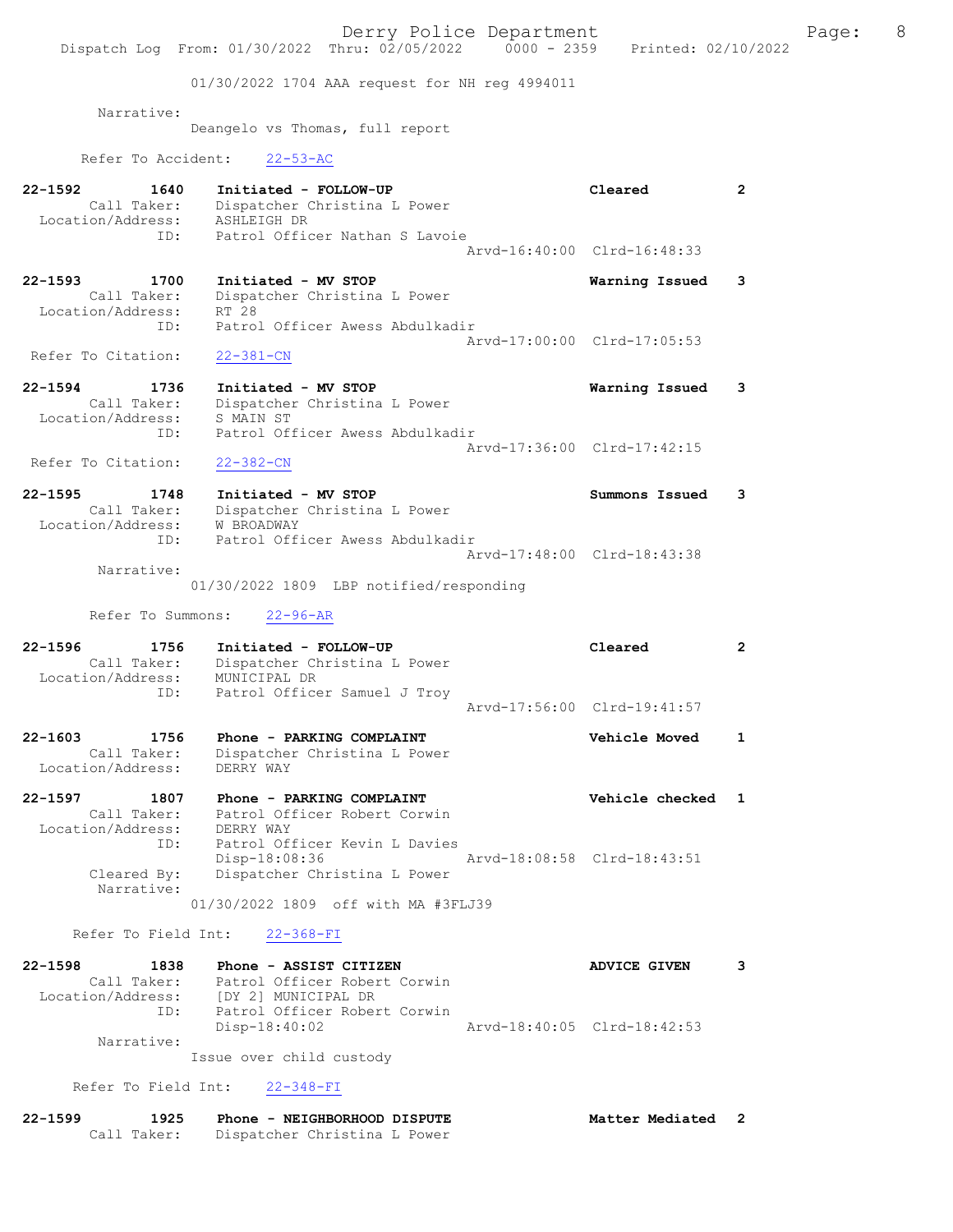Derry Police Department Fage: 9 Dispatch Log From: 01/30/2022 Thru: 02/05/2022 0000 - 2359 Printed: 02/10/2022 Location/Address: LINLEW DR ID: Patrol Officer Nathan S Lavoie Disp-19:26:38 Arvd-19:29:20 Clrd-19:41:24 Arrived By: Patrol Officer Robert Corwin ID: Patrol Officer Kevin L Davies Disp-19:26:42 Arvd-19:30:12 Clrd-19:41:26 Refer To Field Int: 22-369-FI 22-1600 1931 Phone - VEHICLE OFF THE ROAD Cancelled Prior to Arrival 2 Call Taker: Patrol Officer Robert Corwin Location/Address: POND RD + E DERRY RD 22-1601 1934 Alarm - ALARM, BURGLAR False Alarm 1 Call Taker: Patrol Officer Robert Corwin Location/Address: [DY 2840] MANCHESTER RD ID: Patrol Officer Joshua W Morse Disp-19:35:24 Arvd-19:41:45 Clrd-19:48:19 Patrol Officer Ryan M Panaro Arrived By: Dispatcher Christina L Power Cleared By: Dispatcher Christina L Power ID: Patrol Officer Kevin L Davies Disp-19:41:50 Arvd-19:45:14 Clrd-19:48:17 Dispatched By: Dispatcher Christina L Power Arrived By: Dispatcher Christina L Power Cleared By: Dispatcher Christina L Power Narrative: rear motion Narrative: checked and secure Refer To Field Int: 22-356-FI 22-1602 2012 Initiated - MV STOP Warning Issued 3 Call Taker: Dispatcher Christina L Power Location/Address: RT 28 ID: Patrol Officer Awess Abdulkadir Arvd-20:12:00 Clrd-20:20:59 Cleared By: Patrol Officer Robert Corwin Refer To Citation: 22-383-CN 22-1604 2026 Initiated - MV STOP Warning Issued 3 Call Taker: Dispatcher Christina L Power Location/Address: PINKERTON ST ID: Patrol Officer Nathan S Lavoie Arvd-20:26:00 Clrd-20:36:33 Refer To Citation: 22-384-CN 22-1605 2117 Initiated - MV STOP Warning Issued 3 Call Taker: Dispatcher Christina L Power Location/Address: RT 28 ID: Patrol Officer Awess Abdulkadir Arvd-21:17:00 Clrd-21:23:43<br>22-385-CN Refer To Citation: 22-1606 2232 Phone - VEHICLE OFF THE ROAD Arrest(s) Made 2 Call Taker: Patrol Officer Robert Corwin Location/Address: [DY 1871] OLD CHESTER RD ID: Patrol Officer Kevin L Davies Disp-22:33:19 Arvd-22:38:49 Clrd-01/31/2022 @ 00:51:26 Arrived By: Dispatcher Christina L Power Cleared By: Dispatcher Christine D Carlson ID: Patrol Officer Awess Abdulkadir Disp-22:44:38 Arvd-22:50:10 Clrd-23:37:38

 Arrived By: Dispatcher Christine D Carlson Cleared By: Dispatcher Christine D Carlson ID: Sergeant Patrick H Dawson Disp-22:50:29 Arvd-22:54:59 Clrd-23:21:42 Dispatched By: Dispatcher Christine D Carlson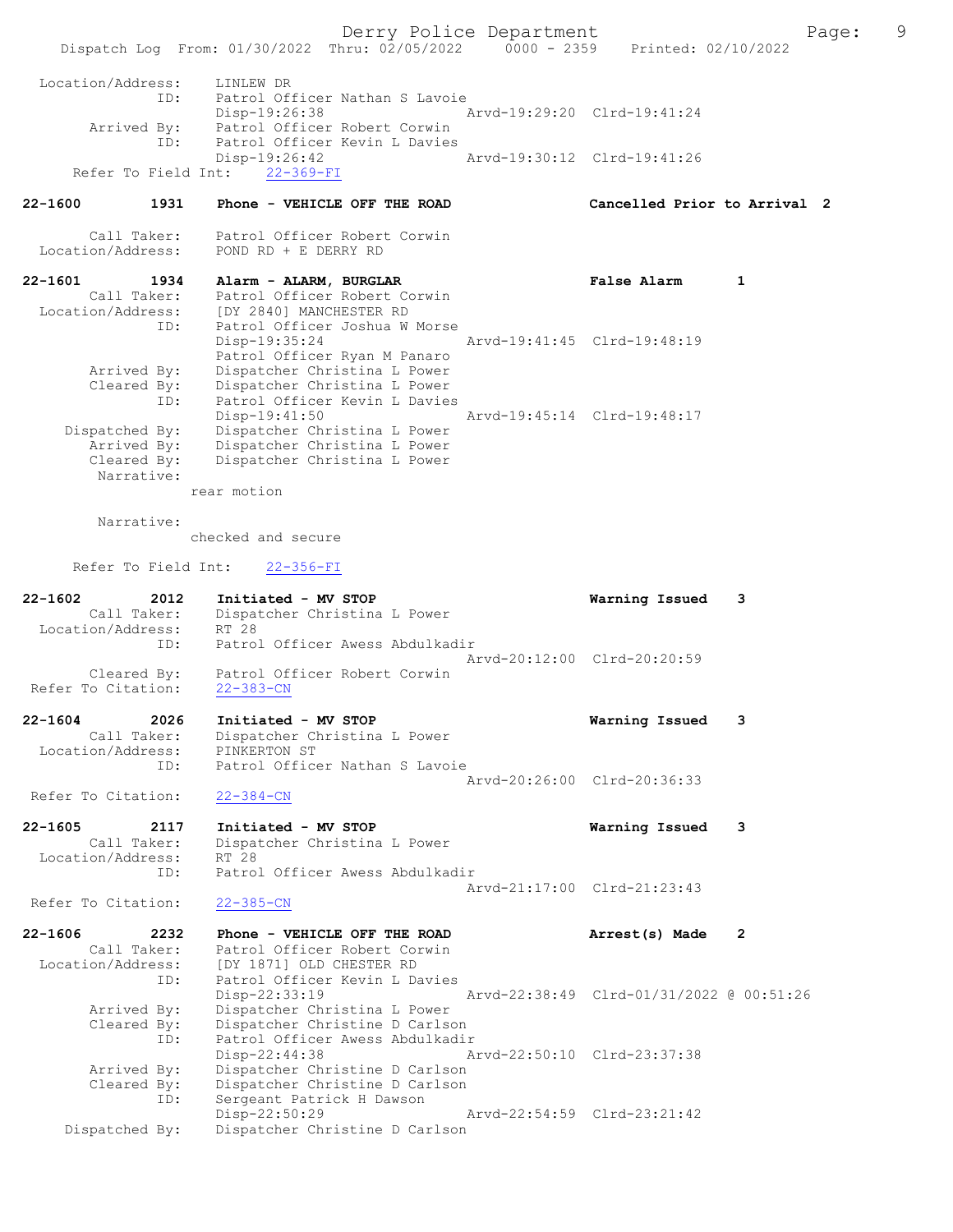Dispatch Log From: 01/30/2022 Thru: 02/05/2022 Arrived By: Dispatcher Christine D Carlson Cleared By: Dispatcher Christine D Carlson ID: Patrol Officer Monica Ricci Disp-23:02:14 Clrd-23:05:40<br>Dispatched By: Dispatcher Christine D Carlson patched By: Dispatcher Christine D Carlson<br>Cleared By: Dispatcher Christine D Carlson Dispatcher Christine D Carlson Narrative: 01/30/2022 2253 433 advising one in custody at this time Narrative: 01/30/2022 2300 720 transporting subject to HO, s/m: 39,058.4 Narrative: 01/30/2022 2301 Birch St called for tow - enroute Narrative: 01/30/2022 2307 720 off at HQ, e/m: 39,061.4 Narrative: 01/30/2022 2309 Into booking area w/ subject Narrative: 01/30/2022 2316 Subject information (DWI, open container): Philip Grigas 4 Newhouse Dr Derry NH DOB: 10/12/70 Narrative: 01/30/2022 2326 B/C called at this time Narrative: 01/30/2022 2326 Wrecker on scene Narrative: 01/30/2022 2326 Subject moved to AFIS area Narrative: 01/30/2022 2338 Subject placed in cell 3 at this time Narrative: 01/30/2022 2352 B/C off at HQ Narrative: 01/30/2022 2355 Subject moved to bail room Narrative: 01/31/2022 0013 PR bail with a court date of 4/14/22 as per b/c Mencis Narrative: 01/31/2022 0013 Subject placed back in cell 3 at this time Narrative: 01/31/2022 0033 Subject released to a sober party at this time Narrative: 01/31/2022 0046 Booking,AFIS and cell videos completed at this time Refer To Accident:  $\frac{22-54-AC}{22-97-AR}$ Refer To Arrest:  $\frac{22-97-AR}{22-98-AR}$ Refer To Arrest: 22-1607 2336 Initiated - MV STOP Warning Issued 3 Call Taker: Dispatcher Christine D Carlson Location/Address: [DY 3627] S MAIN ST ID: Patrol Officer Michael Carnazzo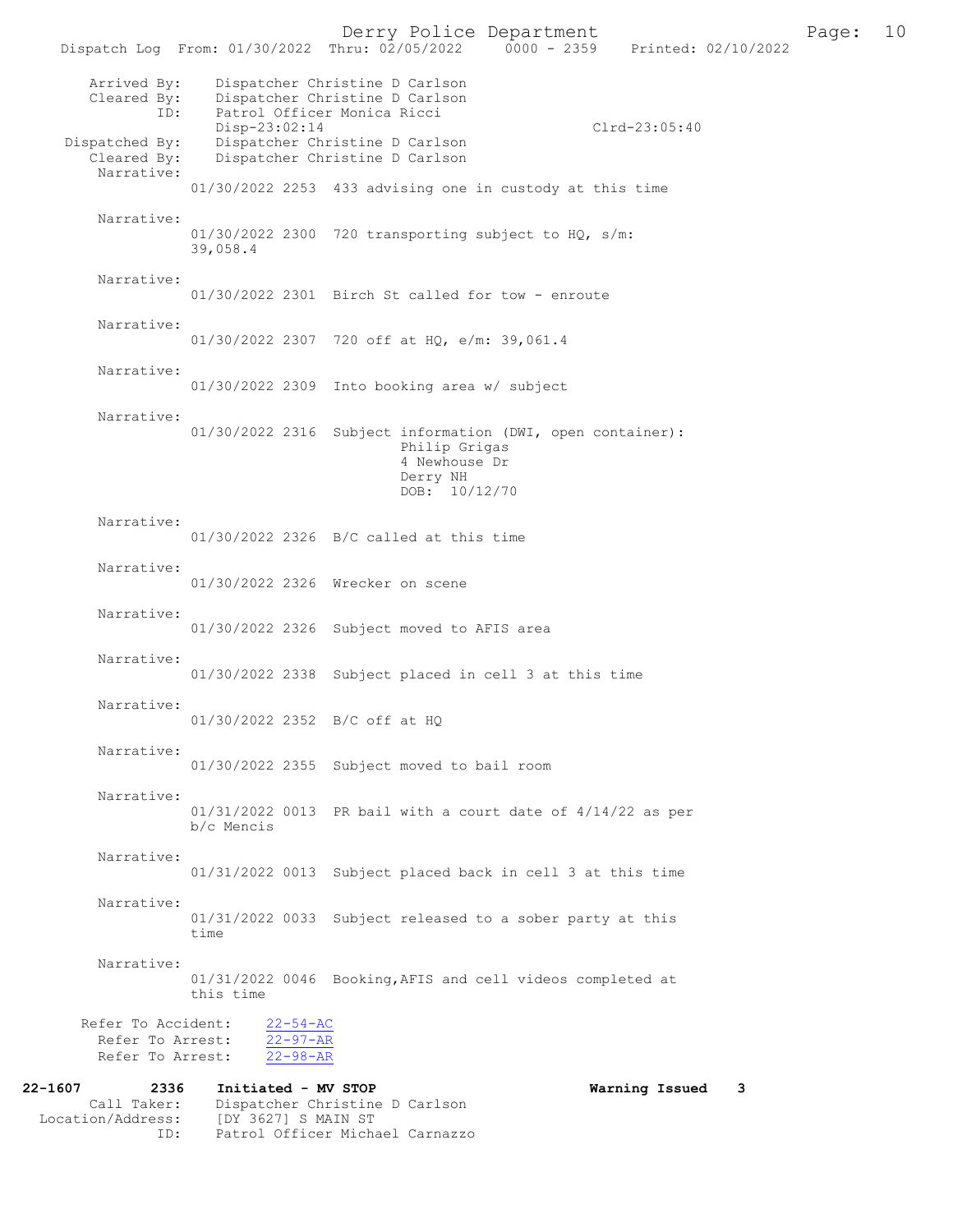Derry Police Department Page: 11

Arvd-23:51:00 Clrd-23:51:56

|                                                     | Dispatch Log From: 01/30/2022 Thru: 02/05/2022                             | 0000 - 2359 Printed: 02/10/2022 |
|-----------------------------------------------------|----------------------------------------------------------------------------|---------------------------------|
|                                                     |                                                                            | Aryd-23:36:00 Clrd-23:46:00     |
| ID:<br>Refer To Citation:                           | Patrol Officer Monica Ricci<br>$Disp-23:40:41$<br>$22 - 386 - CN$          | Arvd-23:40:43 Clrd-23:45:59     |
| 22-1608<br>2351<br>Call Taker:<br>Location/Address: | Initiated - PROPERTY CHECK<br>Dispatcher Christine D Carlson<br>PIERCE AVE | Services Rendered 2             |

# For Date: 01/31/2022 - Monday

ID: Sergeant Patrick H Dawson

| 22-1609     | 0104<br>Call Taker:<br>Location: | Phone - WARRANT ARREST<br>Dispatcher Christine D Carlson<br>[MHT] MANCHESTER POLICE DEPT                                                                              | Arrest(s) Made              | $\mathbf{2}$ |
|-------------|----------------------------------|-----------------------------------------------------------------------------------------------------------------------------------------------------------------------|-----------------------------|--------------|
|             | ID:                              | Patrol Officer Monica Ricci<br>$Disp-01:04:55$                                                                                                                        | Arvd-01:32:41 Clrd-03:26:33 |              |
|             | Narrative:                       | 01/31/2022 0117 329 enroute to Manchester PD to pick up one<br>on our warrant #21-292-WA Criminal threat against person:<br>Dylan Andrews<br>Homeless<br>DOB: 3/28/94 |                             |              |
|             | Narrative:                       | 01/31/2022 0155 329 enroute to HQ, s/m: 64,685.5                                                                                                                      |                             |              |
|             | Narrative:                       | $01/31/2022$ 0214 329 off at HQ, e/m: 64,696.3                                                                                                                        |                             |              |
|             | Narrative:                       | $01/31/2022$ 0222 B/C called at this time                                                                                                                             |                             |              |
|             | Narrative:                       | 01/31/2022 0312 Subject placed in cell 3                                                                                                                              |                             |              |
|             | Narrative:                       | 01/31/2022 0354 B/C off at HQ                                                                                                                                         |                             |              |
|             | Narrative:                       | 01/31/2022 0420 Subject released on PR bail w/ court date<br>of 4/14/22 as per b/c Mencis                                                                             |                             |              |
|             | Refer To Arrest:                 | $22 - 99 - AR$                                                                                                                                                        |                             |              |
| $22 - 1610$ | 0710<br>Call Taker:<br>ID:       | Phone - ALARM, BURGLAR<br>Dispatcher Jess W Arcand<br>Location/Address: [DY 280] S MAIN ST<br>Patrol Officer Nicholas M Granville                                     | False Alarm                 | $\mathbf{1}$ |
|             | ID:                              | Disp-07:13:07<br>Arvd-07:20:21 Clrd-07:25:13<br>Patrol Officer Blake A Martineau                                                                                      |                             |              |
|             |                                  | Disp-07:13:16<br>Refer To Field Int: 22-382-FI                                                                                                                        | $Clrd-07:21:50$             |              |
| $22 - 1611$ | 0728                             | Phone - PARKING COMPLAINT                                                                                                                                             | <b>Vehicle Moved</b>        | 1            |
|             | Call Taker:<br>Location/Address: | Dispatcher Jess W Arcand<br>TSIENNETO RD                                                                                                                              |                             |              |
|             | ID:                              | Patrol Officer Sara R Joyce<br>Disp-07:28:54                                                                                                                          | Arvd-07:34:58 Clrd-08:31:23 |              |
|             | Refer To Field Int:              | $22 - 384 - FI$                                                                                                                                                       |                             |              |
| $22 - 1612$ | 0753                             | Initiated - ALARM (OTHER)                                                                                                                                             | Services Rendered 2         |              |
|             | Call Taker:<br>Location/Address: | Dispatcher Jess W Arcand<br>FAIRWAY DR                                                                                                                                |                             |              |
|             | ID:                              | Patrol Officer James M McClafferty                                                                                                                                    | Arvd-07:53:00 Clrd-08:17:25 |              |
|             | Narrative:                       |                                                                                                                                                                       |                             |              |

01/31/2022 0754 DFD RESPONDING TO FIRE ALARM ACTIVATION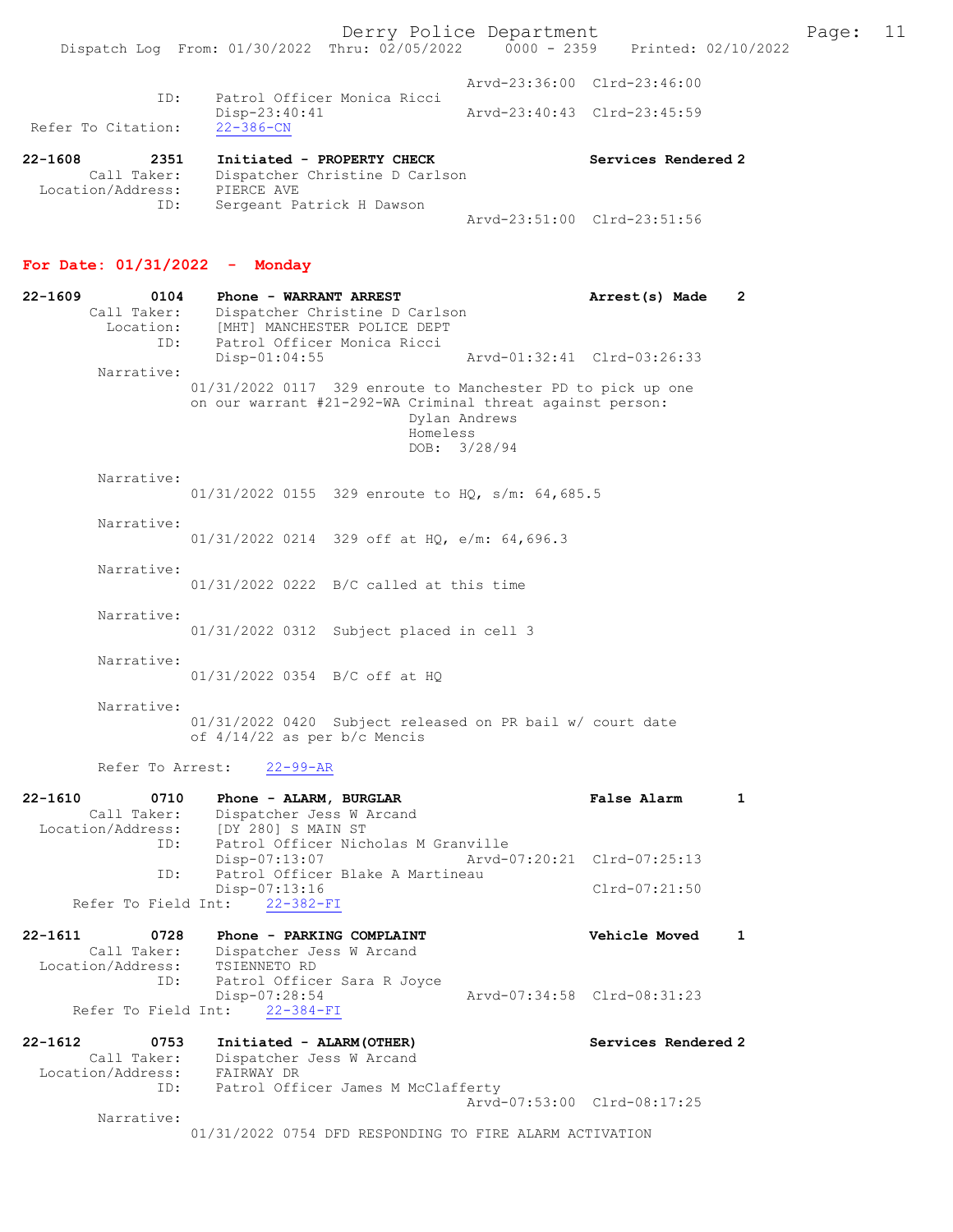| $22 - 1613$                      | 0919                     | Initiated - FOLLOW-UP                                                                    | No Action Required                                | $\mathbf{2}$   |
|----------------------------------|--------------------------|------------------------------------------------------------------------------------------|---------------------------------------------------|----------------|
| Location/Address:                | Call Taker:<br>ID:       | Dispatcher Jess W Arcand<br>W BROADWAY<br>Patrol Officer Nicholas M Granville            | Arvd-09:19:00 Clrd-09:26:18                       |                |
| $22 - 1614$                      | 0928                     | Initiated - FOLLOW-UP                                                                    | No Action Required                                | $\overline{2}$ |
| Location/Address:                | Call Taker:<br>ID:       | Dispatcher Jess W Arcand<br>PINKERTON ST<br>Patrol Officer James M McClafferty           | Arvd-09:28:00 Clrd-09:38:24                       |                |
| 22-1615                          | 0939                     | Initiated - MV STOP                                                                      | Warning Issued<br>3                               |                |
| Location/Address:                | Call Taker:<br>ID:       | Dispatcher Jess W Arcand<br>N MAIN ST<br>Patrol Officer James M McClafferty              | Arvd-09:39:00 Clrd-09:46:33                       |                |
| Refer To Citation:               |                          | $22 - 389 - CN$                                                                          |                                                   |                |
| $22 - 1616$                      | 0946                     | Initiated - FOLLOW-UP                                                                    | No Action Required                                | $\overline{2}$ |
| Location/Address:                | Call Taker:<br>ID:       | Dispatcher Jess W Arcand<br>TSIENNETO RD<br>Patrol Officer James M McClafferty           | Arvd-09:46:00 Clrd-10:00:01                       |                |
| 22-1617                          | 0949                     | Phone - KEEP THE PEACE                                                                   | Services Rendered 2                               |                |
|                                  | Call Taker:<br>ID:       | Dispatcher Jess W Arcand<br>Location/Address: COLORADO PL<br>Patrol Officer Sara R Joyce |                                                   |                |
|                                  | Refer To Field Int:      | Disp-09:49:56<br>$22 - 416 - FI$                                                         | Arvd-10:14:16 Clrd-10:35:03                       |                |
| $22 - 1618$<br>Location/Address: | 0951<br>Call Taker:      | Initiated - DRUG VIOLATION<br>Dispatcher Jess W Arcand<br>PINKERTON ST                   | Summons Issued<br>$\mathbf{2}$                    |                |
|                                  | ID:<br>Refer To Summons: | Patrol Officer Charles L Doherty<br>$22 - 100 - AR$                                      | Arvd-09:51:00 Clrd-10:06:21                       |                |
| $22 - 1619$                      | 0952<br>Call Taker:      | 911 - MEDICAL EMERGENCY<br>Dispatcher Jess W Arcand                                      | Services Rendered 1                               |                |
| Location/Address:                | ID:<br>Arrived By:       | WYMAN ST<br>Patrol Officer Nicholas M Granville<br>Disp-09:53:06<br>Sergeant Seth Plumer | Arvd-09:56:40 Clrd-10:14:19                       |                |
|                                  | Narrative:               | 01/31/2022 0956 DFD on scene                                                             |                                                   |                |
|                                  | Refer To Field Int:      | $22 - 357 - FI$                                                                          |                                                   |                |
| $22 - 1620$                      | 1041                     | Initiated - PAPER SERVICE                                                                | No Action Required                                | 3              |
|                                  |                          |                                                                                          |                                                   |                |
| Location/Address:                | Call Taker:<br>ID:       | Dispatcher Jess W Arcand<br>MANNING ST<br>Patrol Officer Nicholas M Granville            |                                                   |                |
|                                  |                          |                                                                                          | Arvd-10:41:00 Clrd-10:48:29                       |                |
| $22 - 1621$                      | 1044                     | Initiated - FOLLOW-UP                                                                    | No Action Required                                | $\overline{2}$ |
| Location/Address:                | Call Taker:<br>ID:       | Dispatcher Jess W Arcand<br>SILVESTRI CIR<br>Patrol Officer Sara R Joyce                 |                                                   |                |
| 22-1622                          | 1116                     | Initiated - FOLLOW-UP                                                                    | Arvd-10:44:00 Clrd-11:12:42<br>No Action Required | 2              |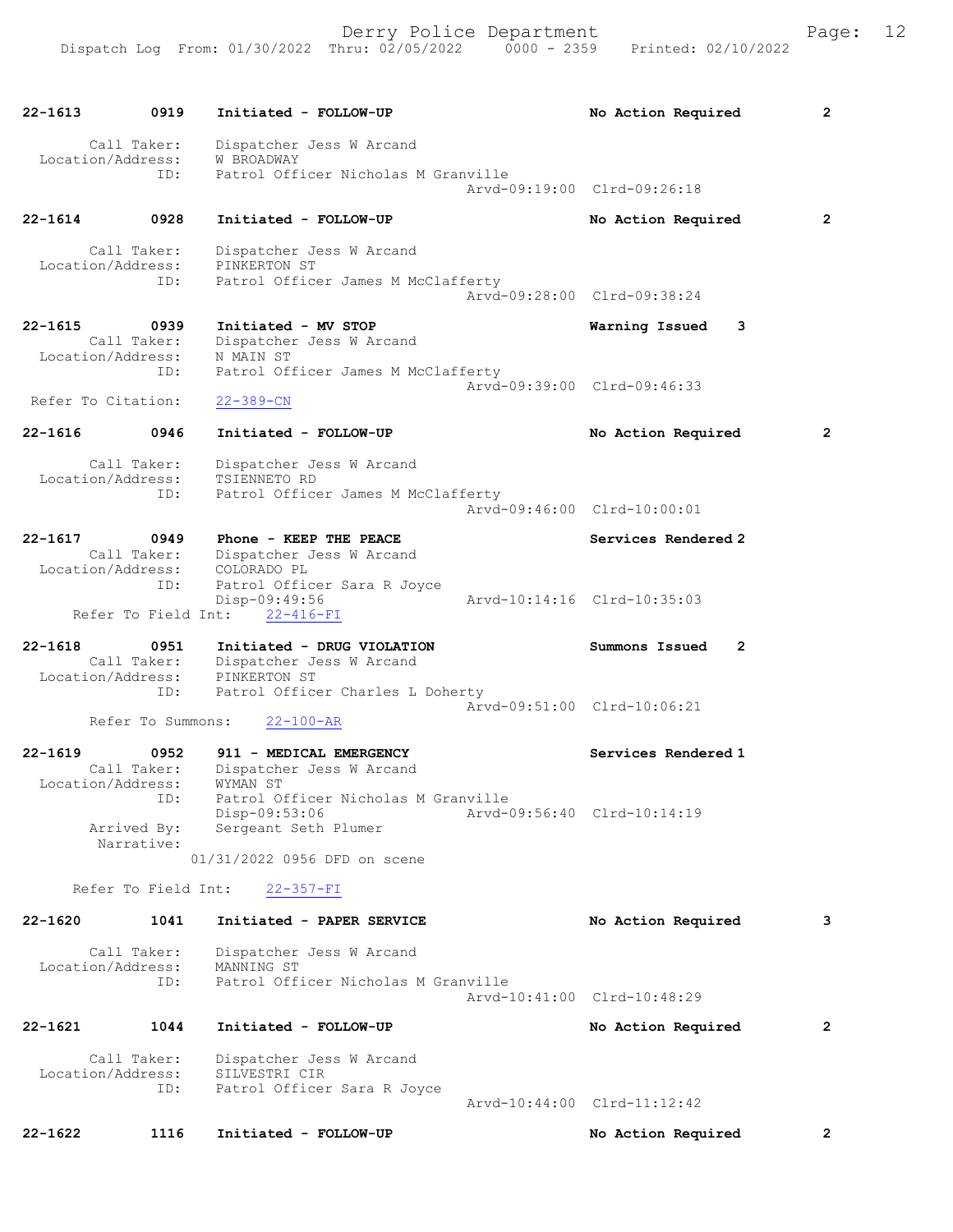| Location/Address:                | Call Taker:         | Dispatcher Jess W Arcand<br>MUNICIPAL DR                              |                             |                |
|----------------------------------|---------------------|-----------------------------------------------------------------------|-----------------------------|----------------|
|                                  | ID:                 | Patrol Officer Sara R Joyce                                           | Aryd-11:16:00 Clrd-11:19:37 |                |
| 22-1623                          | 1136<br>Call Taker: | Other - UNSWORN FALSIFICATION<br>Dispatcher Jess W Arcand             | Report Taken                | $\mathbf{1}$   |
| Location/Address:                | ID:                 | MUNICIPAL DR<br>Detective Daniel J McCarthy                           |                             |                |
|                                  | Refer To Incident:  | Disp-11:36:33<br>$22 - 158 - OF$                                      | Arvd-11:36:35 Clrd-11:36:58 |                |
| 22-1624                          | 1210                | Initiated - DEPARTMENT INFO                                           | Report Taken                | 3              |
| Location/Address:                | Call Taker:<br>ID:  | Dispatcher Jess W Arcand<br>MUNICIPAL DR<br>Detective Victoria M Kidd |                             |                |
|                                  | Refer To Incident:  | $22 - 159 - OF$                                                       | Arvd-12:10:00 Clrd-12:16:02 |                |
|                                  |                     |                                                                       |                             |                |
| $22 - 1625$<br>Location/Address: | 1214<br>Call Taker: | Initiated - MV STOP<br>Dispatcher Jess W Arcand<br>BIRCH ST           | Warning Issued              | 3              |
|                                  | ID:                 | Patrol Officer Blake A Martineau                                      | Arvd-12:14:00 Clrd-12:21:28 |                |
| Refer To Citation:               |                     | $22 - 391 - CN$                                                       |                             |                |
| 22-1626                          | 1241<br>Call Taker: | Initiated - PAPER SERVICE<br>Dispatcher Jess W Arcand                 | Served                      | 3              |
| Location/Address:                | ID:                 | INDEPENDENCE AVE<br>Patrol Officer Nicholas M Granville               |                             |                |
|                                  | Cleared By:         | Lieutenant Shawn P O'Donaghue                                         | Arvd-12:41:00 Clrd-12:54:44 |                |
| 22-1627                          | 1302                | Initiated - MV STOP                                                   | Warning Issued              | 3              |
| Location/Address:                | Call Taker:<br>ID:  | Dispatcher Jess W Arcand<br>E DERRY RD<br>Patrol Officer Sara R Joyce |                             |                |
| Refer To Citation:               |                     | $22 - 392 - CN$                                                       | Arvd-13:02:00 Clrd-13:05:47 |                |
| 22-1628                          | 1303                | Initiated - FOLLOW-UP                                                 | Cleared                     | $\overline{2}$ |
| Location/Address:                | Call Taker:         | Dispatcher Jess W Arcand<br>KENDALL POND RD                           |                             |                |
|                                  | ID:                 | Patrol Officer Nicholas M Granville                                   | Arvd-13:03:00 Clrd-13:09:25 |                |
| 22-1629                          | 1321                | Initiated - FOLLOW-UP                                                 | No Action Required          | 2              |
|                                  |                     |                                                                       |                             |                |
| Location/Address:                | Call Taker:         | Dispatcher Jess W Arcand<br>W RUNNING BROOK LN                        |                             |                |
|                                  | ID:                 | Detective Victoria M Kidd                                             | Arvd-13:21:00 Clrd-13:53:48 |                |
| $22 - 1630$                      | 1343                | Initiated - MV STOP                                                   | Summons Issued              | 3              |
| Location/Address:                | Call Taker:<br>ID:  | Dispatcher Jess W Arcand<br>LINLEW DR<br>Sergeant Seth Plumer         |                             |                |
| Refer To Citation:               |                     | $22 - 816 - 008002$                                                   | Arvd-13:43:00 Clrd-13:54:01 |                |
| 22-1631                          | 1348                | Initiated - FOLLOW-UP                                                 | No Action Required          | 2              |
|                                  | Call Taker:         | Dispatcher Jess W Arcand                                              |                             |                |
| Location/Address:                | ID:                 | KENDALL POND RD<br>Patrol Officer Nicholas M Granville                |                             |                |
|                                  |                     |                                                                       | Arvd-13:48:00 Clrd-14:00:05 |                |
| 22-1632                          | 1409<br>Call Taker: | Initiated - MV STOP<br>Dispatcher Jess W Arcand                       | Warning Issued              | 3              |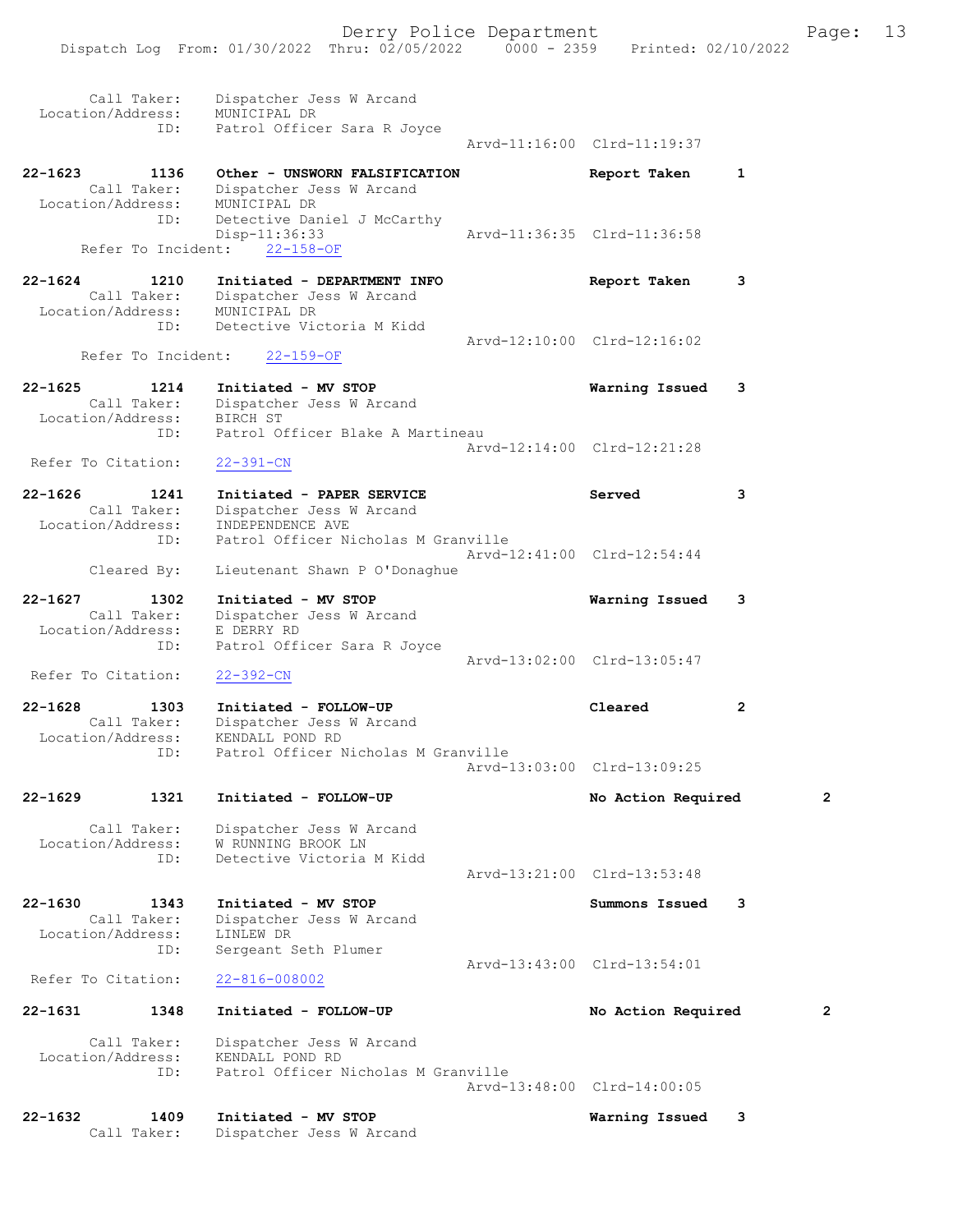Derry Police Department Fage: 14 Dispatch Log From: 01/30/2022 Thru: 02/05/2022 0000 - 2359 Printed: 02/10/2022 Location/Address: W BROADWAY ID: Patrol Officer Blake A Martineau Arvd-14:09:00 Clrd-14:15:45<br>22-393-CN Refer To Citation: 22-1633 1413 Walk-In - ASSIST CITIZEN Assistance Rendered 3 Call Taker: Patrol Officer Scott M Beegan Location/Address: [DY 2] MUNICIPAL DR ID: Patrol Officer Scott M Beegan Disp-14:13:36 Arvd-14:13:38 Clrd-14:14:14 Refer To Field Int: 22-361-FI 22-1634 1428 Initiated - MV STOP Warning Issued 3 Call Taker: Dispatcher Jess W Arcand Location/Address: E DERRY RD ID: Patrol Officer Sara R Joyce Arvd-14:28:00 Clrd-14:33:54 Refer To Citation: 22-394-CN 22-1635 1429 Phone - WELFARE CHECK 2 Assistance Rendered 2 Call Taker: Dispatcher Jess W Arcand Location/Address: FAIRWAY DR ID: Patrol Officer Blake A Martineau Disp-14:29:36 Arvd-14:36:13 Clrd-14:59:36 Cleared By: Dispatcher Christina L Power ID: Patrol Officer Nicholas M Granville Disp-14:29:39 Arvd-14:34:41 Clrd-14:59:34 Cleared By: Dispatcher Christina L Power ID: Sergeant Seth Plumer Disp-14:30:13 Arvd-14:36:12 Clrd-14:59:27 Cleared By: Dispatcher Christina L Power Narrative: 01/31/2022 1440 DFD NOTIFIED Narrative: 01/31/2022 1443 MAINTENANCE ON SCENE Refer To Field Int: 22-363-FI 22-1636 1431 911 - ABANDONED 911 Services Rendered 1 Call Taker: Dispatcher Jess W Arcand Location/Address: TSIENNETO RD ess: ISIERRAND AD<br>ID: Dispatcher Jess W Arcand<br>Disp-14:34:10 Disp-14:34:10 Arvd-14:34:13 Clrd-14:34:15 Narrative: 01/31/2022 1434 ACCIDENTAL ON CALL BACK 22-1637 1519 Initiated - MV STOP Warning Issued 3 Call Taker: Dispatcher Christina L Power Location/Address: TSIENNETO RD ID: Patrol Officer Nathan S Lavoie Arvd-15:19:00 Clrd-15:28:21<br>22-395-CN Refer To Citation: 22-1638 1524 Phone - TRAFFIC CONTROL Message Delivered 3 Call Taker: Dispatcher Christina L Power Location/Address: ROCKINGHAM RD ID: Dispatcher Christina L Power Disp-15:25:26 Arvd-15:25:27 Clrd-15:25:43 Narrative: traffic lights not operating Narrative: 01/31/2022 1525 DOT notified.

22-1639 1525 Phone - WELFARE CHECK Services Rendered 2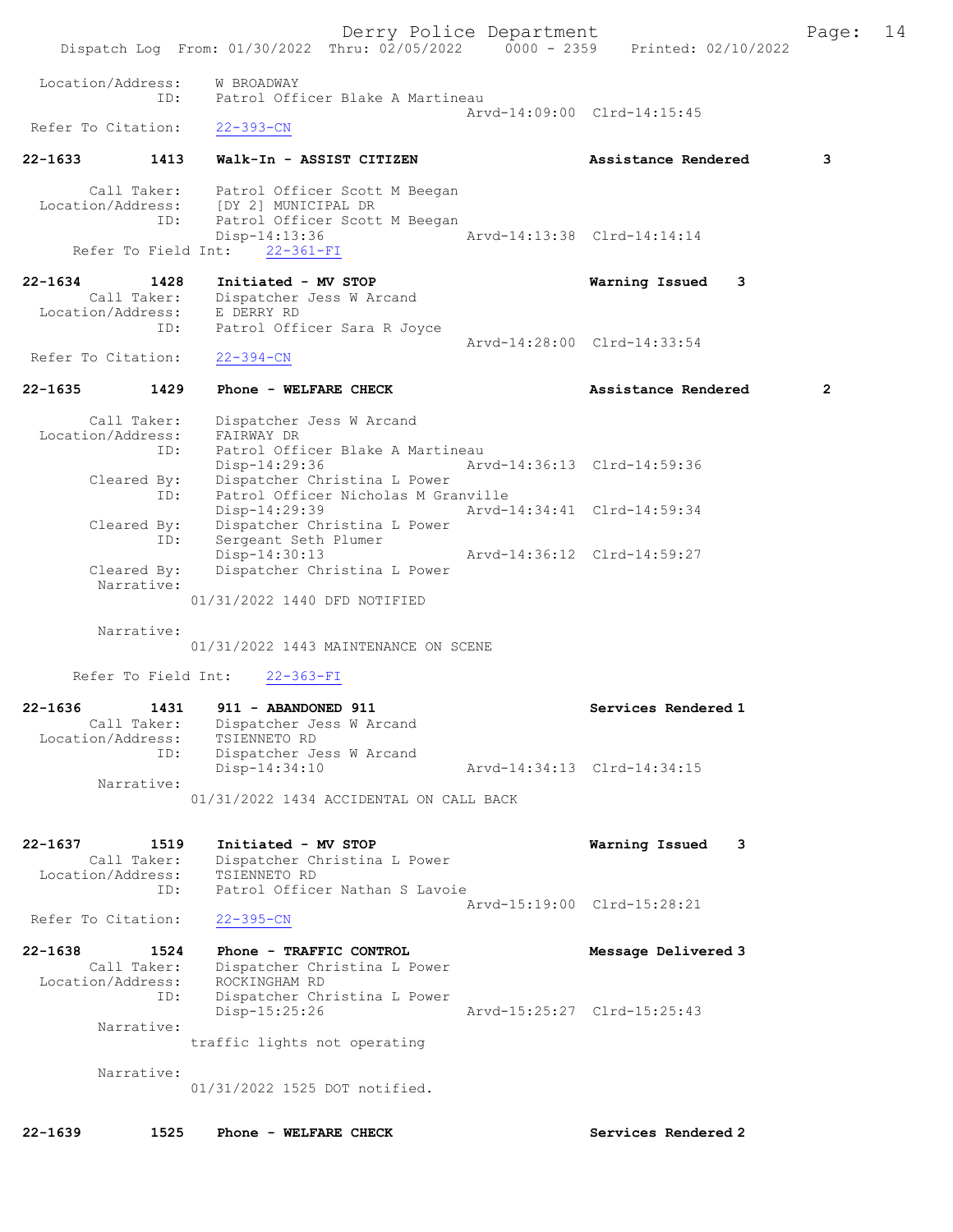Derry Police Department Fage: 15 Dispatch Log From: 01/30/2022 Thru: 02/05/2022 0000 - 2359 Printed: 02/10/2022 Call Taker: Dispatcher Christina L Power Location/Address: MANCHESTER RD ID: Patrol Officer Joshua W Morse Disp-15:28:09 Arvd-15:33:40 Clrd-15:52:39 Patrol Officer Ryan M Panaro ID: Patrol Officer Nicholas M Granville Disp-15:28:18 Arvd-15:30:44 Clrd-15:52:33 ID: Sergeant Jeffrey M Dawe Disp-15:28:27 Arvd-15:28:29 Clrd-15:52:42 Narrative: check on the welfare of a female outside a red suv Narrative: 01/31/2022 1530 DFD requested Narrative: 01/31/2022 1536 DFD on scene Refer To Field Int: 22-364-FI 22-1640 1533 Phone - DOMESTIC DISTURBANCE Verbal in Nature 1 Call Taker: Dispatcher Christina L Power Location/Address: BYPASS 28 ID: Patrol Officer Nathan S Lavoie<br>Disp-15:34:34 Disp-15:34:34 Arvd-15:49:38 Clrd-15:50:28 Patrol Officer Casey J Noyes<br>Disp-15:34:37 Disp-15:34:37 Arvd-15:49:37 Clrd-15:50:24 Refer To Field Int: 22-366-FI 22-1641 1543 Phone - JUVENILE OFFENSES Cone on Arrival 2 Call Taker: Dispatcher Christina L Power Location/Address: SILVESTRI CIR ID: Patrol Officer Joshua W Morse Disp-15:55:44 Arvd-16:05:37 Clrd-16:10:22 Patrol Officer Ryan M Panaro Narrative: kids sledding getting close to the roadway 22-1642 1551 Phone - MV ACCIDENT Report Taken 1 Call Taker: Dispatcher Christina L Power Location/Address: E DERRY RD ID: Patrol Officer Nicholas M Granville<br>Disp-15:53:09 Arvd-1 Disp-15:53:09 Arvd-16:00:36 Clrd-16:22:59 Refer To Citation: Narrative: Lajoe v. White - non reportable Refer To Accident: 22-56-AC 22-1643 1553 Phone - MV ACCIDENT 1 Report Taken 1 Call Taker: Dispatcher Christina L Power Location/Address: GOODHUE RD ID: Patrol Officer Nathan S Lavoie Disp-15:53:38 Arvd-16:00:35 Clrd-16:59:39<br>ID: Patrol Officer Casev J Noves .<br>Patrol Officer Casey J Noyes<br>Disp-15:53:41 Disp-15:53:41 Arvd-16:00:33 Clrd-16:59:36 ID: Sergeant Jeffrey M Dawe<br>Disp-16:04:00 Disp-16:04:00 Arvd-16:04:01 Clrd-16:25:56 Narrative: 01/31/2022 1600 DFD on scene Narrative: 01/31/2022 1609 next on the list, Spacetown Auto assigned Narrative: 01/31/2022 1617 wrecker on scene Narrative: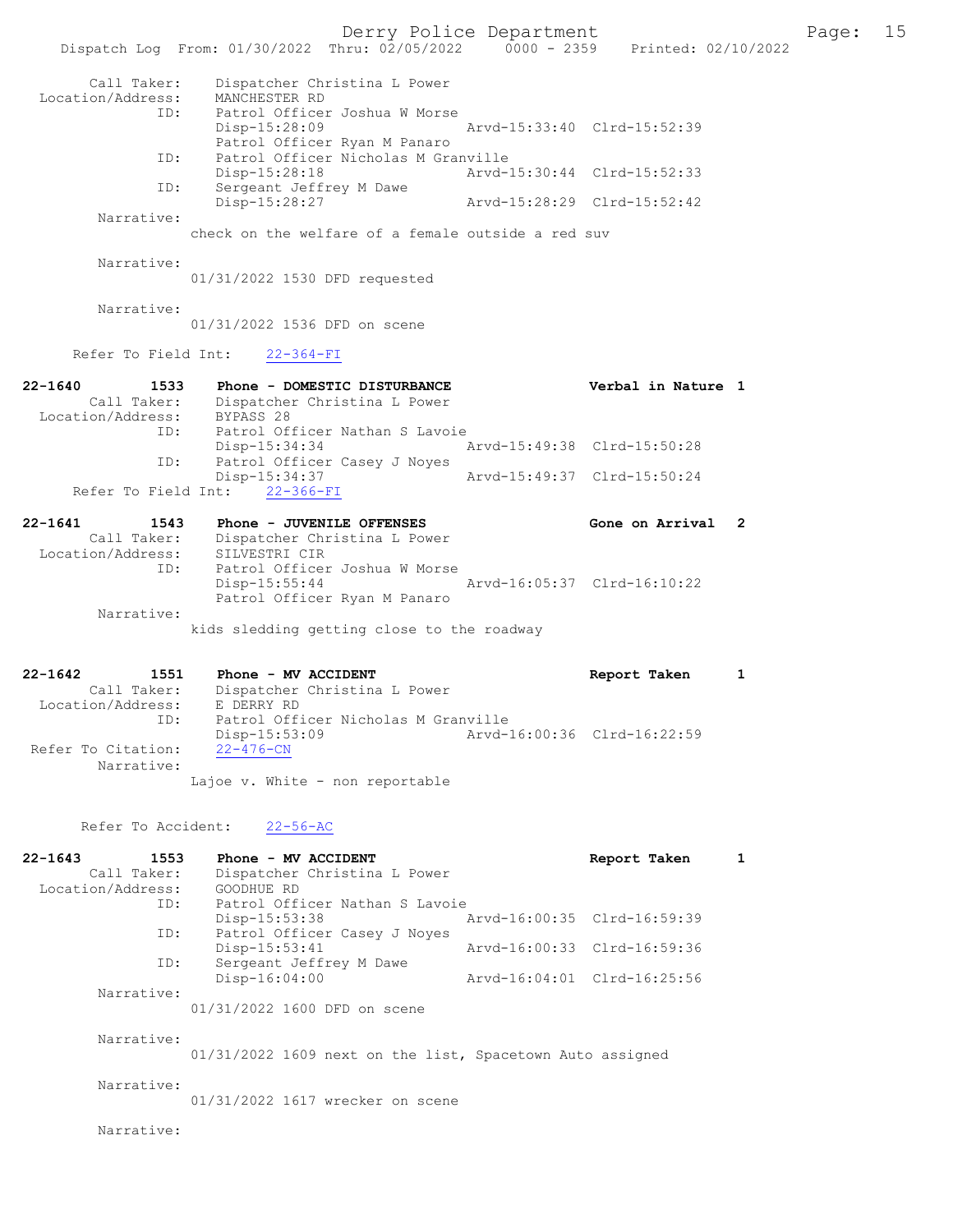Derry Police Department Fage: 16 Dispatch Log From: 01/30/2022 Thru: 02/05/2022 0000 - 2359 Printed: 02/10/2022 01/31/2022 1617 Spacetown Auto cancelled Narrative: Aliberti vs roadside Refer To Arrest: 22-101-AR Refer To Incident: 22-161-OF Refer To Accident: 22-55-AC 22-1644 1559 Phone - WELFARE CHECK Message Delivered 2 Call Taker: Dispatcher Christina L Power Location/Address: E BROADWAY ID: Patrol Officer Joshua W Morse Disp-16:10:30 Arvd-16:12:42 Clrd-16:21:03 Patrol Officer Ryan M Panaro Narrative: checked and all was in order, message delivered to contact the drs office Refer To Field Int: 22-387-FI 22-1645 1602 Phone - HIT AND RUN Report Taken 2 Call Taker: Dispatcher Christina L Power Location/Address: FAIRWAY DR ID: Patrol Officer Nicholas M Granville Disp-16:23:07 Arvd-16:30:28 Clrd-16:44:15 Refer To Incident: 22-160-OF 22-1646 1620 Phone - DISTURBANCE Matter Mediated 1 Call Taker: Dispatcher Christina L Power Location/Address: CENTRAL ST<br>ID: Patrol Off: Patrol Officer Joshua W Morse<br>Disp-16:21:38 Disp-16:21:38 Arvd-16:24:42 Clrd-16:46:33 Patrol Officer Ryan M Panaro Refer To Field Int: 22-365-FI 22-1647 1640 Phone - DELIVER A MESSAGE Nessage Delivered 1 Call Taker: Dispatcher Christina L Power Location/Address: [DY 2] MUNICIPAL DR ID: Dispatcher Christina L Power Disp-16:41:11 Arvd-16:41:12 Clrd-16:41:14 Narrative: DPW advised of slippery roadways 22-1648 1700 Initiated - VEHICLE OFF THE ROAD Vehicle Moved 2 Call Taker: Dispatcher Christina L Power Location/Address: ISLAND POND RD ID: Patrol Officer Casey J Noyes Arvd-17:00:00 Clrd-17:31:59 22-1649 1700 Initiated - FOLLOW-UP Cleared 2 Call Taker: Dispatcher Christina L Power Location/Address: MUNICIPAL DR ID: Patrol Officer Scott M Beegan Arvd-17:00:00 Clrd-17:09:14 22-1650 1728 Initiated - ATTEMPTED PAPER SERVICE Served 2 Call Taker: Dispatcher Christina L Power Location/Address: SILVESTRI CIR ID: Patrol Officer Nathan S Lavoie Arvd-17:28:00 Clrd-17:36:07 22-1651 1739 Initiated - ATTEMPTED PAPER SERVICE Not Served 2 Call Taker: Dispatcher Christina L Power Location/Address: LINLEW DR ID: Patrol Officer Nathan S Lavoie Arvd-17:39:00 Clrd-17:45:49 22-1652 1749 Initiated - FOLLOW-UP Cleared 2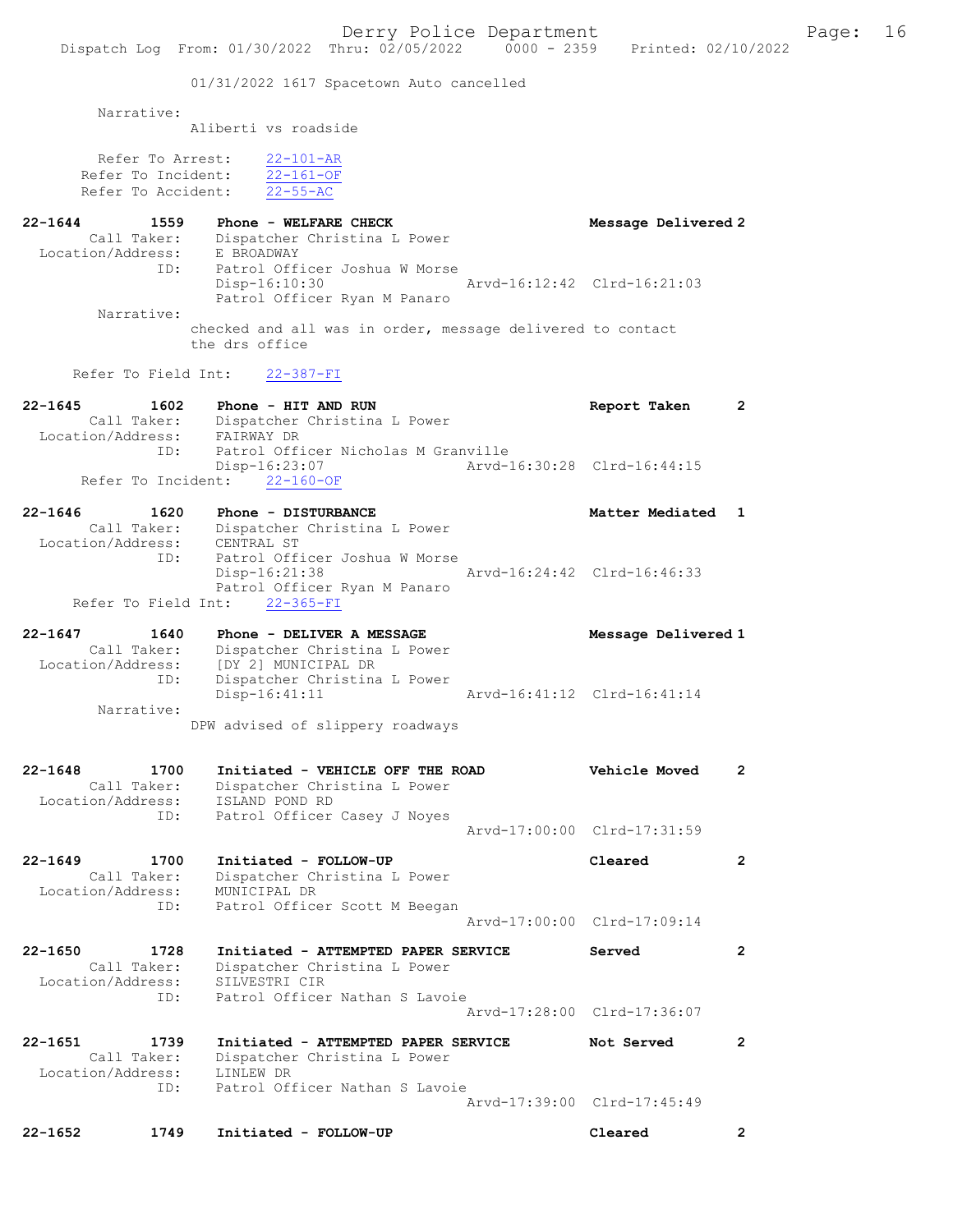Derry Police Department Fage: 17 Dispatch Log From: 01/30/2022 Thru: 02/05/2022 0000 - 2359 Printed: 02/10/2022 Call Taker: Dispatcher Christina L Power Location/Address: ASHLEIGH DR ID: Patrol Officer Nathan S Lavoie Arvd-17:49:00 Clrd-18:07:48 Cleared By: Patrol Officer Robert Corwin 22-1653 1807 Phone - DELIVER A MESSAGE Message Delivered 1 Call Taker: Patrol Officer Robert Corwin Location/Address: SPOLLETT DR ID: Patrol Officer Nathan S Lavoie Disp-18:11:47 Arvd-18:19:24 Clrd-18:23:56 Arrived By: Dispatcher Christina L Power Cleared By: Dispatcher Christina L Power 22-1654 1834 Initiated - FOLLOW-UP Cleared 2 Call Taker: Dispatcher Christina L Power Location/Address: MANCHESTER RD ID: Patrol Officer Kevin L Davies Arvd-18:34:00 Clrd-18:47:30 22-1655 1937 Phone - WELFARE CHECK Services Rendered 2 Call Taker: Dispatcher Christina L Power Location/Address: WALNUT HILL RD ID: Patrol Officer Nathan S Lavoie Disp-20:00:10 Arvd-20:01:58 Clrd-20:08:48 ID: Sergeant Jeffrey M Dawe Disp-20:05:29 Arvd-20:05:31 Clrd-20:08:45 Refer To Field Int: 22-367-FI 22-1656 2134 Phone - MV ACCIDENT CONSUMERED Report Taken 1 Call Taker: Dispatcher Christina L Power Location/Address: S MAIN ST + HUMPHREY RD ID: Sergeant Jeffrey M Dawe Disp-21:34:40 Arvd-21:34:42 Clrd-21:35:08 Narrative: Morse vs guardrail, full report Refer To Accident: 22-57-AC 22-1657 2211 Alarm - ALARM, BURGLAR False Alarm 1 Call Taker: Patrol Officer Robert Corwin Location/Address: [DY 2840] MANCHESTER RD ID: Patrol Officer Nicholas M Granville Disp-22:16:47 Arvd-22:17:26 Clrd-22:27:19 Dispatched By: Dispatcher Christina L Power Arrived By: Dispatcher Christina L Power ID: Patrol Officer Nathan S Lavoie Disp-22:17:05 Arvd-22:17:27 Clrd-22:27:17 Dispatched By: Dispatcher Christina L Power Arrived By: Dispatcher Christina L Power Narrative: rear motion Refer To Field Int: 22-389-FI 22-1658 2333 Initiated - MV STOP Warning Issued 3 Call Taker: Dispatcher Jonathon S Pickering Location/Address: [DY 1060] MANCHESTER RD ID: Sergeant Patrick H Dawson Arvd-23:33:00 Clrd-23:36:38 ID: Patrol Officer Monica Ricci Disp-23:34:43 Clrd-23:34:46<br>22-397-CN Refer To Citation: 22-1659 2337 Initiated - MV CHECK Vehicle checked 1 Call Taker: Dispatcher Jonathon S Pickering Location/Address: [DY 3059] MANCHESTER RD ID: Sergeant Patrick H Dawson Arvd-23:37:00 Clrd-23:42:07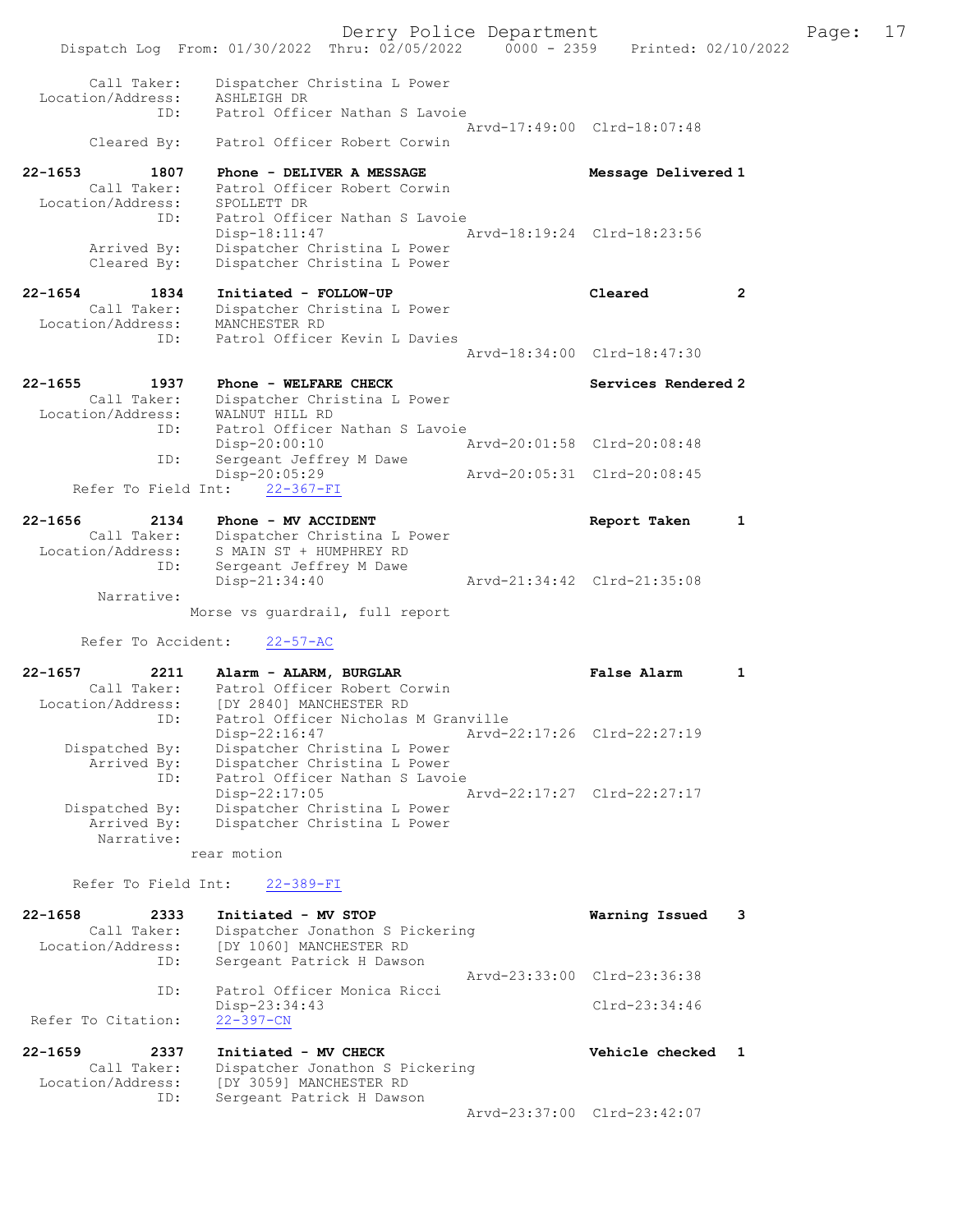|                                  |      | Dispatch Log From: 01/30/2022 Thru: 02/05/2022                | $0000 - 2359$ | Printed: 02/10/2022                      |              |              |
|----------------------------------|------|---------------------------------------------------------------|---------------|------------------------------------------|--------------|--------------|
| 22-1660<br>Call Taker:           | 2354 | Phone - ATTEMPTED BURGLARY<br>Dispatcher Jonathon S Pickering |               | Report Taken                             | $\mathbf{2}$ |              |
| Location/Address:                | ID:  | OAK ST<br>Patrol Officer Andrew R Kennedy                     |               |                                          |              |              |
|                                  |      | $Disp-23:55:43$                                               |               | Arvd-23:58:34 Clrd-02/01/2022 @ 00:39:33 |              |              |
|                                  | ID:  | Sergeant Patrick H Dawson<br>$Disp-00:01:52$                  |               | Arvd-00:01:54 Clrd-02/01/2022 @ 00:12:14 |              |              |
| Refer To Incident:               |      | $22 - 162 - OF$                                               |               |                                          |              |              |
| $22 - 1661$                      | 2358 | Initiated - MV STOP                                           |               | Warning Issued                           | 3            |              |
| Call Taker:                      |      | Dispatcher Jonathon S Pickering                               |               |                                          |              |              |
| Location/Address:                | ID:  | S MAIN ST<br>Patrol Officer Jack Stafford                     |               |                                          |              |              |
|                                  |      |                                                               |               | Arvd-23:58:00 Clrd-02/01/2022 @ 00:03:30 |              |              |
| Refer To Citation:               |      | $22 - 398 - CN$                                               |               |                                          |              |              |
| For Date: $02/01/2022 -$ Tuesday |      |                                                               |               |                                          |              |              |
| $22 - 1662$                      | 0005 | Initiated - PROPERTY CHECK                                    |               | No Action Required                       |              | $\mathbf{2}$ |
| Call Taker:<br>Location/Address: |      | Dispatcher Jonathon S Pickering<br>HUMPHREY RD                |               |                                          |              |              |
|                                  | ID:  | Patrol Officer Michael Carnazzo                               |               | Arvd-00:05:00 Clrd-00:05:18              |              |              |
| $22 - 1663$                      | 0005 | Initiated - MV STOP                                           |               | Warning Issued                           | 3            |              |
| Call Taker:<br>Location/Address: |      | Dispatcher Jonathon S Pickering<br>S MAIN ST                  |               |                                          |              |              |
|                                  | ID:  | Patrol Officer Monica Ricci                                   |               |                                          |              |              |
| Refer To Citation:               |      | $22 - 399 - CN$                                               |               | Arvd-00:05:00 Clrd-00:11:20              |              |              |
| $22 - 1664$                      | 0044 | Phone - DOMESTIC DISTURBANCE                                  |               | Verbal in Nature 1                       |              |              |
| Call Taker:<br>Location/Address: |      | Dispatcher Jonathon S Pickering<br>FAIRWAY DR                 |               |                                          |              |              |
|                                  | ID:  | Patrol Officer Monica Ricci                                   |               |                                          |              |              |
|                                  | ID:  | $Disp-00:44:28$<br>Patrol Officer Kevin L Davies              |               | Arvd-00:46:59 Clrd-01:00:19              |              |              |
|                                  |      | Disp-00:44:29                                                 |               | Arvd-00:47:47 Clrd-01:00:20              |              |              |
|                                  | ID:  | Sergeant Patrick H Dawson<br>Disp-00:45:17                    |               | Arvd-00:45:17 Clrd-01:00:16              |              |              |
|                                  | ID:  | Patrol Officer Michael Carnazzo                               |               |                                          |              |              |
| Narrative:                       |      | Disp-00:48:23                                                 | Arvd-00:48:24 | Clrd-01:00:19                            |              |              |
|                                  |      | 02/01/2022 0048 off with NH 5018306                           |               |                                          |              |              |
| Refer To Field Int:              |      | $22 - 370 - FI$                                               |               |                                          |              |              |
| $22 - 1665$                      | 0452 | Initiated - MV STOP                                           |               | Warning Issued                           | 3            |              |
| Call Taker:<br>Location/Address: |      | Dispatcher Jonathon S Pickering<br>[DY 928] S MAIN ST         |               |                                          |              |              |
|                                  | ID:  | Patrol Officer Andrew R Kennedy                               |               |                                          |              |              |
| Refer To Citation:               |      | $22 - 400 - CN$                                               |               | Arvd-04:52:00 Clrd-05:00:02              |              |              |
|                                  |      |                                                               |               |                                          |              |              |
| $22 - 1666$<br>Call Taker:       | 0511 | Initiated - MV STOP<br>Dispatcher Jonathon S Pickering        |               | Warning Issued                           | 3            |              |
| Location/Address:                | ID:  | S MAIN ST<br>Patrol Officer Jack Stafford                     |               |                                          |              |              |
|                                  |      |                                                               |               | Arvd-05:11:00 Clrd-05:21:04              |              |              |
| Refer To Citation:               |      | $22 - 401 - CN$                                               |               |                                          |              |              |
| $22 - 1667$                      | 0709 | Initiated - MV STOP                                           |               | Warning Issued                           | 3            |              |
| Call Taker:<br>Location/Address: |      | Dispatcher Jess W Arcand<br>MANCHESTER RD + TINKHAM AVE       |               |                                          |              |              |
|                                  | ID:  | Patrol Officer Sara R Joyce                                   |               |                                          |              |              |
| Refer To Citation:               |      | $22 - 402 - CN$                                               |               | Arvd-07:09:00 Clrd-07:19:06              |              |              |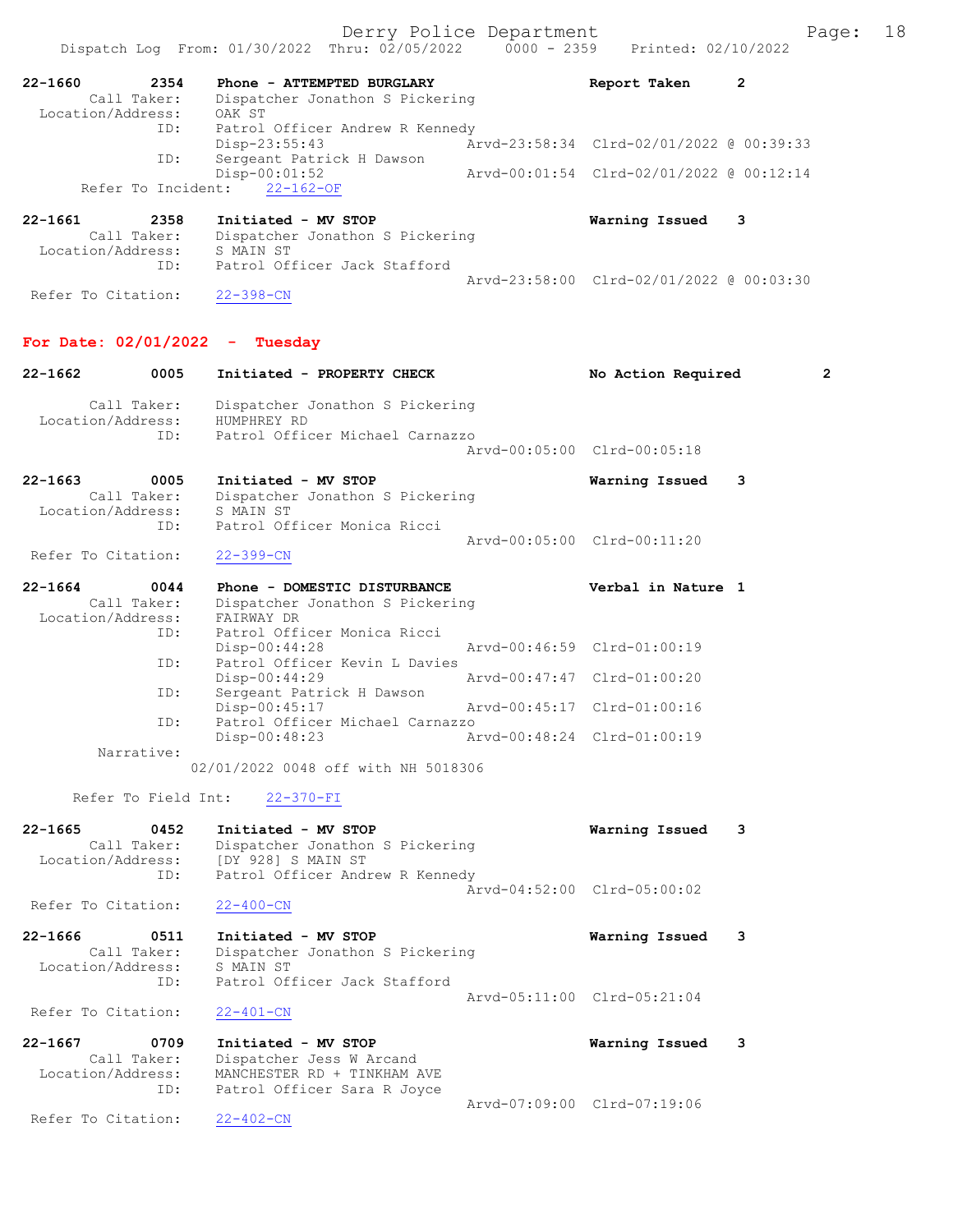| $22 - 1668$<br>0737<br>Call Taker:<br>Location/Address:        | Initiated - MV STOP<br>Dispatcher Jess W Arcand<br>A ST                                                | Warning Issued<br>3         |
|----------------------------------------------------------------|--------------------------------------------------------------------------------------------------------|-----------------------------|
| ID:<br>Refer To Citation:                                      | Patrol Officer Sara R Joyce<br>$22 - 403 - CN$                                                         | Aryd-07:37:00 Clrd-07:41:21 |
| $22 - 1669$<br>0743<br>Call Taker:<br>Location/Address:        | Phone - Loose Dog Complaint<br>Dispatcher Jess W Arcand<br>BRADY AVE                                   | Services Rendered 2         |
| ID:<br>Narrative:                                              | Patrol Officer Blake A Martineau<br>Disp-07:43:52<br>02/01/2022 0758 RETURNED TO OWNER                 | Aryd-07:52:35 Clrd-07:58:47 |
| $22 - 1670$<br>0745<br>Call Taker:<br>Location/Address:        | Initiated - PAPER SERVICE<br>Dispatcher Jess W Arcand<br>MT PLEASANT ST                                | Not Served<br>3             |
| ID:                                                            | Patrol Officer Melissa M Houde                                                                         | Arvd-07:45:00 Clrd-07:49:33 |
| 22-1671<br>0752<br>Call Taker:<br>Location/Address:            | Initiated - PAPER SERVICE<br>Dispatcher Jess W Arcand<br>KINGSBURY ST                                  | Not Served<br>3             |
| ID:                                                            | Patrol Officer Sara R Joyce                                                                            | Aryd-07:52:00 Clrd-07:59:25 |
| $22 - 1672$<br>0755<br>Call Taker:<br>Location/Address:        | Initiated - PAPER SERVICE<br>Dispatcher Jess W Arcand<br>CEDAR ST                                      | 3<br>Served                 |
| ID:                                                            | Patrol Officer Melissa M Houde                                                                         | Arvd-07:55:00 Clrd-07:56:49 |
| $22 - 1673$<br>0804<br>Call Taker:<br>Location/Address:        | Initiated - PAPER SERVICE<br>Dispatcher Jess W Arcand<br>ROSE AVE                                      | Not Served<br>3             |
| ID:                                                            | Patrol Officer Melissa M Houde                                                                         | Arvd-08:04:00 Clrd-08:08:00 |
| $22 - 1674$<br>0816<br>Call Taker:<br>Location/Address:<br>ID: | Initiated - MV STOP<br>Dispatcher Jess W Arcand<br>SUNVIEW DR<br>Patrol Officer Sara R Joyce           | Warning Issued<br>3         |
| Refer To Citation:                                             | $22 - 404 - CN$                                                                                        | Aryd-08:16:00 Clrd-08:20:54 |
| $22 - 1675$<br>0817<br>Call Taker:<br>Location/Address:        | Initiated - PAPER SERVICE<br>Dispatcher Jess W Arcand<br>FRANKLIN ST                                   | 3<br>Not Served             |
| ID:                                                            | Patrol Officer Melissa M Houde                                                                         | Aryd-08:17:00 Clrd-08:20:47 |
| $22 - 1676$<br>0830<br>Call Taker:<br>Location/Address:<br>ID: | Initiated - PAPER SERVICE<br>Dispatcher Jess W Arcand<br>LAWRENCE ST<br>Patrol Officer Melissa M Houde | Not Served<br>3             |
|                                                                |                                                                                                        | Arvd-08:30:00 Clrd-08:35:34 |
| $22 - 1677$<br>0853                                            | Other - FOUND/LOST PROPERTY                                                                            | Assistance Rendered<br>3    |
| Call Taker:<br>Location/Address:<br>ID:<br>Narrative:          | Patrol Officer Brian J Landry<br>PINKERTON ST<br>Patrol Officer Brian J Landry<br>Disp-08:53:45        | Arvd-08:53:47 Clrd-08:53:59 |
|                                                                | Lost Chrome Book                                                                                       |                             |

Refer To Field Int: 22-371-FI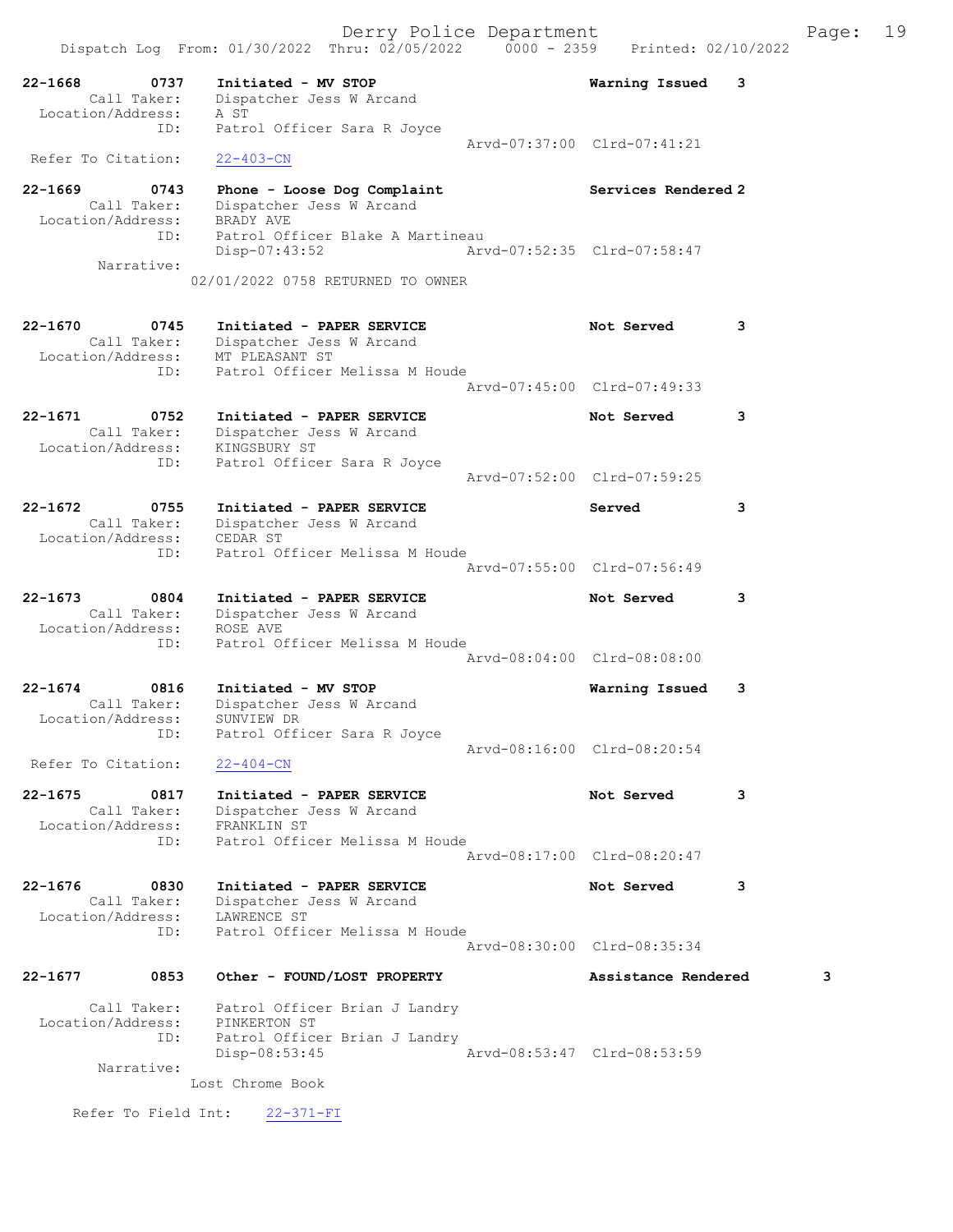|             |                                  | Dispatch Log From: 01/30/2022 Thru: 02/05/2022                                         | $0000 - 2359$               |                     | Printed: 02/10/2022 |                |
|-------------|----------------------------------|----------------------------------------------------------------------------------------|-----------------------------|---------------------|---------------------|----------------|
| $22 - 1678$ | 0904<br>Call Taker:              | Initiated - PAPER SERVICE<br>Dispatcher Jess W Arcand                                  |                             | Served              | 3                   |                |
|             | Location/Address:<br>ID:         | INDEPENDENCE AVE<br>Patrol Officer Melissa M Houde                                     |                             |                     |                     |                |
|             |                                  |                                                                                        | Arvd-09:04:00 Clrd-09:06:33 |                     |                     |                |
| $22 - 1679$ | 0911                             | Initiated - FOLLOW-UP                                                                  |                             | No Action Required  |                     | $\overline{2}$ |
|             | Call Taker:                      | Dispatcher Jess W Arcand                                                               |                             |                     |                     |                |
|             | Location/Address:<br>ID:         | TSIENNETO RD<br>Patrol Officer Sara R Joyce                                            |                             |                     |                     |                |
|             |                                  |                                                                                        | Arvd-09:11:00 Clrd-09:20:07 |                     |                     |                |
| $22 - 1680$ | 0923                             | Initiated - FOLLOW-UP                                                                  |                             | No Action Required  |                     | $\overline{2}$ |
|             | Call Taker:                      | Dispatcher Jess W Arcand                                                               |                             |                     |                     |                |
|             | Location/Address:<br>ID:         | OAK ST<br>Patrol Officer Melissa M Houde                                               |                             |                     |                     |                |
|             |                                  |                                                                                        | Arvd-09:23:00 Clrd-09:34:22 |                     |                     |                |
| 22-1681     | 0929                             | Initiated - FOLLOW-UP                                                                  |                             | No Action Required  |                     | $\mathbf{2}$   |
|             | Call Taker:                      | Dispatcher Jess W Arcand                                                               |                             |                     |                     |                |
|             | Location/Address:                | ENGLISH RANGE RD                                                                       |                             |                     |                     |                |
|             | ID:                              | Patrol Officer Sara R Joyce                                                            | Arvd-09:29:00 Clrd-09:46:30 |                     |                     |                |
|             |                                  |                                                                                        |                             |                     |                     |                |
| $22 - 1682$ | 0938<br>Call Taker:              | Phone - ALARM, BURGLAR<br>Dispatcher Jess W Arcand                                     |                             | <b>False Alarm</b>  | $\mathbf{1}$        |                |
|             | Location/Address:<br>ID:         | [DY 3757] DOLORES AVE<br>Patrol Officer Melissa M Houde                                |                             |                     |                     |                |
|             |                                  | Disp-09:41:10                                                                          | Arvd-09:45:59 Clrd-09:50:23 |                     |                     |                |
|             | ID:                              | Sergeant Patrick H Dawson<br>Disp-09:43:50                                             | Arvd-09:45:36 Clrd-09:50:21 |                     |                     |                |
|             | Refer To Field Int:              | $22 - 377 - FI$                                                                        |                             |                     |                     |                |
| $22 - 1683$ | 0950                             | 911 - SUSPICIOUS ACTIVITY                                                              |                             | Services Rendered 2 |                     |                |
|             | Call Taker:<br>Location/Address: | Dispatcher Jess W Arcand                                                               |                             |                     |                     |                |
|             | ID:                              | E BROADWAY<br>Patrol Officer Melissa M Houde                                           |                             |                     |                     |                |
|             | ID:                              | Disp-09:51:28<br>Patrol Officer Blake A Martineau                                      | Arvd-09:57:28 Clrd-10:00:59 |                     |                     |                |
|             |                                  | $Disp-09:51:30$                                                                        | Arvd-09:59:54 Clrd-10:00:56 |                     |                     |                |
|             | ID:                              | Sergeant Patrick H Dawson<br>Disp-09:57:30                                             | Arvd-09:57:31 Clrd-10:00:54 |                     |                     |                |
|             | Narrative:                       |                                                                                        |                             |                     |                     |                |
|             |                                  | 02/01/2022 0950 PERSON STUMBLING AS THEY WERE WALKING INTO<br><b>CVS</b>               |                             |                     |                     |                |
|             | Narrative:                       |                                                                                        |                             |                     |                     |                |
|             |                                  | 02/01/2022 0958 326 STOPPING NH 2221534 ON CRYSTAL AVE                                 |                             |                     |                     |                |
| $22 - 1684$ | 1007                             | Phone - DELIVER A MESSAGE                                                              |                             | Message Delivered 1 |                     |                |
|             | Call Taker:<br>Location/Address: | Dispatcher Jess W Arcand<br>SPOLLETT DR                                                |                             |                     |                     |                |
|             | ID:                              | Patrol Officer Cody Johnson                                                            |                             |                     |                     |                |
|             | Dispatched By:                   | Disp-10:45:25 Enrt-10:45:25 Arvd-10:55:56 Clrd-10:57:10<br>Patrol Officer Cody Johnson |                             |                     |                     |                |
|             | Enroute By:                      | Patrol Officer Cody Johnson                                                            |                             |                     |                     |                |
|             | Narrative:                       | 02/01/2022 1008 FOR TEWKSBURY MA PD                                                    |                             |                     |                     |                |
|             |                                  |                                                                                        |                             |                     |                     |                |
| $22 - 1685$ | 1030<br>Call Taker:              | Initiated - SUBPOENA DELIVERY<br>Dispatcher Jess W Arcand                              |                             | Not Served          | 1                   |                |
|             | Location/Address:                | RAILROAD AVE                                                                           |                             |                     |                     |                |
|             | ID:                              | Patrol Officer Melissa M Houde                                                         |                             |                     |                     |                |

Arvd-10:30:00 Clrd-10:33:36

Derry Police Department Page: 20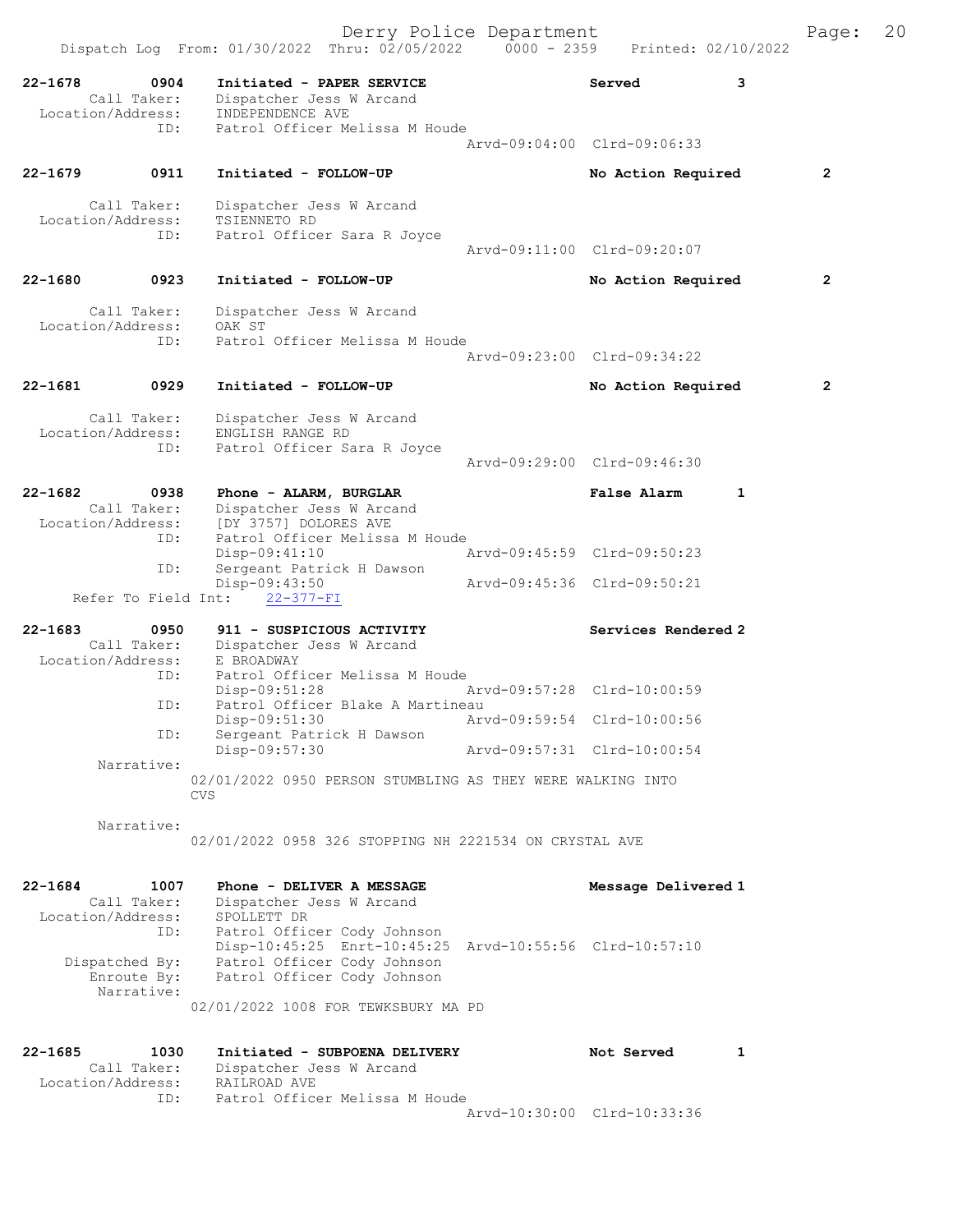|                                  |                                         |                                                                                 | Derry Police Department     |                             |              | Page:          | 21 |
|----------------------------------|-----------------------------------------|---------------------------------------------------------------------------------|-----------------------------|-----------------------------|--------------|----------------|----|
|                                  |                                         | Dispatch Log From: 01/30/2022 Thru: 02/05/2022 0000 - 2359 Printed: 02/10/2022  |                             |                             |              |                |    |
| $22 - 1686$                      | 1042<br>Location/Address:               | Initiated - PAPER SERVICE<br>Call Taker: Dispatcher Jess W Arcand<br>E BROADWAY |                             | Not Served                  | 3            |                |    |
|                                  | ID:                                     | Patrol Officer Melissa M Houde                                                  |                             | Arvd-10:42:00 Clrd-10:47:01 |              |                |    |
| 22-1687                          | 1046<br>Call Taker:                     | Initiated - MV CHECK<br>Dispatcher Jess W Arcand                                |                             | Warning Issued              | 1            |                |    |
| Location/Address:                | ID:                                     | BLUNT DR<br>Patrol Officer Blake A Martineau                                    |                             | Arvd-10:46:00 Clrd-10:50:01 |              |                |    |
| Refer To Citation:               |                                         | $22 - 405 - CN$                                                                 |                             |                             |              |                |    |
| 22-1688                          | 1047                                    | Phone - WELFARE CHECK                                                           |                             | Transported to Hospital     |              | $\overline{2}$ |    |
|                                  | Call Taker:<br>Location/Address:<br>ID: | Dispatcher Jess W Arcand<br>SUMMIT AVE<br>Patrol Officer Melissa M Houde        |                             |                             |              |                |    |
|                                  | ID:                                     | Disp-10:58:36<br>Patrol Officer Blake A Martineau                               |                             | Arvd-11:04:32 Clrd-11:44:35 |              |                |    |
|                                  | ID:                                     | Disp-10:58:38<br>Sergeant Patrick H Dawson                                      |                             | Arvd-11:01:11 Clrd-11:44:33 |              |                |    |
|                                  | ID:                                     | Disp-11:18:15<br>Patrol Officer Cody Johnson                                    | Arvd-11:18:18 Clrd-11:34:29 |                             |              |                |    |
|                                  | ID:                                     | Disp-11:18:34<br>Sergeant Patrick H Dawson                                      |                             | $Clrd-11:18:43$             |              |                |    |
|                                  | ID:                                     | Disp-11:34:41<br>Patrol Officer Cody Johnson                                    |                             | Arvd-11:34:43 Clrd-11:44:37 |              |                |    |
|                                  |                                         | $Disp-11:44:16$                                                                 |                             | $Clrd-11:44:20$             |              |                |    |
|                                  | Narrative:                              | 02/01/2022 1130 ONE IN CUSTODY ON IEA                                           |                             |                             |              |                |    |
|                                  | Narrative:                              | 02/01/2022 1133 326 TRANSPORTING ONE TO PMC SM 46427.0                          |                             |                             |              |                |    |
|                                  | Narrative:                              | 02/01/2022 1134 326 OFF AT PMC EM 46427.2                                       |                             |                             |              |                |    |
|                                  | Refer To Arrest:                        | $22 - 102 - AR$                                                                 |                             |                             |              |                |    |
| $22 - 1689$<br>Location/Address: | 1055<br>Call Taker:                     | Initiated - SUBPOENA DELIVERY<br>Dispatcher Jess W Arcand<br>ELM ST             |                             | Served                      | 1            |                |    |
|                                  | ID:                                     | Patrol Officer Melissa M Houde                                                  |                             | Arvd-10:55:00 Clrd-10:57:54 |              |                |    |
| $22 - 1690$<br>Location/Address: | 1108<br>Call Taker:                     | Initiated - PAPER SERVICE<br>Dispatcher Jess W Arcand<br>KRISTIN DR             |                             | Not Served                  | 3            |                |    |
|                                  | ID:                                     | Patrol Officer Cody Johnson                                                     |                             | Arvd-11:08:00 Clrd-11:15:05 |              |                |    |
| $22 - 1691$                      | 1127<br>Call Taker:                     | Walk-In - SUBPOENA DELIVERY<br>Dispatcher Jess W Arcand                         |                             | Served                      | $\mathbf{1}$ |                |    |
| Location/Address:                | ID:                                     | MUNICIPAL DR<br>Patrol Officer Cody Johnson<br>Disp-11:27:38                    |                             | Arvd-11:27:41 Clrd-11:27:44 |              |                |    |
| $22 - 1692$                      | 1132                                    | Phone - ALARM, BURGLAR                                                          |                             | <b>False Alarm</b>          | $\mathbf{1}$ |                |    |
|                                  | Call Taker:<br>Location/Address:<br>ID: | Dispatcher Jess W Arcand<br>[DY 1203] GARVIN RD<br>Patrol Officer Cody Johnson  |                             |                             |              |                |    |
|                                  | ID:                                     | $Disp-11:44:24$<br>Patrol Officer Blake A Martineau                             |                             | Arvd-11:52:44 Clrd-11:55:10 |              |                |    |
|                                  | Refer To Field Int:                     | $Disp-11:44:45$<br>$22 - 385 - FI$                                              |                             | Arvd-11:55:06 Clrd-11:55:12 |              |                |    |
| 22-1693                          | 1235<br>Call Taker:                     | Initiated - JUVENILE OFFENSES<br>Dispatcher Jess W Arcand                       |                             | Services Rendered 2         |              |                |    |

Location/Address: PINKERTON ST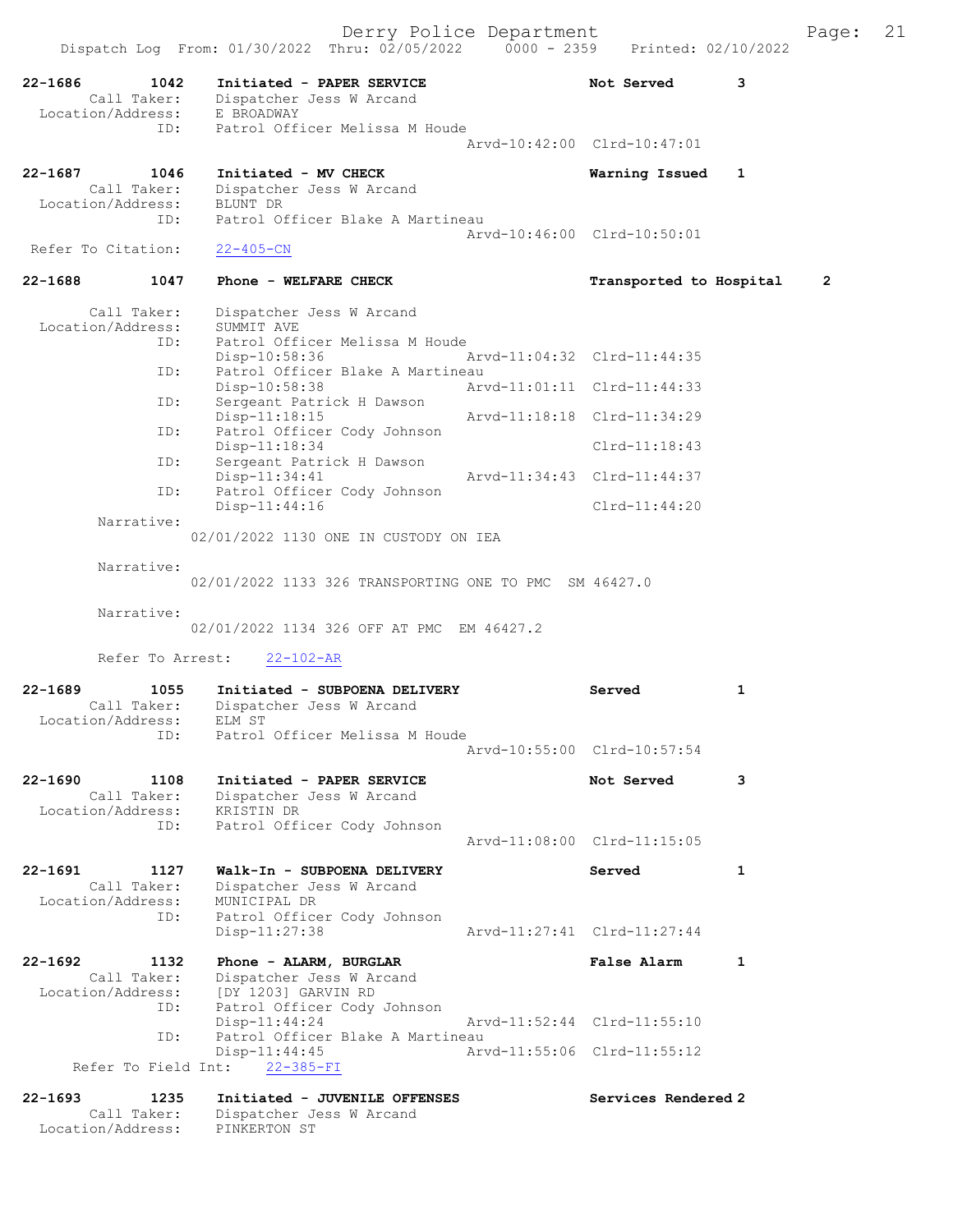Derry Police Department Fage: 22 Dispatch Log From: 01/30/2022 Thru: 02/05/2022 0000 - 2359 Printed: 02/10/2022 ID: Patrol Officer James M McClafferty Arvd-12:35:00 Clrd-13:01:14 22-1694 1244 Initiated - MV STOP Warning Issued 3 Call Taker: Dispatcher Jess W Arcand Location/Address: W BROADWAY ID: Patrol Officer Melissa M Houde Arvd-12:44:00 Clrd-12:49:13 Refer To Citation: 22-406-CN 22-1695 1253 Phone - TRAFFIC CONTROL 120 Could Not Locate 3 Call Taker: Dispatcher Jess W Arcand Location/Address: GULF RD EXT + GOODHUE RD ID: Patrol Officer Melissa M Houde Disp-12:56:19 Arvd-13:07:24 Clrd-13:11:15 Narrative: 02/01/2022 1315 REPORTED STOP SIGN KNOCKED OVER. 22-1696 1328 Initiated - SUBPOENA DELIVERY Not Served 1 Call Taker: Dispatcher Jess W Arcand Location/Address: W BROADWAY ID: Patrol Officer Melissa M Houde Arvd-13:28:00 Clrd-13:31:40 22-1697 1521 Initiated - MV CHECK NATEL SENT ON THEIR WAY 1 Call Taker: Dispatcher Christina L Power Location/Address: ASHLEIGH DR ID: Patrol Officer Nathan S Lavoie Arvd-15:21:00 Clrd-15:29:53 Refer To Field Int: 22-388-FI 22-1698 1531 Phone - ASSIST OTHER AGENCY Report Taken 3 Call Taker: Dispatcher Christina L Power Location/Address: MUNICIPAL DR ID: Detective Scott A Tompkins Disp-15:31:30 Arvd-15:31:31 Clrd-15:31:52 Refer To Incident: 22-163-OF 22-1699 1537 Initiated - MV STOP Warning Issued 3 Call Taker: Dispatcher Christina L Power Location/Address: MANCHESTER RD ID: Patrol Officer Nathan S Lavoie Arvd-15:37:00 Clrd-15:44:03 Refer To Citation: 22-407-CN 22-1700 1555 Initiated - MV STOP Warning Issued 3 Call Taker: Dispatcher Christina L Power Location/Address: TSIENNETO RD ID: Patrol Officer Nathan S Lavoie Arvd-15:55:00 Clrd-16:11:34 Refer To Citation: 22-408-CN 22-1701 1611 Initiated - SUBPOENA DELIVERY Not Served 1 Call Taker: Dispatcher Christina L Power Location/Address: KRISTIN DR ID: Patrol Officer Melissa M Houde Arvd-16:11:00 Clrd-16:15:08 22-1702 1632 Phone - SEX OFFENSES Report Taken 1 Call Taker: Dispatcher Christina L Power Location/Address: MUNICIPAL DR ID: Detective Victoria M Kidd Disp-16:32:19 Arvd-16:32:20 Clrd-16:32:29 Refer To Incident: 22-164-OF 22-1703 1632 Phone - SEX OFFENSES Report Taken 1 Call Taker: Dispatcher Christina L Power Location/Address: LINLEW DR

ID: Detective Peter A Houlis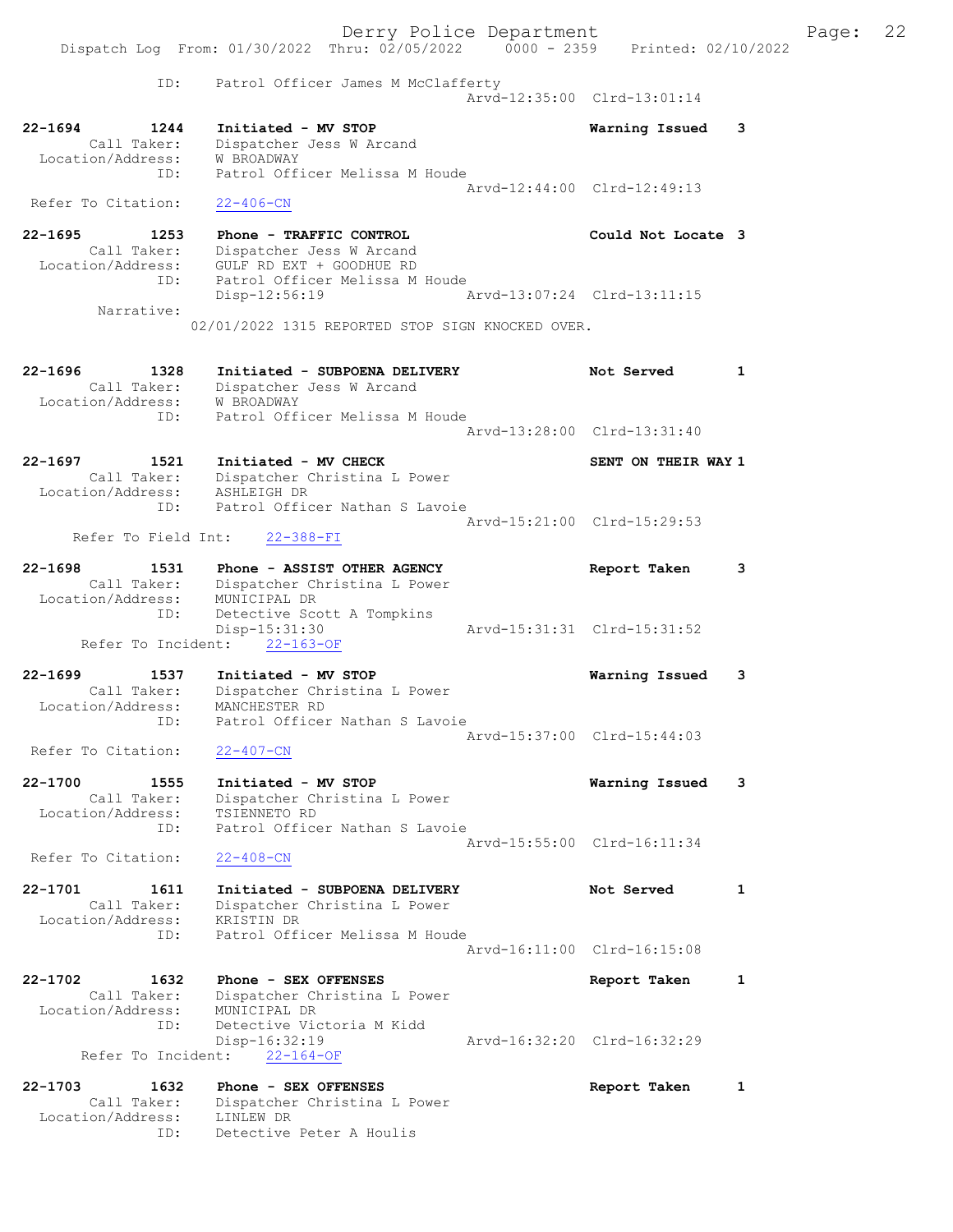Disp-16:32:57 Arvd-16:32:59 Clrd-16:33:07 Refer To Incident: 22-165-OF 22-1704 1651 Phone - NEIGHBORHOOD DISPUTE 1988 Matter Mediated 2 Call Taker: Dispatcher Christina L Power Location/Address: ELM ST ID: Patrol Officer Joshua W Morse Disp-16:51:53 Arvd-16:53:56 Clrd-17:11:39 Patrol Officer Ryan M Panaro Refer To Field Int: 22-386-FI 22-1705 1713 Initiated - SUBPOENA DELIVERY Served 1 Call Taker: Dispatcher Christina L Power Location/Address: FRANKLIN ST<br>ID: Patrol Offic Patrol Officer Joshua W Morse Arvd-17:13:00 Clrd-17:24:24 Patrol Officer Ryan M Panaro 22-1706 1729 Initiated - SUBPOENA DELIVERY Not Served 1 Call Taker: Dispatcher Christina L Power Location/Address: RAILROAD AVE ID: Patrol Officer Joshua W Morse Arvd-17:29:00 Clrd-17:32:09 Patrol Officer Ryan M Panaro 22-1707 1739 Phone - RECKLESS CONDUCT Report Taken 2 Call Taker: Dispatcher Christina L Power Location/Address: LINLEW DR ID: Patrol Officer Collin Kennedy Disp-17:39:46 Arvd-17:39:48 Clrd-17:39:56 Disp-17:39:46<br>Refer To Incident: <u>22-166-OF</u> 22-1708 1745 Phone - ASSIST OTHER AGENCY Transported to Hospital 3 Call Taker: Dispatcher Christina L Power Location/Address: TSIENNETO RD ID: Patrol Officer Melissa M Houde Disp-17:46:10 Arvd-17:46:55 Clrd-17:59:11 ID: Patrol Officer Nathan S Lavoie Disp-17:46:11 Arvd-17:48:18 Clrd-17:55:26 ID: Sergeant Jeffrey M Dawe Disp-17:50:59 Arvd-17:51:00 Clrd-17:58:55 Narrative: 02/01/2022 1746 DFD on scene Narrative: transported to PMC via DFD Refer To Field Int: 22-374-FI 22-1709 1754 Phone - ABANDONED 911 Services Rendered 1 Call Taker: Dispatcher Christina L Power Location/Address: TSIENNETO RD ID: Patrol Officer Nathan S Lavoie Disp-17:55:33 Arvd-17:56:25 Clrd-18:01:15 Narrative: elevator Narrative: determined to be a mechanical issue, no problems 22-1710 1819 Phone - PARKING COMPLAINT Vehicle Moved 1 Call Taker: Patrol Officer Robert Corwin Location/Address: DERRYFIELD RD ID: Patrol Officer Casey J Noyes<br>Disp-18:21:42 Arvd-18:34:21 Clrd-18:34:28 Arrived By: Dispatcher Christina L Power Cleared By: Dispatcher Christina L Power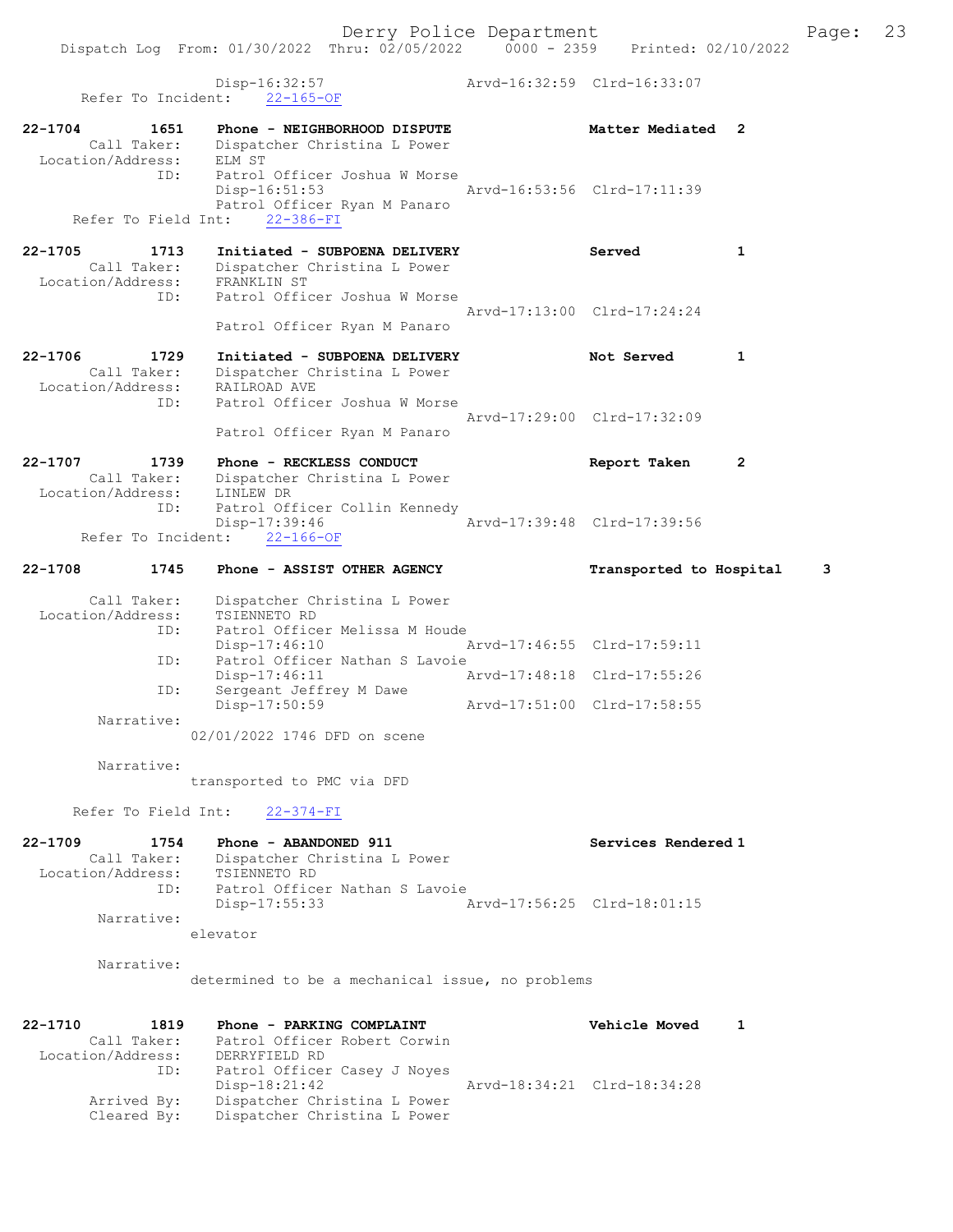| 22-1711<br>Call Taker:<br>Location/Address:     | 1825 | Radio - FOLLOW-UP<br>Dispatcher Christina L Power<br>LINLEW DR                                                                 | Cleared                     | $\overline{2}$ |
|-------------------------------------------------|------|--------------------------------------------------------------------------------------------------------------------------------|-----------------------------|----------------|
|                                                 | ID:  | Patrol Officer Joshua W Morse<br>Disp-18:26:31<br>Patrol Officer Ryan M Panaro                                                 | Arvd-18:26:36 Clrd-18:43:09 |                |
|                                                 | ID:  | Patrol Officer Collin Kennedy<br>Arvd-18:26:37<br>$Disp-18:26:35$                                                              | $Clrd-21:04:26$             |                |
|                                                 | ID:  | Sergeant Jeffrey M Dawe<br>$Disp-18:27:00$<br>Patrol Officer Joshua W Morse                                                    | Arvd-18:27:13 Clrd-18:56:04 |                |
|                                                 | ID:  | Disp-18:43:14<br>Patrol Officer Ryan M Panaro                                                                                  | Arvd-18:43:15 Clrd-19:55:52 |                |
|                                                 | ID:  | Detective Benjamin J Doyle<br>Disp-19:20:33                                                                                    | Arvd-19:20:40 Clrd-21:04:22 |                |
|                                                 | ID:  | Detective Mark Borgatti<br>Disp-19:20:38<br>Arvd-19:20:39                                                                      | $Clrd-21:04:24$             |                |
|                                                 | ID:  | Patrol Officer Joshua W Morse<br>Arvd-19:56:07<br>$Disp-19:56:05$<br>Patrol Officer Ryan M Panaro                              | $Clrd-19:58:40$             |                |
| Narrative:                                      |      | 02/01/2022 1832 consent search start time                                                                                      |                             |                |
| Narrative:                                      |      | $02/01/2022$ 1845 consent search end time                                                                                      |                             |                |
| Narrative:                                      |      | 02/01/2022 1845 follow up at apt # 9                                                                                           |                             |                |
| Narrative:                                      |      | 02/01/2022 1920 dets on scene                                                                                                  |                             |                |
| $22 - 1712$<br>Call Taker:<br>Location/Address: | 1826 | Phone - ERRATIC OPERATION<br>Patrol Officer Robert Corwin<br>RT 28                                                             | Gone on Arrival             | 2              |
| Arrived By:<br>Cleared By:<br>Narrative:        | ID:  | Patrol Officer Nathan S Lavoie<br>$Disp-18:27:01$<br>Dispatcher Christina L Power<br>Dispatcher Christina L Power<br>blk truck | Arvd-18:36:22 Clrd-18:43:16 |                |
| 22-1713<br>Call Taker:<br>Location/Address:     | 1848 | Phone - MV ACCIDENT<br>Dispatcher Christina L Power<br>ISLAND POND RD                                                          | Arrest(s) Made              | 1              |
| Arrived By:                                     | ID:  | Patrol Officer Melissa M Houde<br>Disp-18:49:15<br>Patrol Officer Robert Corwin                                                | Arvd-18:50:59 Clrd-20:37:40 |                |
|                                                 | ID:  | Patrol Officer Casey J Noyes<br>Disp-18:49:18<br>Patrol Officer Robert Corwin                                                  | Arvd-18:51:00 Clrd-20:18:53 |                |
| Arrived By:                                     | ID:  | Patrol Officer Nathan S Lavoie<br>Disp-18:49:22                                                                                | Arvd-18:53:27 Clrd-20:37:42 |                |
|                                                 | ID:  | Sergeant Jeffrey M Dawe<br>Disp-19:00:14                                                                                       | Arvd-19:07:13 Clrd-19:52:54 |                |
| Narrative:                                      |      | 02/01/2022 1910 checking sobriety                                                                                              |                             |                |
| Narrative:                                      |      | 02/01/2022 1916 one in custody for DUI, open container and<br>operating after suspension                                       |                             |                |
| Narrative:                                      |      | 02/01/2022 1925 next on the list requested, Spacetown Auto<br>assigned                                                         |                             |                |
| Narrative:                                      |      | 02/01/2022 1928 off at hq's e/m 666703 with;<br>Ouellette, Richard                                                             |                             |                |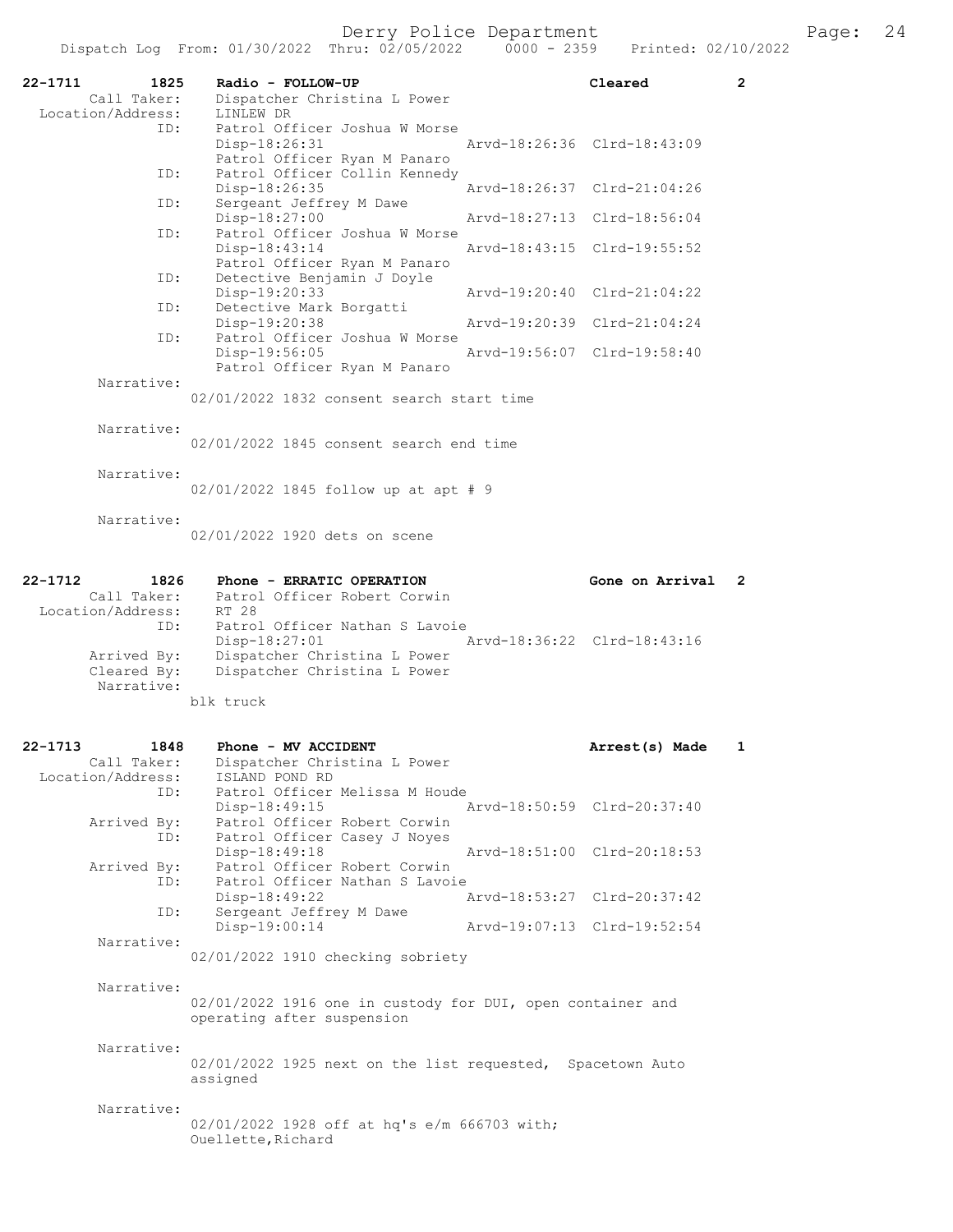|                                                            | Derry Police Department<br>Dispatch Log From: 01/30/2022 Thru: 02/05/2022   0000 - 2359   Printed: 02/10/2022    |                             |   | Page: | 25 |
|------------------------------------------------------------|------------------------------------------------------------------------------------------------------------------|-----------------------------|---|-------|----|
|                                                            | 17 Timothy St<br>Danville, NH dob 031065                                                                         |                             |   |       |    |
| Narrative:                                                 | 02/01/2022 1930 Eversource on scene                                                                              |                             |   |       |    |
| Narrative:                                                 | 02/01/2022 1940 wrecker on scene                                                                                 |                             |   |       |    |
| Narrative:                                                 | $02/01/2022$ 2018 processed and placed in cell # 3                                                               |                             |   |       |    |
| Narrative:                                                 | 02/01/2022 2047 released on PR bail with a court date of<br>2/17                                                 |                             |   |       |    |
| Refer To Arrest:<br>Refer To Accident:                     | $22 - 103 - AR$<br>$22 - 58 - AC$                                                                                |                             |   |       |    |
| 22-1714<br>1958<br>Location/Address: DANIEL RD             | Phone - UNWANTED SUBJECT<br>Call Taker: Dispatcher Christina L Power                                             | Matter Mediated 2           |   |       |    |
| ID:                                                        | Patrol Officer Joshua W Morse<br>Disp-19:59:29<br>Patrol Officer Ryan M Panaro                                   | Arvd-20:11:11 Clrd-20:26:23 |   |       |    |
| ID:<br>Refer To Field Int:                                 | Sergeant Jeffrey M Dawe<br>Disp-19:59:35<br>$22 - 375 - FI$                                                      | Arvd-20:11:12 Clrd-20:26:21 |   |       |    |
| 22-1715<br>2135                                            | Phone - DOMESTIC DISTURBANCE<br>Call Taker: Patrol Officer Robert Corwin                                         | Report Taken                | 1 |       |    |
| Location/Address: E BROADWAY<br>ID:                        | Patrol Officer Melissa M Houde<br>Disp-21:37:49                                                                  | Arvd-21:40:02 Clrd-21:40:03 |   |       |    |
| Arrived By:<br>Cleared By:<br>ID:                          | Dispatcher Christina L Power<br>Dispatcher Christina L Power<br>Patrol Officer Joshua W Morse<br>$Disp-21:37:52$ | Arvd-21:40:09 Clrd-22:03:50 |   |       |    |
| Arrived By:<br>Cleared By:                                 | Patrol Officer Ryan M Panaro<br>Dispatcher Christina L Power<br>Dispatcher Christina L Power                     |                             |   |       |    |
| ID:<br>Dispatched By:                                      | Patrol Officer Melissa M Houde<br>Disp-21:40:07<br>Dispatcher Christina L Power                                  | Arvd-21:40:08 Clrd-22:03:51 |   |       |    |
| Arrived By:<br>Cleared By:<br>ID:                          | Dispatcher Christina L Power<br>Dispatcher Christina L Power<br>Sergeant Jeffrey M Dawe                          |                             |   |       |    |
| Dispatched By:<br>Arrived By:<br>Cleared By:               | Disp-21:52:40<br>Dispatcher Christina L Power<br>Dispatcher Christina L Power<br>Dispatcher Christina L Power    | Arvd-21:52:42 Clrd-22:03:48 |   |       |    |
| Narrative:                                                 | loud voices                                                                                                      |                             |   |       |    |
| Refer To Incident:                                         | $22 - 167 - OF$                                                                                                  |                             |   |       |    |
| 22-1716<br>2217<br>Call Taker:<br>Location/Address:<br>ID: | Initiated - MV STOP<br>Dispatcher Christina L Power<br>TSIENNETO RD<br>Patrol Officer Collin Kennedy             | Warning Issued              | 3 |       |    |
| Refer To Citation:                                         | $22 - 409 - CN$                                                                                                  | Arvd-22:17:00 Clrd-22:23:36 |   |       |    |
| 22-1717<br>2256<br>Call Taker:                             | Phone - PROPERTY CHECK<br>Patrol Officer Robert Corwin                                                           | Services Rendered 2         |   |       |    |
| Location/Address:<br>ID:<br>Arrived By:                    | [DY 1152] S MAIN ST<br>Patrol Officer Jack Stafford<br>$Disp-23:01:21$<br>Dispatcher Jonathon S Pickering        | Arvd-23:08:05 Clrd-23:22:53 |   |       |    |
| Cleared By:                                                | Dispatcher Jonathon S Pickering                                                                                  |                             |   |       |    |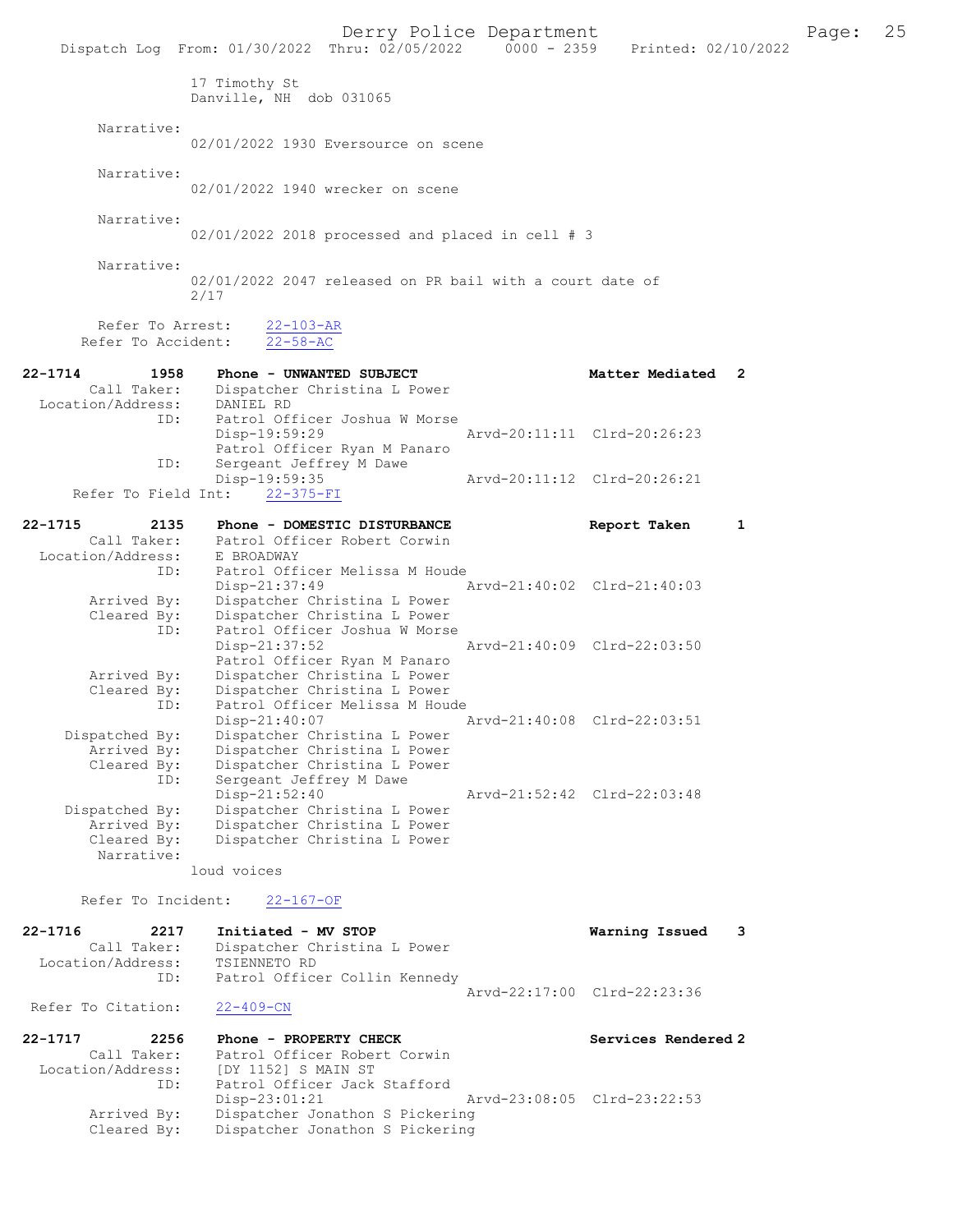Derry Police Department<br>Page: 26 Printed: 02/10/2022 Prince: 02/10/2022 Dispatch Log From: 01/30/2022 Thru: 02/05/2022 ID: Patrol Officer Monica Ricci Disp-23:01:25 Arvd-23:08:39 Clrd-23:22:52<br>Arrived By: Dispatcher Jonathon S Pickering Arrived By: Dispatcher Jonathon S Pickering<br>Cleared By: Dispatcher Jonathon S Pickering Dispatcher Jonathon S Pickering Narrative: open gate Narrative: 02/01/2022 2322 gate closed, property checked, message left for keyholder - no issues found Refer To Field Int: 22-411-FI 22-1718 2259 Phone - WELFARE CHECK 2 Arrest(s) Made 2 Call Taker: Patrol Officer Robert Corwin Location/Address: SOUTH AVE ID: Patrol Officer Michael Carnazzo Disp-23:00:51 Arvd-23:08:19 Clrd-02/02/2022 @ 00:36:10<br>Arrived By: Dispatcher Jonathon S Pickering Dispatcher Jonathon S Pickering Cleared By: Dispatcher Jonathon S Pickering ID: Patrol Officer Nikita Tomnyuk Disp-23:00:57 Arvd-23:08:18 Clrd-02/02/2022 @ 00:05:44 Arrived By: Dispatcher Jonathon S Pickering Cleared By: Dispatcher Jonathon S Pickering ID: Sergeant Patrick H Dawson<br>Disp-23:08:22 Disp-23:08:22 Arvd-23:08:24 Clrd-23:53:55<br>Dispatched By: Dispatcher Jonathon S Pickering spatched By: Dispatcher Jonathon S Pickering<br>Arrived By: Dispatcher Jonathon S Pickering Arrived By: Dispatcher Jonathon S Pickering<br>Cleared By: Sergeant Patrick H Dawson Sergeant Patrick H Dawson Narrative: 02/01/2022 2313 one in custody Narrative: 02/01/2022 2322 232 transporting to DPDHQ s/m: 66673.8 Narrative: 02/01/2022 2325 232 off at DPDHQ e/m: 66674.9 Narrative: 02/01/2022 2350 Subject Info: Adam Curry 6a South Ave Derry, NH DOB:7/19/90 Arrested for Possession of Controlled Drug (felony) and Possession of Prescribed Drug without a Prescription Narrative: 02/01/2022 2355 placed in cell #3 Narrative: 02/02/2022 0050 released to sober party, bail set at \$1000 PR, court date 2/17/22 Refer To Arrest: 22-104-AR For Date: 02/02/2022 - Wednesday 22-1719 0027 Initiated - MV STOP 11 Warning Issued 3<br>Call Taker: Dispatcher Jonathon S Pickering Dispatcher Jonathon S Pickering<br>E BROADWAY Location/Address: ID: Patrol Officer Collin Kennedy Arvd-00:27:00 Clrd-00:36:13 ID: Patrol Officer Monica Ricci Disp-00:28:16 Arvd-00:28:18 Clrd-00:36:06 22-1720 0033 Phone - DOMESTIC DISTURBANCE Verbal in Nature 1 Call Taker: Dispatcher Jonathon S Pickering

Location/Address: FAIRWAY DR<br>ID: Patrol Off:

Patrol Officer Nikita Tomnyuk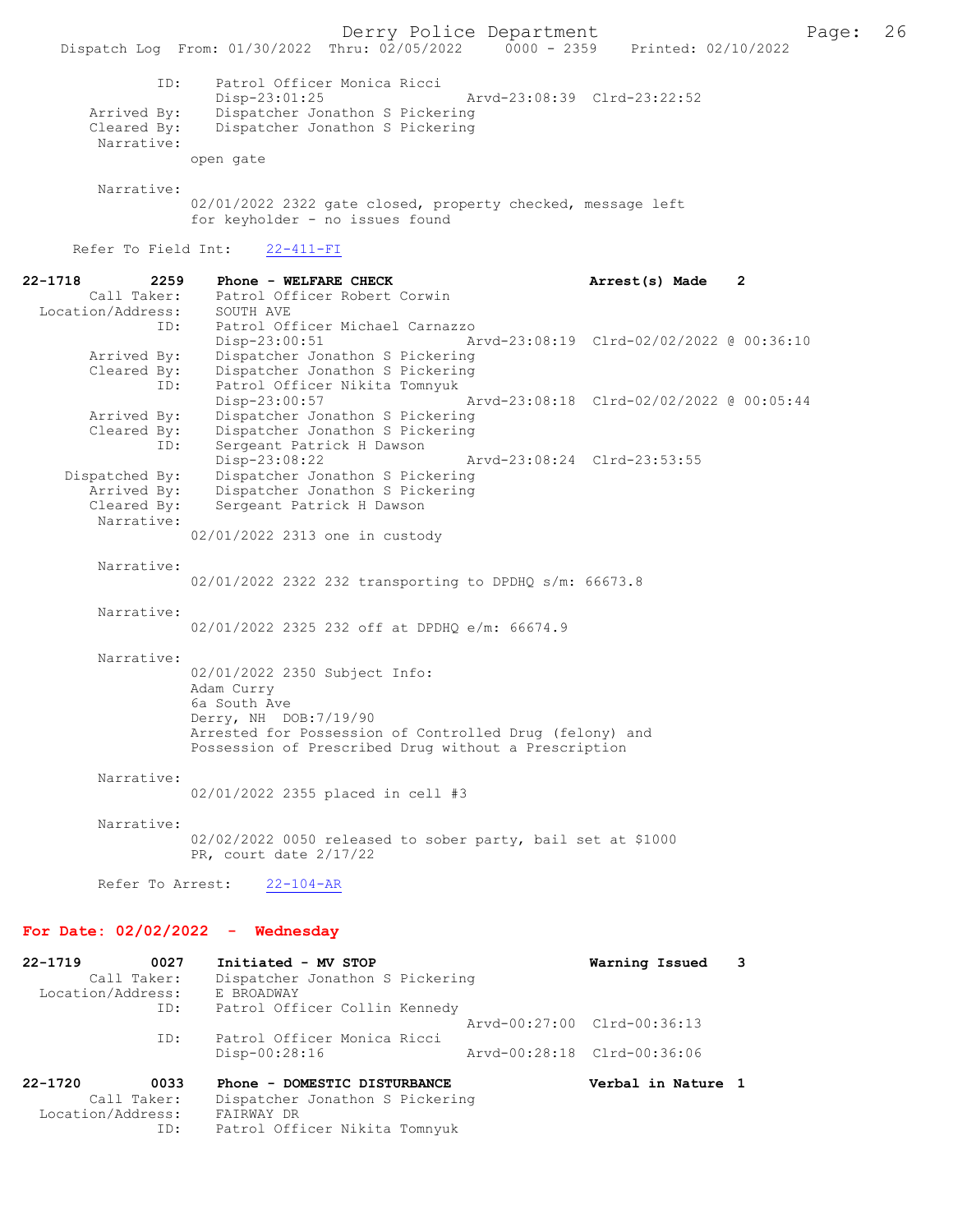Derry Police Department [1991] Page: 27<br>
Phru: 02/05/2022 | 0000 - 2359 | Printed: 02/10/2022 Dispatch Log From: 01/30/2022 Thru: 02/05/2022 Disp-00:33:49 Arvd-00:36:20 Clrd-00:50:01 ID: Patrol Officer Jack Stafford Disp-00:33:53 Arvd-00:36:19 Clrd-00:50:01<br>TD: Patrol Officer Monica Ricci Patrol Officer Monica Ricci<br>Disp-00:36:09 Disp-00:36:09 <br>D: Sergeant Patrick H Dawson <br>D: Sergeant Patrick H Dawson Sergeant Patrick H Dawson Disp-00:36:23 Arvd-00:38:35 Clrd-00:50:02 Narrative: 02/02/2022 0050 mother/son verbal Refer To Field Int: 22-376-FI 22-1721 0710 Initiated - MV STOP Summons Issued 3 Call Taker: Dispatcher Jess W Arcand<br>tion/Address: CRYSTAL AVE Location/Address: ID: Patrol Officer Sara R Joyce Arvd-07:10:00 Clrd-07:17:53<br>22-816-003005 Refer To Citation: 22-1722 0750 Initiated - MV STOP Warning Issued 3 Call Taker: Dispatcher Jess W Arcand Location/Address: TINKHAM AVE ID: Patrol Officer Sara R Joyce Arvd-07:50:00 Clrd-07:54:01 Refer To Citation: 22-410-CN 22-1723 0759 Phone - WELFARE CHECK Services Rendered 2 Call Taker: Dispatcher Jess W Arcand<br>ion/Address: W BROADWAY Location/Address: ID: Patrol Officer Blake A Martineau Disp-07:59:35 Arvd-08:03:06 Clrd-08:14:55<br>TD: Patrol Officer Timothy J Underbill Patrol Officer Timothy J Underhill<br>Disp-07:59:37 Arvd Disp-07:59:37 <br>
D: Sergeant Seth Plumer Arvd-08:05:47 Clrd-08:14:53 Sergeant Seth Plumer<br>Disp-08:03:00 Disp-08:03:00 Arvd-08:03:02 Clrd-08:14:56 Refer To Field Int: 22-437-FI 22-1724 0813 Other - MV REPO Vehicle Towed 1 Call Taker: Dispatcher Jess W Arcand Location/Address: FAIRWAY DR ID: Dispatcher Jess W Arcand Disp-08:14:26 Arvd-08:14:28 Clrd-08:15:03 Narrative: 02/02/2022 0813 2013 Audi A6. UNKNOWN IF OWNER IS AWARE 22-1725 0818 Initiated - MV STOP Warning Issued 3 Call Taker: Dispatcher Jess W Arcand Location/Address: W BROADWAY ID: Patrol Officer Melissa M Houde Arvd-08:18:00 Clrd-08:22:11<br>22-412-CN Refer To Citation: 22-1726 0833 Initiated - FOLLOW-UP No Action Required 2 Call Taker: Dispatcher Jess W Arcand<br>ion/Address: MUNICIPAL DR Location/Address:<br>ID: Patrol Officer Timothy J Underhill Arvd-08:33:00 Clrd-08:54:22 22-1727 0834 Initiated - MV STOP 19834 Call Taker: Dispatcher Jess W Arcand Dispatcher Jess W Arcand Location/Address: W BROADWAY<br>ID: Patrol Off Patrol Officer Melissa M Houde Arvd-08:34:00 Clrd-08:38:53<br>22-413-CN Refer To Citation: 22-1728 0906 Initiated - MV STOP 1988 1989 6 22-1728 0906 101 Marning Issued 3 Dispatcher Jess W Arcand<br>E BROADWAY Location/Address: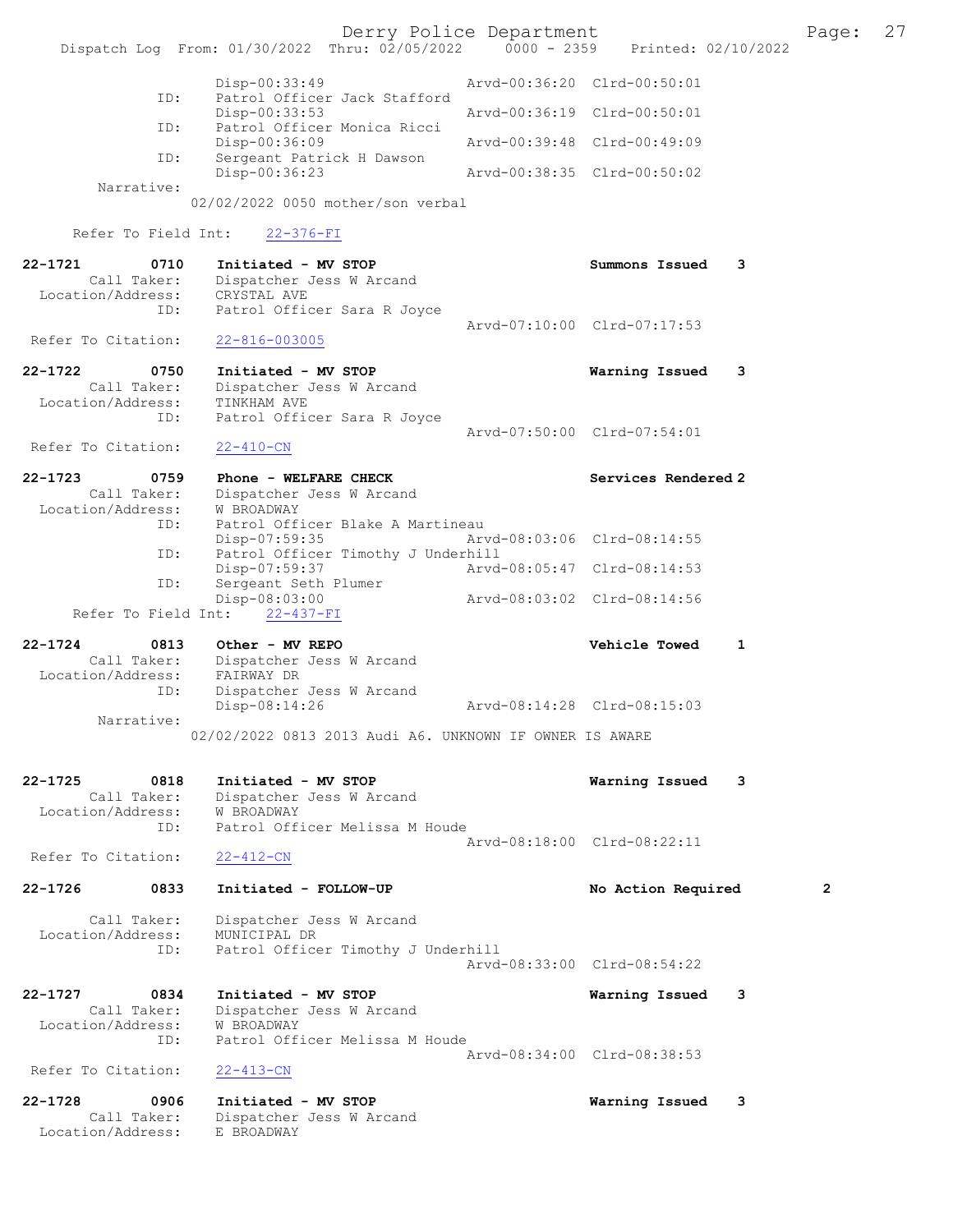Derry Police Department Fage: 28 Dispatch Log From: 01/30/2022 Thru: 02/05/2022 0000 - 2359 Printed: 02/10/2022 ID: Patrol Officer Melissa M Houde Arvd-09:06:00 Clrd-09:10:18<br>22-414-CN Refer To Citation: 22-1729 0916 Initiated - MV STOP Warning Issued 3 Call Taker: Dispatcher Jess W Arcand Location/Address: SOUTH AVE ID: Patrol Officer Melissa M Houde Arvd-09:16:00 Clrd-09:18:53 Refer To Citation: 22-415-CN 22-1730 0923 Initiated - MV STOP Warning Issued 3 Call Taker: Dispatcher Jess W Arcand Location/Address: E BROADWAY<br>ID: Patrol Offi Patrol Officer Blake A Martineau Arvd-09:23:00 Clrd-09:27:06<br>22-416-CN Refer To Citation: 22-1731 0927 Initiated - MV STOP Warning Issued 3 Call Taker: Dispatcher Jess W Arcand Location/Address: W BROADWAY ID: Patrol Officer Melissa M Houde Arvd-09:27:00 Clrd-09:34:52 Refer To Citation: 22-417-CN 22-1732 0929 Initiated - MV STOP Warning Issued 3 Call Taker: Dispatcher Jess W Arcand Location/Address: CRYSTAL AVE ID: Patrol Officer Sara R Joyce Arvd-09:29:00 Clrd-09:34:46<br>22-418-CN Refer To Citation: 22-1733 0938 Initiated - MV STOP Warning Issued 3 Call Taker: Dispatcher Jess W Arcand Location/Address: BIRCH ST + WILSON AVE ID: Patrol Officer Melissa M Houde Arvd-09:38:00 Clrd-09:42:10 Refer To Citation: 22-419-CN 22-1734 0946 Initiated - FOLLOW-UP No Action Required 2 Call Taker: Dispatcher Jess W Arcand Location/Address: MUNICIPAL DR ID: Patrol Officer Cody Johnson Arvd-09:46:00 Clrd-11:05:55 22-1735 0948 Initiated - MV STOP Summons Issued 3 Call Taker: Dispatcher Jess W Arcand Location/Address: W BROADWAY ID: Patrol Officer Melissa M Houde Arvd-09:48:00 Clrd-09:57:20 Refer To Citation: 22-816-004002 22-1736 0957 Initiated - DOMESTIC VIOLENCE FOLLOW-UP Services Rendered 2 Call Taker: Dispatcher Jess W Arcand Location/Address: PINKERTON ST ID: Patrol Officer James M McClafferty Arvd-09:57:00 Clrd-09:59:28 22-1738 1002 Phone - Offenses Against the Elderly Report Taken 2 Call Taker: Patrol Officer Scott M Beegan Location/Address: [DY 2] MUNICIPAL DR ID: Patrol Officer Scott M Beegan<br>Disp-10:03:45 Disp-10:03:45 Arvd-10:03:48 Clrd-10:04:20 Refer To Incident: 22-168-OF 22-1737 1003 Initiated - MV STOP Warning Issued 3 Call Taker: Dispatcher Jess W Arcand Location/Address: W BROADWAY ID: Patrol Officer Melissa M Houde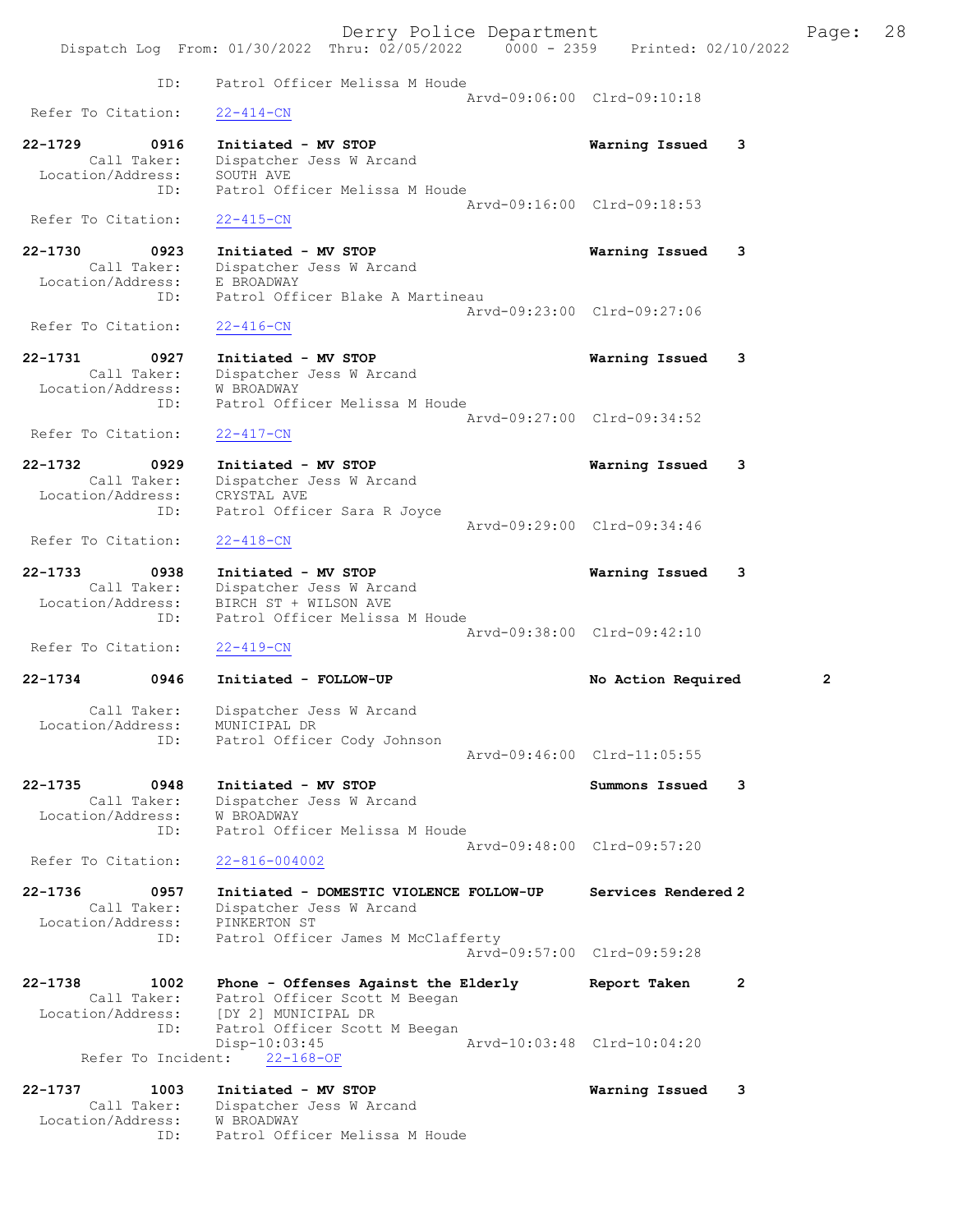Arvd-10:03:00 Clrd-10:06:21 Refer To Citation: 22-420-CN 22-1739 1009 Initiated - MV STOP Warning Issued 3 Call Taker: Dispatcher Jess W Arcand Location/Address: W BROADWAY ID: Patrol Officer Melissa M Houde Arvd-10:09:00 Clrd-10:13:31 22-1740 1023 Initiated - WELFARE CHECK Services Rendered 2 Call Taker: Dispatcher Jess W Arcand Location/Address: PINKERTON ST ID: Patrol Officer James M McClafferty Arvd-10:23:00 Clrd-10:49:34 Refer To Field Int: 22-379-FI 22-1741 1029 Initiated - MV STOP Warning Issued 3 Call Taker: Dispatcher Jess W Arcand Location/Address: W BROADWAY ID: Patrol Officer Melissa M Houde Arvd-10:29:00 Clrd-10:34:17 Refer To Citation: 22-421-CN 22-1742 1046 Initiated - MV STOP Warning Issued 3 Call Taker: Dispatcher Jess W Arcand Location/Address: W BROADWAY ID: Patrol Officer Melissa M Houde Arvd-10:46:00 Clrd-10:49:25<br>22-422-CN Refer To Citation: 22-1743 1055 Other - Drop Box Maintenance Report Taken 3 Call Taker: Dispatcher Jess W Arcand Refer To Incident: 22-169-OF 22-1744 1057 Initiated - MV STOP Warning Issued 3 Call Taker: Dispatcher Jess W Arcand Location/Address: N HIGH ST ID: Patrol Officer Blake A Martineau Arvd-10:57:00 Clrd-11:04:11 Refer To Citation: 22-426-CN 22-1745 1100 Phone - ERRATIC OPERATION Services Rendered 2 Call Taker: Dispatcher Jess W Arcand Location/Address: CHESTER RD ID: Patrol Officer Sara R Joyce DID: Patrol Officer Sara R Joyce<br>Disp-11:00:33 Arvd-11:02:54 Clrd-11:10:53 ID: Patrol Officer Timothy J Underhill Disp-11:04:17 Arvd-11:04:20 Clrd-11:10:51 Refer To Citation: 22-423-CN Narrative: 02/02/2022 1103 STOPPING NH 3480740 ON PINKERTON ST 22-1746 1112 Initiated - MV STOP Warning Issued 3 Call Taker: Dispatcher Jess W Arcand Location/Address: W BROADWAY ID: Patrol Officer Melissa M Houde Arvd-11:12:00 Clrd-11:16:44<br>22-424-CN Refer To Citation: 22-1747 1115 Initiated - MV STOP Warning Issued 3 Call Taker: Dispatcher Jess W Arcand Location/Address: TSIENNETO RD ID: Patrol Officer Blake A Martineau Arvd-11:15:00 Clrd-11:23:09 Refer To Citation: 22-427-CN 22-1748 1120 911 - ABANDONED 911 Services Rendered 1 Call Taker: Dispatcher Jess W Arcand Location/Address: TSIENNETO RD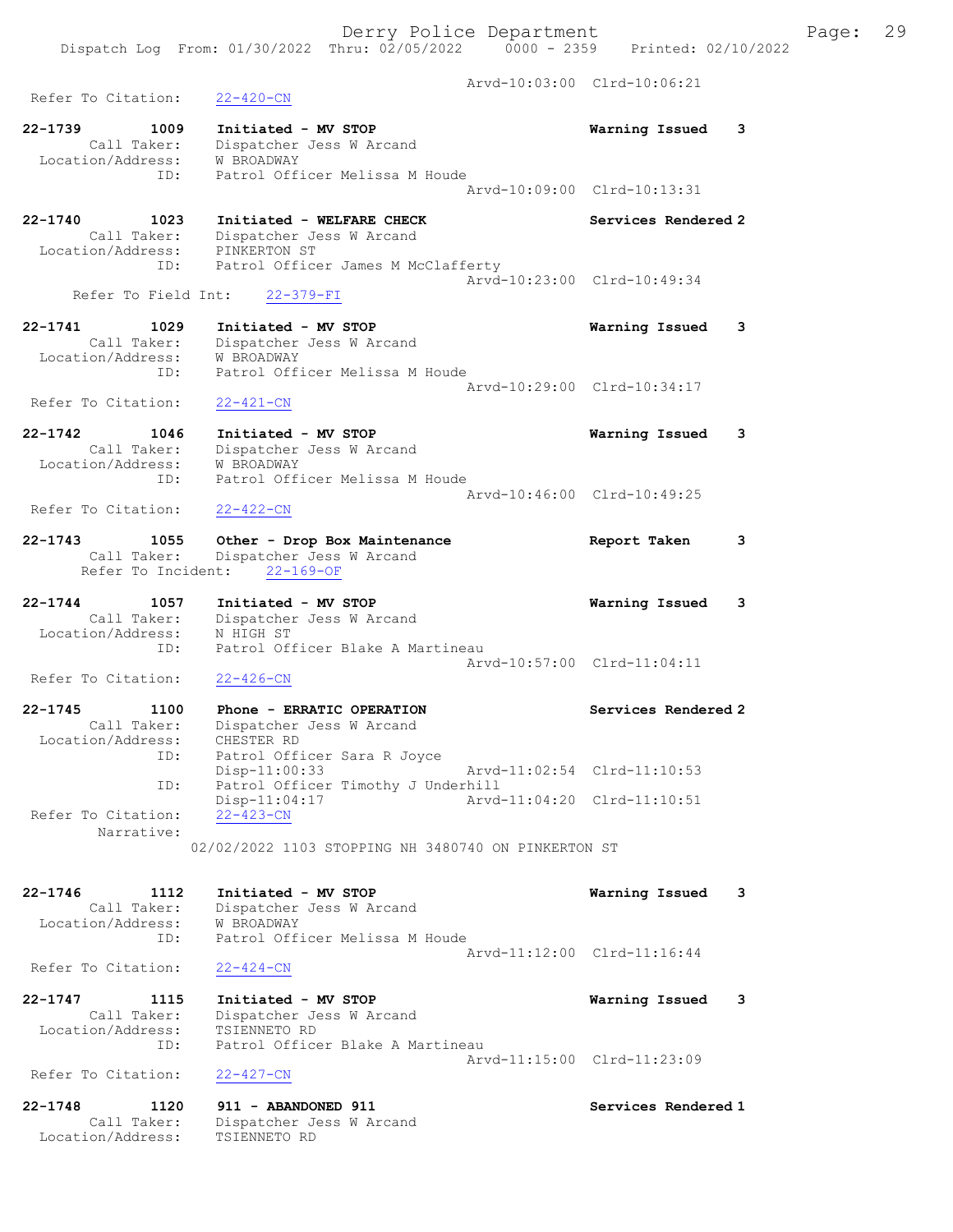Derry Police Department The Page: 30 Dispatch Log From: 01/30/2022 Thru: 02/05/2022 0000 - 2359 Printed: 02/10/2022 ID: Patrol Officer Cody Johnson Disp-11:20:56 Arvd-11:26:01 Clrd-11:29:47 Narrative: 02/02/2022 1120 ELEVATOR 22-1749 1146 Initiated - ASSAULT No Action Required 1 Call Taker: Dispatcher Jess W Arcand<br>.on/Address: HOOD RD Location/Address:<br>ID: Patrol Officer Blake A Martineau Arvd-11:46:00 Clrd-12:27:42 Refer To Incident: 22-172-OF 22-1750 1158 Initiated - FOUND/LOST PROPERTY Services Rendered 3 Call Taker: Lieutenant Robert F Smith Location/Address: ALYSSA DR ID: Patrol Officer Timothy J Underhill Arvd-11:58:00 Clrd-12:07:48 Cleared By: Dispatcher Jess W Arcand Narrative: 02/02/2022 1207 RETURNED TO OWNER Refer To Field Int: 22-417-FI 22-1751 1200 Phone - ILLEGAL DUMPING/LITTERING ADVICE GIVEN 2 Call Taker: Dispatcher Jess W Arcand<br>ion/Address: TRANSFER LN Location/Address:<br>ID: Patrol Officer Blake A Martineau Disp-13:31:07 Clrd-13:32:35<br>TD: Patrol Officer Blake A Martineau Patrol Officer Blake A Martineau<br>Disp-13:40:23 Arvo Disp-13:40:23 Arvd-13:42:07 Clrd-13:48:59 22-1752 1203 Phone - WELFARE CHECK 2 Assistance Rendered 2 Call Taker: Dispatcher Jess W Arcand Location/Address: BLUEBERRY RD ID: Patrol Officer Blake A Martineau Disp-12:28:57 Clrd-12:31:56<br>TD: Patrol Officer Sara R Joyce Patrol Officer Sara R Joyce Disp-12:29:00 Clrd-12:32:03 ID: Patrol Officer Blake A Martineau<br>Disp-12:53:00 Arv Disp-12:53:00 Arvd-12:56:59 Clrd-13:17:02<br>TD: Patrol Officer Sara R Joyce Patrol Officer Sara R Joyce<br>Disp-12:53:05 Disp-12:53:05 <br>Disp-12:53:05 Arvd-12:57:01 Clrd-13:17:00<br>Disperse ant Seth Plumer Disp I2:33:33<br>Sergeant Seth Plumer<br>Disp-12:57:07 Disp-12:57:07 Arvd-12:57:24 Clrd-13:16:56<br>TD: Patrol Officer Blake A Martineau Patrol Officer Blake A Martineau<br>Disp-13:17:06 Arv Disp-13:17:06 Arvd-13:17:08 Clrd-13:30:12 Narrative: 02/02/2022 1330 INFORMATION GIVING TO OTHER AGENCY TO INVESTIGATE 22-1753 1212 Phone - PARKING COMPLAINT Vehicle Moved 1 Call Taker: Dispatcher Jess W Arcand Location/Address: HOODKROFT DR ID: Patrol Officer Cody Johnson Disp-12:12:27 Clrd-12:13:32<br>The Patrol Officer Sara R Joyce rol Officer Sara R Joyce<br>Disp-12:13:28 Disp-12:13:28 Arvd-12:19:53 Clrd-12:20:01 22-1754 1231 Phone - DISTURBANCE Services Rendered 1 Call Taker: Dispatcher Jess W Arcand<br>tion/Address: PARKLAND DR Location/Address:<br>ID: Patrol Officer Blake A Martineau<br>Disp-12:31:56 Arw Disp-12:31:56 Arvd-12:31:58 Clrd-12:53:00<br>ID: Patrol Officer Sara R Joyce Patrol Officer Sara R Joyce Disp-12:32:03 Arvd-12:39:18 Clrd-12:53:05<br>ID: Sergeant Seth Plumer Sergeant Seth Plumer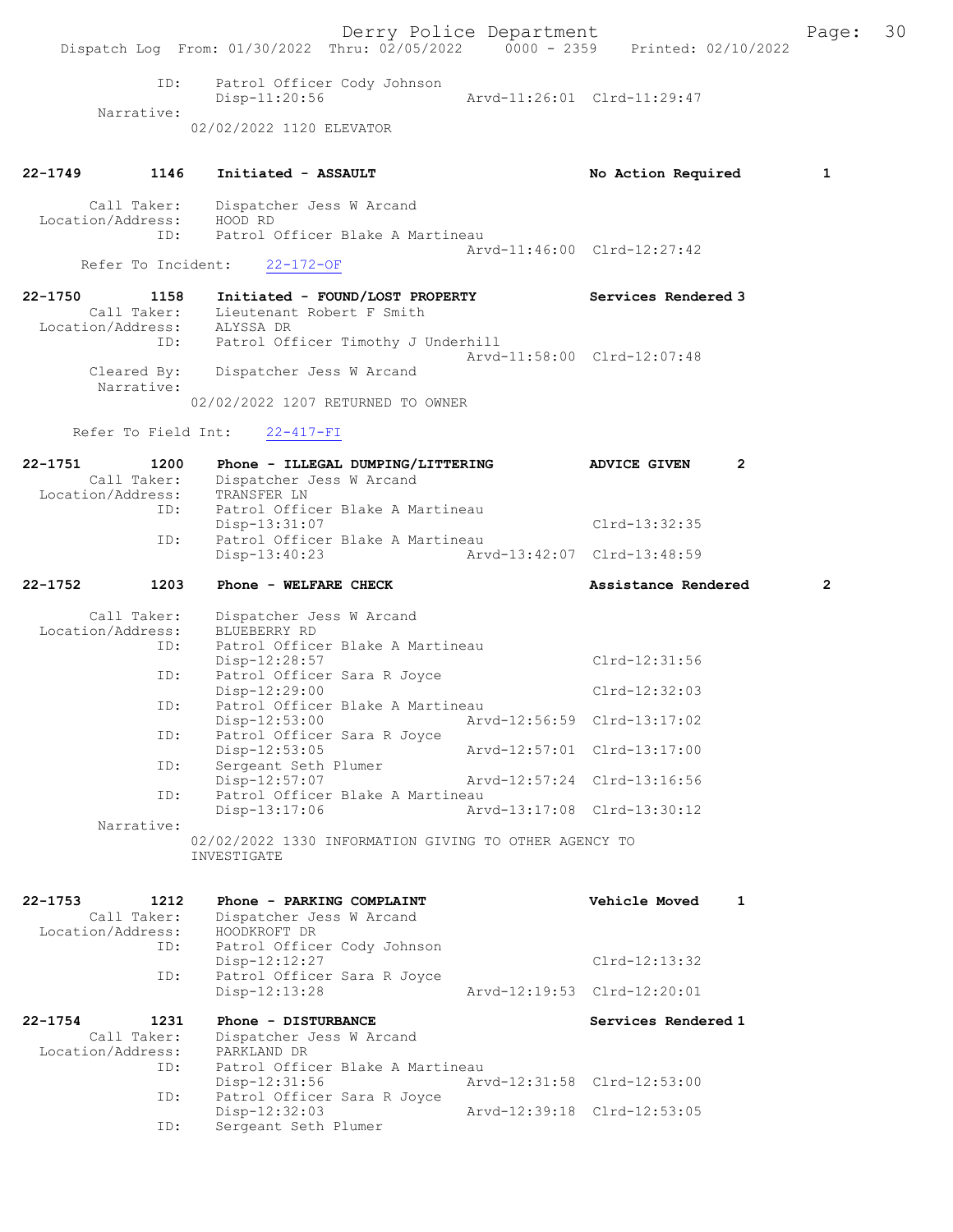Dispatch Log From: 01/30/2022 Thru: 02/05/2022 0000 - 2359 Printed: 02/10/2022 Disp-12:41:55 Arvd-12:41:57 Clrd-12:53:11 Narrative: 02/02/2022 1237 OFF WITH SALEM PD AT PMC Refer To Field Int: 22-438-FI 22-1755 1243 Phone - JUVENILE OFFENSES Verbal in Nature 2 Call Taker: Dispatcher Jess W Arcand Location/Address: INDEPENDENCE AVE ID: Patrol Officer Cody Johnson Disp-12:44:34 Arvd-12:49:14 Clrd-13:09:52 ID: Patrol Officer Timothy J Underhill<br>Disp-12:45:07 Mrvd-12:51:30 Clrd-12:56:45  $Disp-12:45:07$ Refer To Field Int: 22-380-FI 22-1756 1255 911 - MV ACCIDENT Report Taken 1 Call Taker: Dispatcher Jess W Arcand Location/Address: NESMITH ST ID: Patrol Officer Timothy J Underhill Disp-12:56:51 Arvd-13:15:11 Clrd-14:05:02 Narrative: 02/02/2022 1315 OFF WITH NH 4877444 AND NH 4987073 Narrative: 02/02/2022 1404 REPORTABLE. Dunn vs. Lamson Refer To Field Int: 22-381-FI Refer To Accident: 22-59-AC 22-1757 1315 Other - ASSAULT Report Taken 1 Call Taker: Dispatcher Jess W Arcand Location/Address: DUBEAU DR ID: Detective Victoria M Kidd Disp-13:17:19 Arvd-13:17:22 Clrd-13:18:33 Refer To Incident: 22-170-OF 22-1758 1328 Phone - LARCENY /FORGERY/ FRAUD Report Taken 2 Call Taker: Dispatcher Jess W Arcand Location/Address: [DY 2] MUNICIPAL DR ID: Patrol Officer Sara R Joyce Disp-13:29:14 Arvd-13:35:08 Clrd-13:56:05 Refer To Incident: 22-171-OF 22-1759 1332 Initiated - MV STOP Warning Issued 3 Call Taker: Dispatcher Jess W Arcand Location/Address: MAPLE ST ID: Patrol Officer Blake A Martineau Arvd-13:32:00 Clrd-13:40:12 Refer To Citation: 22-428-CN 22-1760 1356 Initiated - FOLLOW-UP Cleared 2 Call Taker: Dispatcher Jess W Arcand Location/Address: [DY 2071] PINKERTON ST ID: Patrol Officer Sara R Joyce Arvd-13:56:00 Clrd-14:01:16 22-1761 1418 Walk-In - FINGERPRINTS Services Rendered 3 Call Taker: Dispatcher Jess W Arcand Location/Address: MUNICIPAL DR ID: Patrol Officer Cody Johnson Disp-14:18:44 Arvd-14:18:45 Clrd-14:18:48 22-1762 1430 Phone - ABANDONED 911 Services Rendered 1 Call Taker: Dispatcher Jess W Arcand<br>CORPORATE PARK DR Location/Address: ID: Patrol Officer Sara R Joyce<br>Disp-14:31:04 Disp-14:31:04 Arvd-14:33:56 Clrd-14:43:46 Refer To Field Int: 22-415-FI

22-1763 1505 Phone - MV ACCIDENT Report Taken 1

Derry Police Department Fage: 31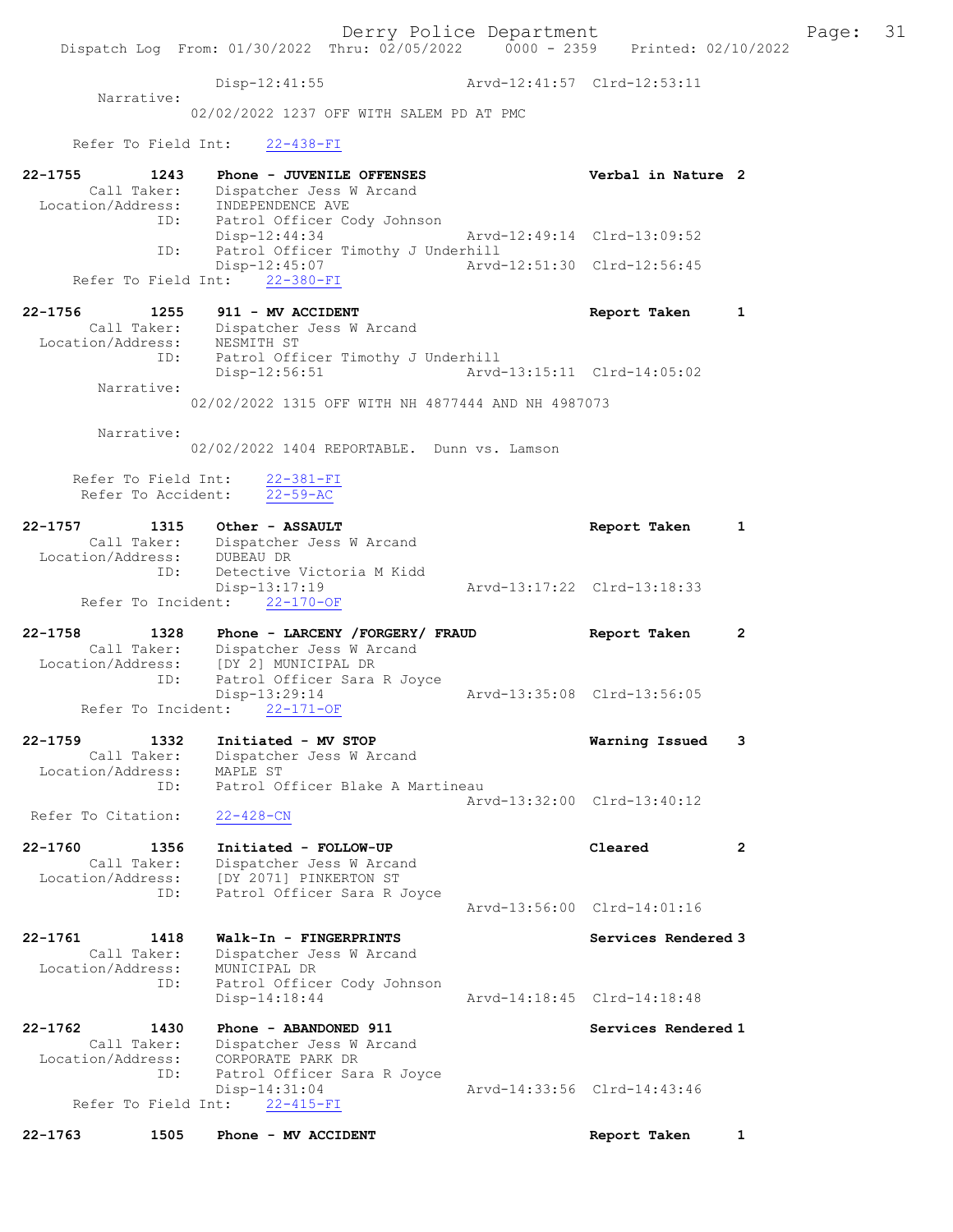Derry Police Department Fage: 32 Dispatch Log From: 01/30/2022 Thru: 02/05/2022 0000 - 2359 Printed: 02/10/2022 Call Taker: Dispatcher Christina L Power Location/Address: PINGREE HILL RD ID: Patrol Officer Melissa M Houde Disp-15:06:05 Arvd-15:11:24 Clrd-15:31:13 Narrative: MacDougall vs Ball, full report. Refer To Accident: 22-60-AC 22-1764 1506 Phone - THEFT 2 Call Taker: Dispatcher Christina L Power Location/Address: FRANKLIN ST ID: Patrol Officer Nathan S Lavoie Disp-15:08:59 Arvd-15:11:56 Clrd-15:43:56 Narrative: catalytic converter Refer To Incident: 22-174-OF 22-1765 1519 Walk-In - SUBPOENA DELIVERY Served 1 Call Taker: Patrol Officer Scott M Beegan Location/Address: [DY 2] MUNICIPAL DR ID: Patrol Officer Scott M Beegan Disp-15:20:22 Arvd-15:20:24 Clrd-15:20:26 Narrative: two served 22-1766 1524 Phone - ASSAULT No Mondo No Action Required 1 Call Taker: Dispatcher Christina L Power Location/Address: DERRYFIELD RD ID: Detective Peter A Houlis Disp-15:25:13 Arvd-15:25:15 Clrd-15:25:31 Narrative: duplicate call 22-1767 1527 Walk-In - FOLLOW-UP Cleared 2 Call Taker: Patrol Officer Scott M Beegan Location/Address: [DY 2] MUNICIPAL DR ID: Patrol Officer Scott M Beegan Disp-15:27:43 Arvd-15:27:45 Clrd-15:27:46 Narrative: 02/02/2022 1529 property released 22-1768 1544 Phone - MV ACCIDENT Report Taken 1 Call Taker: Dispatcher Christina L Power Location/Address: ASHLEIGH DR ID: Patrol Officer Nathan S Lavoie Disp-15:44:22 Arvd-15:45:25 Clrd-16:19:39 Refer To Citation: 22-430-CN Narrative: Reportable: Spencer v. Pendergast Refer To Accident: 22-61-AC 22-1769 1546 Initiated - MV STOP Warning Issued 3 Call Taker: Dispatcher Christina L Power Location/Address: TSIENNETO RD ID: Patrol Officer Melissa M Houde Arvd-15:46:00 Clrd-15:51:44 Refer To Citation: 22-429-CN 22-1770 1607 Initiated - MV STOP Warning Issued 3 Call Taker: Dispatcher Christina L Power Location/Address: TSIENNETO RD ID: Patrol Officer Melissa M Houde Arvd-16:07:00 Clrd-16:12:06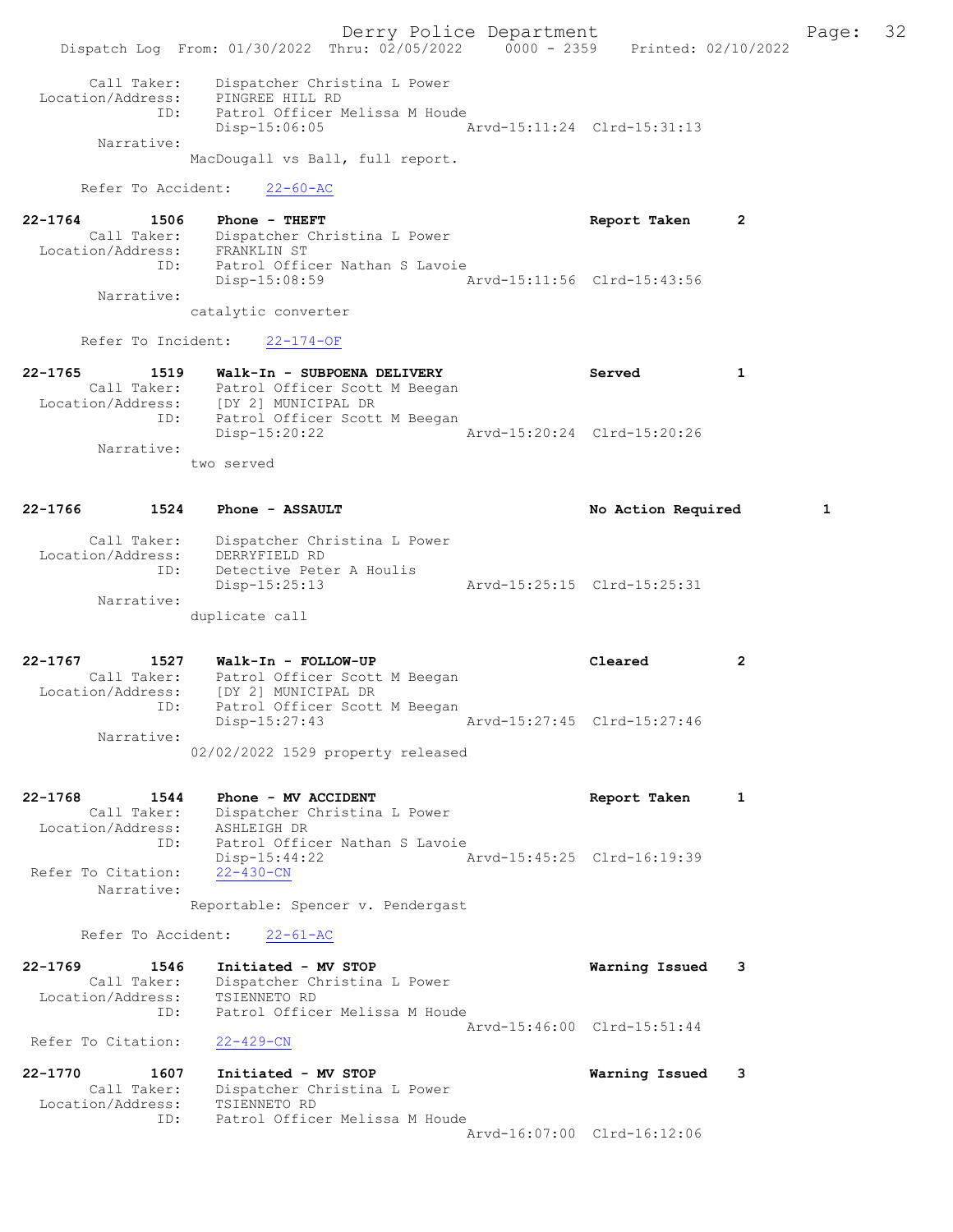| Refer To Citation:                                                        | 22-431-CN                                                                                                                                                         |                             |                |
|---------------------------------------------------------------------------|-------------------------------------------------------------------------------------------------------------------------------------------------------------------|-----------------------------|----------------|
| 22-1771<br>1640<br>Call Taker:<br>Location/Address:                       | Phone - MV ACCIDENT<br>Lieutenant Shawn P O'Donaghue<br>CHESTER RD                                                                                                | Report Taken                | 1              |
| ID:<br>Dispatched By:<br>Arrived By:<br>Cleared By:<br>Refer To Accident: | Patrol Officer Melissa M Houde<br>Disp-16:41:31<br>Dispatcher Christina L Power<br>Dispatcher Christina L Power<br>Dispatcher Christina L Power<br>$22 - 62 - AC$ | Aryd-16:43:56 Clrd-17:03:13 |                |
| 22-1772<br>1640                                                           | Phone - KEEP THE PEACE                                                                                                                                            | Services Rendered 2         |                |
| Call Taker:<br>Location/Address:                                          | Dispatcher Christina L Power<br>E BROADWAY                                                                                                                        |                             |                |
| ID:                                                                       | Patrol Officer Nathan S Lavoie<br>$Disp-16:41:24$                                                                                                                 | Arvd-16:47:19 Clrd-17:11:04 |                |
| ID:                                                                       | Patrol Officer Casey J Noyes<br>Disp-16:41:28                                                                                                                     | Arvd-16:47:18 Clrd-17:11:03 |                |
| $22 - 1773$<br>1643<br>Call Taker:<br>Location/Address:                   | Phone - JUVENILE OFFENSES<br>Lieutenant Shawn P O'Donaghue<br>[DY 1278] EASTGATE RD                                                                               | Report Taken                | $\overline{2}$ |
| ID:<br>Arrived By:<br>Cleared By:<br>Refer To Incident:                   | Patrol Officer Michael P Accorto<br>Disp-16:45:19<br>Dispatcher Christina L Power<br>Dispatcher Christina L Power<br>$22 - 175 - OF$                              | Arvd-17:00:48 Clrd-17:21:21 |                |
| $22 - 1774$<br>1709                                                       | Phone - ERRATIC OPERATION                                                                                                                                         | Gone on Arrival             | 2              |
| Call Taker:<br>Location/Address:                                          | Dispatcher Christina L Power<br>TSIENNETO RD                                                                                                                      |                             |                |
| ID:                                                                       | Patrol Officer Nathan S Lavoie<br>$Disp-17:11:14$                                                                                                                 | Arvd-17:11:50 Clrd-17:16:32 |                |
| Narrative:                                                                | whi ford explorer                                                                                                                                                 |                             |                |
|                                                                           |                                                                                                                                                                   |                             |                |
|                                                                           |                                                                                                                                                                   |                             |                |
| $22 - 1775$<br>1726<br>Call Taker:<br>Location/Address:                   | Phone - MV CHECK<br>Dispatcher Christina L Power<br>RT 28                                                                                                         | Gone on Arrival             | 1              |
| ID:<br>Arrived By:                                                        | Patrol Officer Michael P Accorto<br>Disp-17:27:12<br>Lieutenant Shawn P O'Donaghue                                                                                | Arvd-17:36:41 Clrd-17:36:49 |                |
| Cleared By:                                                               | Lieutenant Shawn P O'Donaghue                                                                                                                                     |                             |                |
| $22 - 1776$<br>1736<br>Call Taker:<br>Location/Address:                   | Initiated - MV STOP<br>Dispatcher Christina L Power<br>PINKERTON ST                                                                                               | Arrest(s) Made              | 3              |
| ID:                                                                       | Patrol Officer Melissa M Houde                                                                                                                                    | Arvd-17:36:00 Clrd-18:12:20 |                |
| ID:                                                                       | Patrol Officer Nathan S Lavoie<br>Disp-17:41:09                                                                                                                   | Arvd-17:41:29 Clrd-18:03:13 |                |
| ID:                                                                       | Sergeant Jeffrey M Dawe<br>Disp-17:42:37                                                                                                                          | Arvd-17:42:38 Clrd-17:54:27 |                |
| Narrative:                                                                |                                                                                                                                                                   |                             |                |
|                                                                           | 02/02/2022 1745 one in custody on an EBW for suspension of<br>mv registration enroute to hq's s/m 49634                                                           |                             |                |
| Narrative:                                                                | 02/02/2022 1748 off at hq's e/m 49635.4 with;<br>Correia, Jorge<br>8 Richardson Rd<br>Derry, NH dob 012172                                                        |                             |                |
| Narrative:                                                                | 02/02/2022 1847 checked on subject                                                                                                                                |                             |                |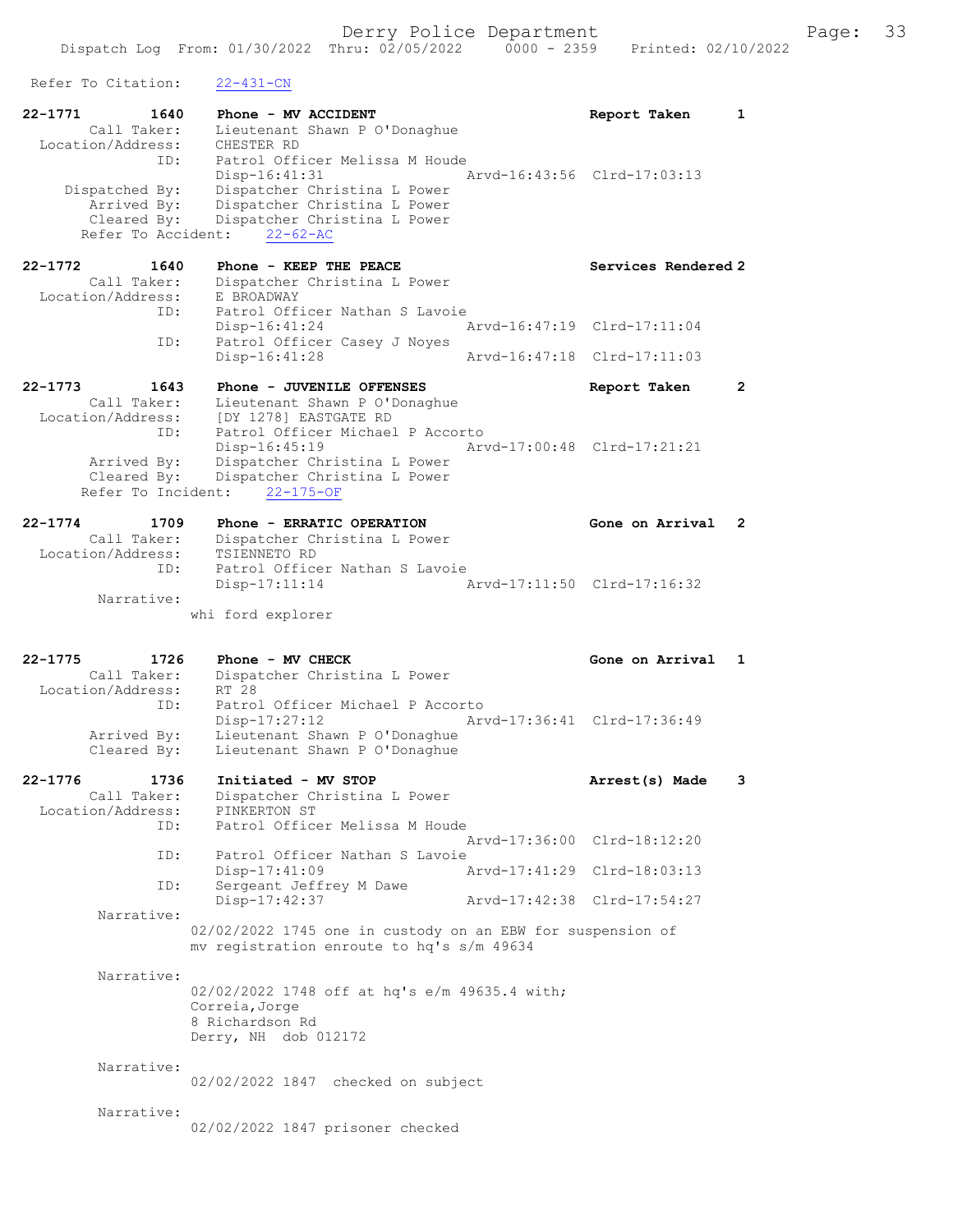Narrative:

02/02/2022 1905 released on PR bail with a court date of 4/14

# Refer To Arrest: 22-105-AR

| 22-1777<br>1753<br>Call Taker:<br>Location/Address:<br>ID:     | Initiated - MV STOP<br>Dispatcher Christina L Power<br>E BROADWAY<br>Patrol Officer Collin Kennedy                                           | Warning Issued<br>3                                            |
|----------------------------------------------------------------|----------------------------------------------------------------------------------------------------------------------------------------------|----------------------------------------------------------------|
| Refer To Citation:                                             | $22 - 432 - CN$                                                                                                                              | Arvd-17:53:00 Clrd-18:03:08                                    |
| 22-1778<br>1810<br>Call Taker:<br>Location/Address:<br>ID:     | Initiated - MV CHECK<br>Dispatcher Christina L Power<br>PIERCE AVE<br>Patrol Officer Collin Kennedy                                          | Vehicle checked<br>$\mathbf{1}$<br>Arvd-18:10:00 Clrd-18:16:09 |
| Refer To Field Int:                                            | $22 - 420 - FI$                                                                                                                              |                                                                |
| $22 - 1779$<br>1810<br>Call Taker:                             | Phone - SUSPICIOUS ACTIVITY<br>Dispatcher Christina L Power                                                                                  | Gone on Arrival<br>2                                           |
| Location/Address:<br>ID:                                       | APPLEWOOD DR<br>Patrol Officer Melissa M Houde<br>$Disp-18:12:25$                                                                            | Arvd-18:18:21 Clrd-18:22:13                                    |
| Narrative:                                                     | unknown male in the neighborhood                                                                                                             |                                                                |
| 22-1780<br>1821<br>Call Taker:<br>Location/Address:            | Initiated - FOLLOW-UP<br>Dispatcher Christina L Power<br>BRISTOL CT                                                                          | $\mathbf{2}$<br>Cleared                                        |
| ID:                                                            | Patrol Officer Michael P Accorto                                                                                                             | Arvd-18:21:00 Clrd-18:52:47                                    |
| 22-1781<br>1828<br>Call Taker:<br>Location/Address:            | Initiated - MV CHECK<br>Dispatcher Christina L Power<br>YOUNG RD                                                                             | Vehicle checked<br>1                                           |
| ID:                                                            | Patrol Officer Melissa M Houde                                                                                                               | Arvd-18:28:00 Clrd-18:31:10                                    |
| 22-1782<br>1829<br>Call Taker:<br>Location/Address:<br>ID:     | Initiated - FOLLOW-UP<br>Dispatcher Christina L Power<br>MUNICIPAL DR<br>Patrol Officer Collin Kennedy                                       | Cleared<br>$\mathbf{2}$                                        |
|                                                                |                                                                                                                                              | Arvd-18:29:00 Clrd-18:37:07                                    |
| $22 - 1783$<br>1840<br>Call Taker:<br>Location/Address:<br>ID: | Initiated - MV STOP<br>Dispatcher Christina L Power<br>PEABODY RD<br>Patrol Officer Collin Kennedy                                           | 3<br>Warning Issued                                            |
| Refer To Citation:                                             | $22 - 436 - CN$                                                                                                                              | Arvd-18:40:00 Clrd-18:47:18                                    |
| $22 - 1784$<br>1850<br>Call Taker:<br>Location/Address:<br>ID: | Phone - WARRANT ARREST<br>Dispatcher Christina L Power<br>[RCH] ROCHESTER PD<br>Patrol Officer Collin Kennedy                                | Arrest(s) Made<br>$\mathbf{2}$                                 |
| Arrived By:<br>Narrative:                                      | Disp-18:51:29<br>Patrol Officer Robert Corwin                                                                                                | Arvd-19:51:22 Clrd-21:35:44                                    |
|                                                                | enroute to Rochester PD for an arrest of a DPD warrant for<br>theft, reckless operation, disobeying an officer and drive<br>after suspension |                                                                |
| Narrative:                                                     | 02/02/2022 2015 in custody and and enroute to hq's s/m<br>39178.9                                                                            |                                                                |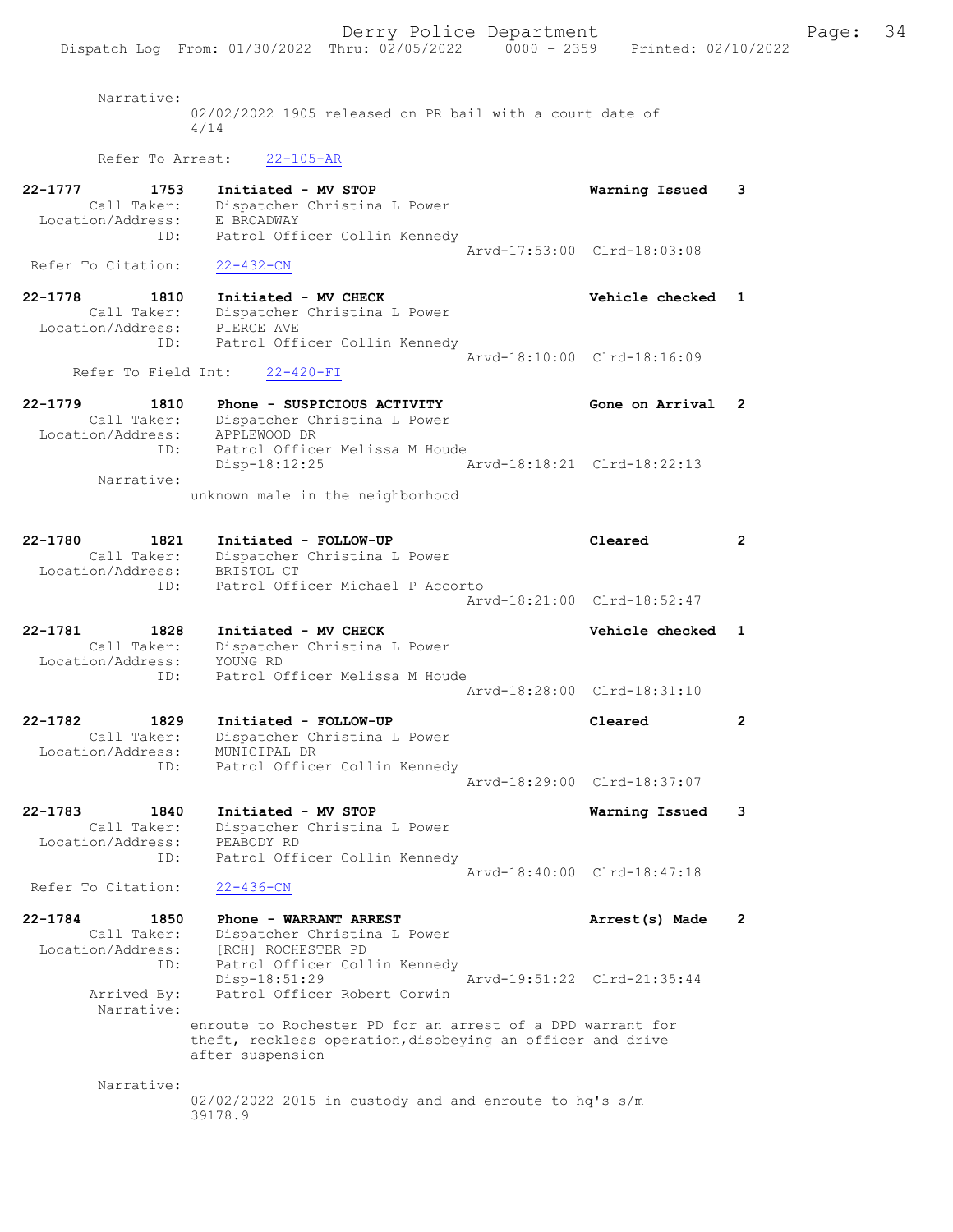|                                  | Dispatch Log From: 01/30/2022 Thru: 02/05/2022 0000 - 2359          | Printed: 02/10/2022         |
|----------------------------------|---------------------------------------------------------------------|-----------------------------|
| Narrative:                       |                                                                     |                             |
|                                  | 02/02/2022 2102 off at hq's e/m 39218.7 with:<br>Fuller, Jonathan   |                             |
|                                  | 10 Stark Ave                                                        |                             |
|                                  | Greenfield, NH dob 012485                                           |                             |
| Narrative:                       |                                                                     |                             |
|                                  | 02/02/2022 2158 subject checked                                     |                             |
| Narrative:                       |                                                                     |                             |
|                                  | 02/02/2022 2235 prisoner checked                                    |                             |
| Narrative:                       | 02/02/2022 2236 subject checked                                     |                             |
|                                  |                                                                     |                             |
| Narrative:                       | 02/02/2022 2310 Subject checked                                     |                             |
|                                  |                                                                     |                             |
| Narrative:                       | 02/02/2022 2342 Subject released at this time on PR w/              |                             |
|                                  | court date of 4/14/22 as per b/c Mencis                             |                             |
| Refer To Arrest:                 | $22 - 106 - AR$                                                     |                             |
|                                  |                                                                     |                             |
| 22-1785<br>2030<br>Call Taker:   | Phone - TRAFFIC CONTROL<br>Dispatcher Christina L Power             | Services Rendered 3         |
| Location/Address:                | E BROADWAY                                                          |                             |
| ID:                              | Patrol Officer Nathan S Lavoie<br>Disp-20:30:27                     | Arvd-20:34:18 Clrd-20:47:31 |
|                                  |                                                                     |                             |
| 22-1786<br>2030<br>Call Taker:   | Phone - ALARM, BURGLAR<br>Dispatcher Christina L Power              | <b>False Alarm</b><br>1     |
|                                  | Location/Address: [DY 3025] TSIENNETO RD                            |                             |
| ID:                              | Patrol Officer Melissa M Houde<br>$Disp-20:48:01$                   | Arvd-20:48:53 Clrd-20:53:16 |
| Arrived By:<br>ID:               | Lieutenant Shawn P O'Donaghue<br>Patrol Officer Nathan S Lavoie     |                             |
|                                  | $Disp-20:48:04$                                                     | Arvd-20:50:37 Clrd-20:53:12 |
| Arrived By:<br>Narrative:        | Lieutenant Shawn P O'Donaghue                                       |                             |
|                                  | checked and all secure.                                             |                             |
| Refer To Field Int:              | $22 - 403 - FI$                                                     |                             |
| 22-1787<br>2144                  | Initiated - MV STOP                                                 | Warning Issued<br>3         |
| Call Taker:                      | Dispatcher Christina L Power                                        |                             |
| Location/Address:<br>ID:         | PINKERTON ST<br>Patrol Officer Collin Kennedy                       |                             |
|                                  |                                                                     | Arvd-21:44:00 Clrd-21:54:11 |
| Refer To Citation:               | $22 - 433 - CN$                                                     |                             |
| 22-1788<br>2212                  | Phone - SUSPICIOUS ACTIVITY                                         | Could Not Locate 2          |
| Call Taker:<br>Location/Address: | Dispatcher Christina L Power<br>VALLEY ST                           |                             |
| ID:                              | Patrol Officer Collin Kennedy                                       |                             |
| ID:                              | $Disp-22:13:33$<br>Patrol Officer Michael P Accorto                 | $Clrd-22:22:41$             |
| ID:                              | Disp-22:13:36<br>Patrol Officer Nathan S Lavoie                     | Arvd-22:15:20 Clrd-22:22:48 |
|                                  | Disp-22:15:13                                                       | Arvd-22:15:15 Clrd-22:22:47 |
| Narrative:                       |                                                                     |                             |
|                                  | resident concerned about someone in their driveway<br>w/flashlights |                             |
| Narrative:                       |                                                                     |                             |
|                                  | checked the area, no issues.                                        |                             |
|                                  |                                                                     |                             |
| 22-1789<br>2225                  | Initiated - Loose Dog Complaint                                     | Services Rendered 2         |
| Call Taker:                      | Dispatcher Christina L Power                                        |                             |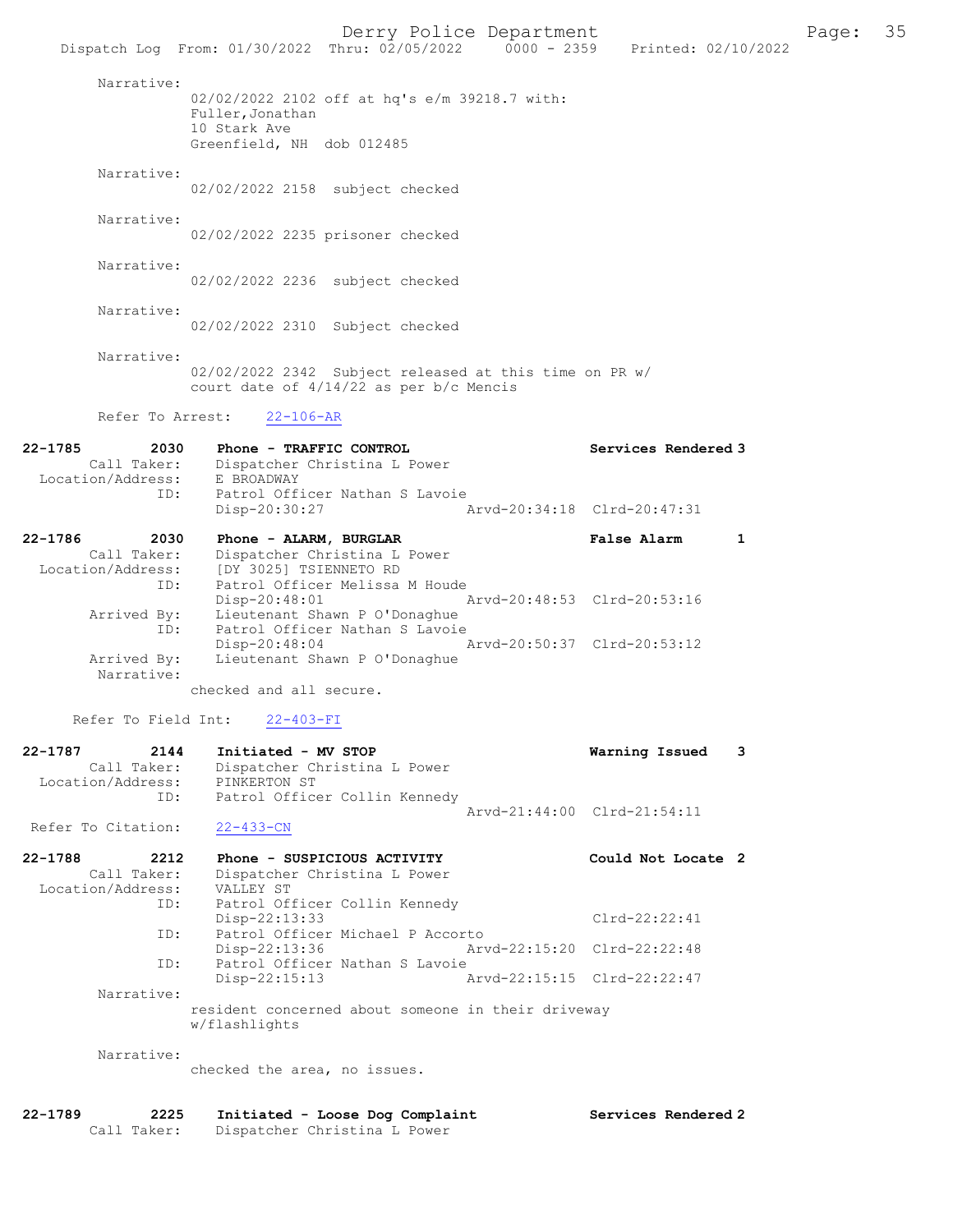Derry Police Department<br>
Page: 36 Printed: 02/10/2022<br>
Printed: 02/10/2022 Dispatch Log From: 01/30/2022 Thru: 02/05/2022 Location/Address: E BROADWAY ID: Patrol Officer Collin Kennedy Arvd-22:25:00 Clrd-22:38:01 Narrative: unable to catch, owner is aware 22-1790 2256 Phone - SUSPICIOUS ACTIVITY Services Rendered 2<br>Call Taker: Dispatcher Christine D Carlson Dispatcher Christine D Carlson CALL TAKET: Dispatche:<br>Location/Address: VALLEY ST<br>ID: Patrol Of: Patrol Officer Collin Kennedy<br>Disp-22:57:56 Disp-22:57:56 <br>Dispatched By: Patrol Officer Robert Corwin Patrol Officer Robert Corwin Narrative: 02/02/2022 2310 EDP issues 22-1791 2316 Initiated - MV STOP 22-1791 Arrest(s) Made 3 Call Taker: Dispatcher Christine D Carlson<br>ion/Address: FAIRWAY DR Location/Address:<br>ID: Patrol Officer Nikita Tomnyuk Arvd-23:16:00 Clrd-02/03/2022 @ 02:37:59 ID: Patrol Officer Awess Abdulkadir Disp-23:17:10 Arvd-23:19:57 Clrd-02/03/2022 @ 00:03:37<br>TD: Sergeant James M Belanger Sergeant James M Belanger<br>Disp-23:20:18 Disp-23:20:18 Arvd-23:20:19 Clrd-02/03/2022 @ 00:03:34 Narrative: 02/02/2022 2327 S4 advising checking sobriety at this time Narrative: 02/02/2022 2344 433 advising one in custody at this time Narrative: 02/02/2022 2349 232 enroute to HQ, s/m: 66,872.4 Narrative: 02/02/2022 2354 232 off at HQ, e/m: 66,874.2 Narrative: 02/03/2022 0040 232 enroute to PMC w/ subject for legal draw, s/m: 66,874.2 Narrative: 02/03/2022 0045 232 off at PMC, e/m: 66,875.8 Narrative: 02/03/2022 0121 Subject information (dwi): Hugo Lozano Guzman 192 Londonderry Tpke Hooksett NH DOB: 8/10/82 Narrative: 02/03/2022 0125 232 enroute back to HQ, s/m: 66,875.8 Narrative: 02/03/2022 0129 232 off at HQ, e/m: 66,877.3 Narrative: Subject given PR bail w/ court date of 2/17/22 as per b/c Mencis Narrative: 02/03/2022 0212 Subject placed in cell 3 Narrative: 02/03/2022 0234 Subject released to sober party at this time

Narrative: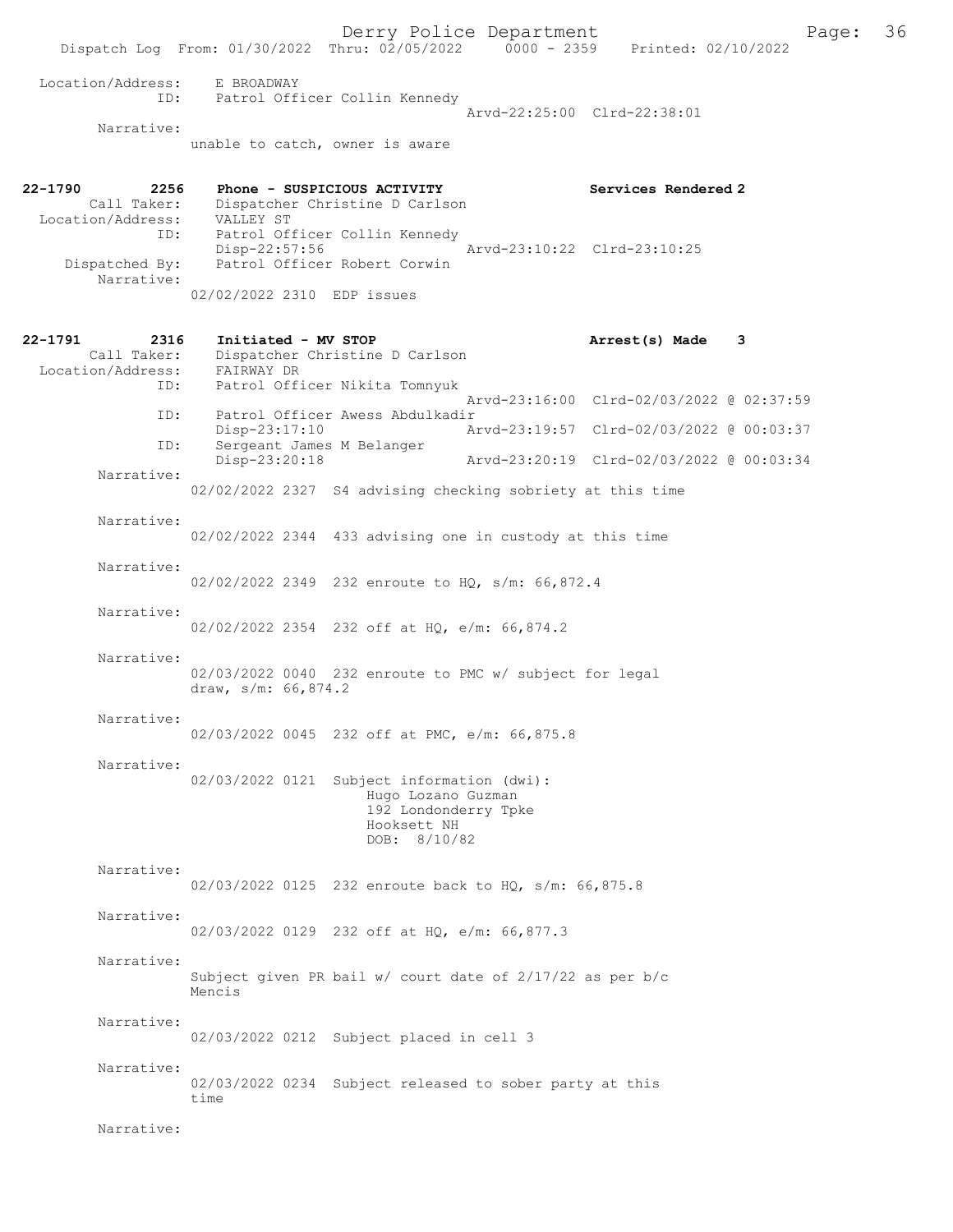02/03/2022 0237 Booking, AFIS and cell videos completed at this time

### Refer To Arrest: 22-107-AR

| 22-1792<br>Call Taker:<br>Location/Address:     | 2335<br>ID: | Initiated - MV STOP<br>Dispatcher Christine D Carlson<br>HAMPSTEAD RD<br>Patrol Officer Jack Stafford              | Warning Issued 3<br>Arvd-23:35:00 Clrd-23:50:33 |  |
|-------------------------------------------------|-------------|--------------------------------------------------------------------------------------------------------------------|-------------------------------------------------|--|
| Cleared By:<br>Cleared By:                      | ID:         | Patrol Officer Robert Corwin<br>Patrol Officer Michael Carnazzo<br>$Disp-23:47:04$<br>Patrol Officer Robert Corwin | Aryd-23:47:05 Clrd-23:50:35                     |  |
| Refer To Citation:                              |             | $22 - 435 - CN$                                                                                                    |                                                 |  |
| $22 - 1793$<br>Call Taker:<br>Location/Address: | 2351        | Phone - WELFARE CHECK<br>Dispatcher Christine D Carlson<br>TSIENNETO RD                                            | Could Not Locate 2                              |  |

| ID: | Patrol Officer Jack Stafford    |                                          |  |
|-----|---------------------------------|------------------------------------------|--|
|     | Disp-23:53:15                   | Arvd-23:58:59 Clrd-02/03/2022 @ 00:13:42 |  |
| TD: | Patrol Officer Michael Carnazzo |                                          |  |
|     | Disp-23:53:17                   | Arvd-23:54:59 Clrd-02/03/2022 @ 00:13:40 |  |

#### 22-1794 2358 Phone - ASSIST CITIZEN Services Rendered 3 Call Taker: Dispatcher Christine D Carlson Location/Address: PARKLAND DR ID: Patrol Officer Collin Kennedy Disp-23:59:18 Arvd-00:07:58 Clrd-02/03/2022 @ 00:09:50

### For Date: 02/03/2022 - Thursday

| Initiated - PROPERTY CHECK      | Services Rendered 2         |
|---------------------------------|-----------------------------|
| Dispatcher Christine D Carlson  |                             |
| PIERCE AVE                      |                             |
| Patrol Officer Michael Carnazzo |                             |
|                                 | Aryd-00:39:00 Clrd-00:39:40 |
|                                 |                             |

| 22-1796           | 0102        | Phone - ASSIST OTHER AGENCY    | Services Rendered 3         |
|-------------------|-------------|--------------------------------|-----------------------------|
|                   | Call Taker: | Patrol Officer Robert Corwin   |                             |
| Location/Address: |             | [DY 3316] KENDALL POND RD      |                             |
|                   | ID:         | Patrol Officer Collin Kennedy  |                             |
|                   |             | Disp-01:03:15                  | Arvd-01:07:59 Clrd-01:11:15 |
|                   | Arrived By: | Dispatcher Christine D Carlson |                             |
|                   | Cleared By: | Dispatcher Christine D Carlson |                             |

| $22 - 1797$<br>0118 | Alarm - ALARM, BURGLAR          | False Alarm                 |  |
|---------------------|---------------------------------|-----------------------------|--|
| Call Taker:         | Patrol Officer Robert Corwin    |                             |  |
| Location/Address:   | [DY 2840] MANCHESTER RD         |                             |  |
| ID:                 | Patrol Officer Awess Abdulkadir |                             |  |
|                     | $Disp-01:18:55$                 | Arvd-01:21:36 Clrd-01:33:01 |  |
| Arrived By:         | Dispatcher Christine D Carlson  |                             |  |
| Cleared By:         | Dispatcher Christine D Carlson  |                             |  |
| ID:                 | Patrol Officer Collin Kennedy   |                             |  |
|                     | $Disp-01:18:58$                 | Arvd-01:21:36 Clrd-01:32:59 |  |
| Arrived By:         | Dispatcher Christine D Carlson  |                             |  |
| Cleared By:         | Dispatcher Christine D Carlson  |                             |  |
| Narrative:          |                                 |                             |  |

REAR MOTION

#### Refer To Field Int: 22-401-FI

## 22-1798 0151 Phone - MV REPO No Action Required 1

 Call Taker: Dispatcher Christine D Carlson Location/Address: DERRY WAY Narrative: 02/03/2022 0152 Owner aware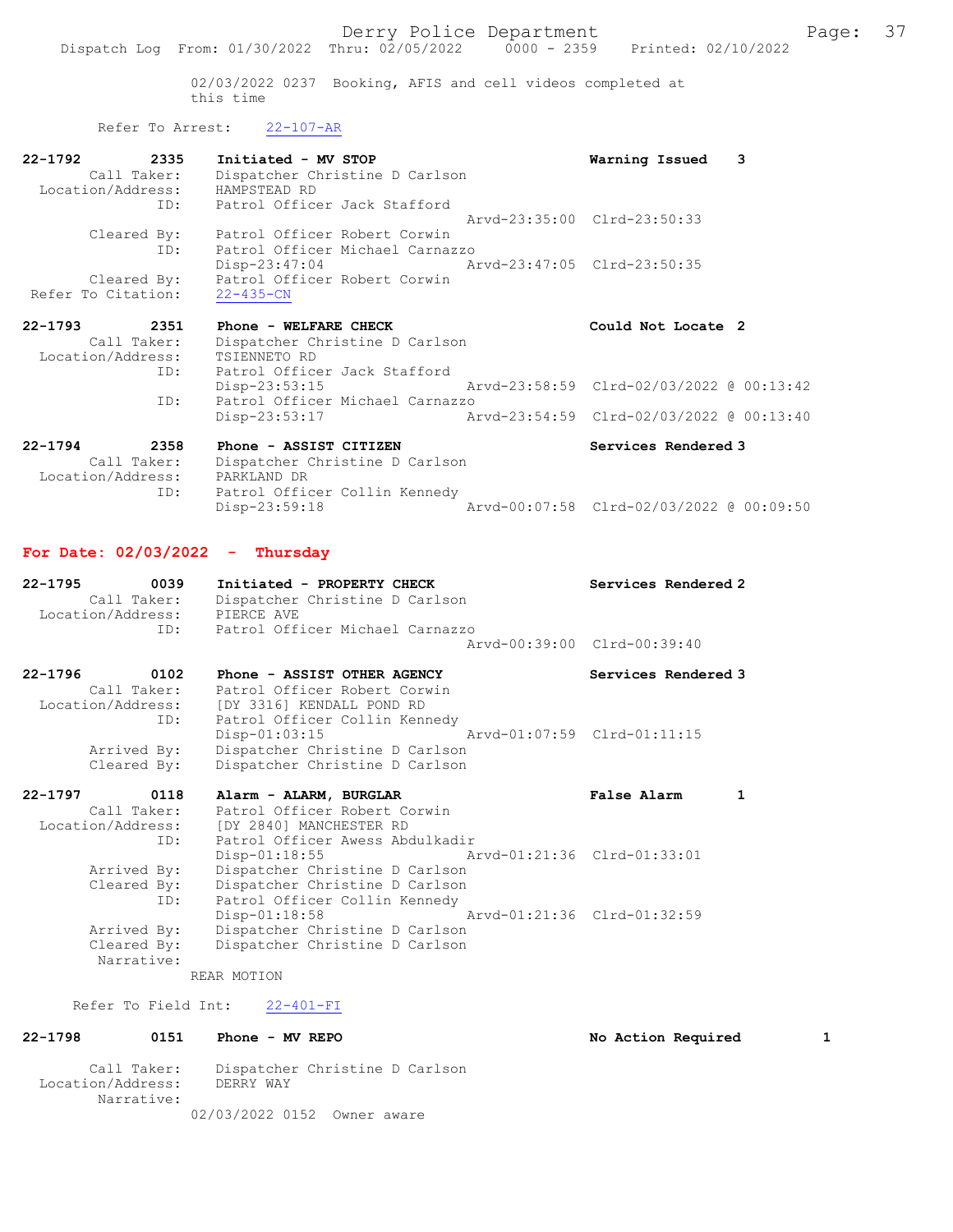22-1799 0259 Initiated - MV CHECK Vehicle checked 1<br>Call Taker: Dispatcher Christine D Carlson Call Taker: Dispatcher Christine D Carlson<br>Location/Address: MANCHESTER RD ess: MANCHESTER RD<br>ID: Patrol Officer Patrol Officer Michael Carnazzo Arvd-02:59:00 Clrd-03:03:35<br>TD: Sergeant James M Belanger Sergeant James M Belanger<br>Disp-03:01:16 Arvd-03:01:17 Clrd-03:03:34 22-1800 0301 Initiated - Parking Enforcement Services Rendered 1 Call Taker: Dispatcher Christine D Carlson<br>ion/Address: CHESTER RD Location/Address:<br>ID: Patrol Officer Jack Stafford Arvd-03:01:00 Clrd-03:01:50 22-1801 0645 Phone - RECKLESS CONDUCT Report Taken 2 Call Taker: Dispatcher Christine D Carlson<br>ion/Address: FAIRWAY DR Location/Address: ID: Patrol Officer Charles L Doherty<br>Disp-07:14:42 Ar Disp-07:14:42 Arvd-07:14:43 Clrd-10:43:54<br>Dispatched By: Dispatcher Jonathon S Pickering Dispatcher Jonathon S Pickering Arrived By: Dispatcher Jonathon S Pickering Cleared By: Dispatcher Jonathon S Pickering ID: Patrol Officer Cody Johnson<br>Disp-07:29:08 Disp-07:29:08 Arvd-07:38:43 Clrd-10:43:55<br>Dispatched By: Dispatcher Jonathon S Pickering patched By: Dispatcher Jonathon S Pickering<br>Arrived By: Dispatcher Jonathon S Pickering Arrived By: Dispatcher Jonathon S Pickering<br>Cleared By: Dispatcher Jonathon S Pickering Dispatcher Jonathon S Pickering ID: Sergeant Jeffrey M Dawe<br>Disp-07:29:09 Disp-07:29:09 Arvd-07:38:42 Clrd-10:20:11<br>Dispatched By: Dispatcher Jonathon S Pickering Dispatcher Jonathon S Pickering Arrived By: Dispatcher Jonathon S Pickering<br>Cleared By: Dispatcher Jonathon S Pickering Dispatcher Jonathon S Pickering ID: Patrol Officer Timothy J Underhill Disp-08:14:07 Arvd-08:14:08 Clrd-09:15:43<br>Dispatched By: Dispatcher Jonathon S Pickering patched By: Dispatcher Jonathon S Pickering<br>Arrived By: Dispatcher Jonathon S Pickering Arrived By: Dispatcher Jonathon S Pickering<br>Cleared By: Dispatcher Jonathon S Pickering Dispatcher Jonathon S Pickering ID: Detective Benjamin J Doyle Disp-08:55:11 Arvd-09:06:32 Clrd-10:43:51<br>Dispatched By: Dispatcher Jonathon S Pickering patched By: Dispatcher Jonathon S Pickering<br>Arrived By: Dispatcher Jonathon S Pickering Dispatcher Jonathon S Pickering Cleared By: Dispatcher Jonathon S Pickering ID: Detective Lieutenant Jon M Breen<br>Disp-08:55:13 Ar Disp-08:55:13 Arvd-09:06:33 Clrd-10:43:50 Dispatched By: Dispatcher Jonathon S Pickering<br>Arrived By: Dispatcher Jonathon S Pickering Arrived By: Dispatcher Jonathon S Pickering<br>Cleared By: Dispatcher Jonathon S Pickering Dispatcher Jonathon S Pickering ID: Detective Kevin G Ruppel<br>Disp-08:55:53 Disp-08:55:53 Arvd-09:06:31 Clrd-10:43:52 Dispatched By: Dispatcher Jonathon S Pickering<br>Arrived By: Dispatcher Jonathon S Pickering Arrived By: Dispatcher Jonathon S Pickering<br>Cleared By: Dispatcher Jonathon S Pickering Dispatcher Jonathon S Pickering Narrative: 02/03/2022 0738 units on scene Narrative: 02/03/2022 0814 224 on scene Narrative: 02/03/2022 1037 consent search ended Refer To Incident: 22-176-OF 22-1802 0854 Phone - DOMESTIC DISTURBANCE ADVICE GIVEN 1<br>Call Taker: Dispatcher Jonathon S Pickering Call Taker: Dispatcher Jonathon S Pickering<br>Location/Address: [DY 2] MUNICIPAL DR [DY 2] MUNICIPAL DR ID: Patrol Officer Blake A Martineau<br>Disp-08:54:29 Ar -08:54:29 Arvd-08:55:54 Clrd-09:25:14<br>22-177-OF Refer To Incident: Refer To Field Int: 22-391-FI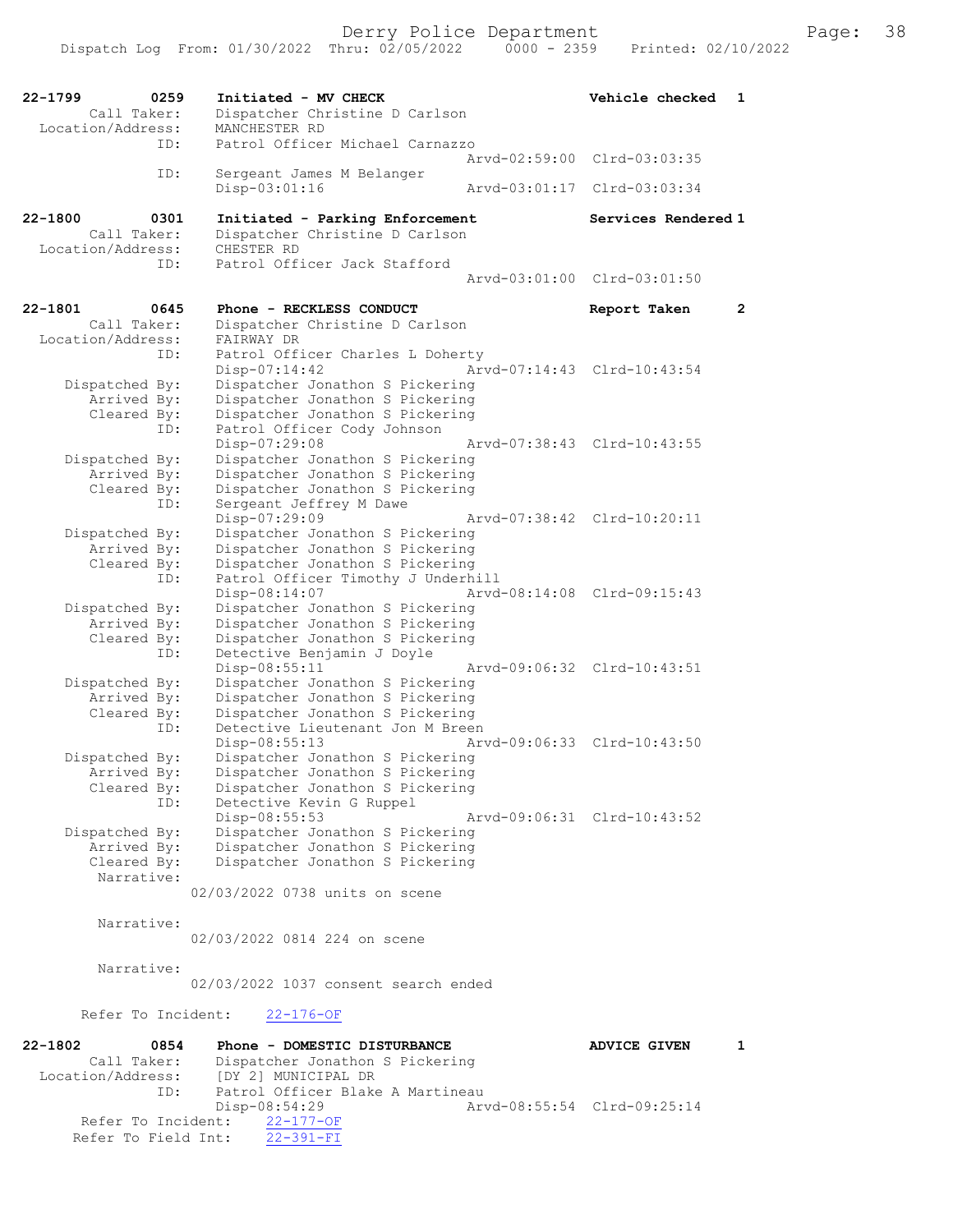| $22 - 1803$<br>0925                                               | Phone - FOLLOW-UP                                                                                                                                                  | Services Rendered 2                               |                |
|-------------------------------------------------------------------|--------------------------------------------------------------------------------------------------------------------------------------------------------------------|---------------------------------------------------|----------------|
| Call Taker:<br>Location/Address:                                  | Dispatcher Jonathon S Pickering<br>WINDHAM DEPOT RD                                                                                                                |                                                   |                |
| ID:                                                               | Patrol Officer Timothy J Underhill<br>Disp-09:30:36                                                                                                                | Arvd-09:30:38 Clrd-09:30:54                       |                |
| $22 - 1804$<br>0940                                               | Phone - FOLLOW-UP                                                                                                                                                  | No Action Required                                | $\overline{2}$ |
| Call Taker:<br>Location/Address:<br>ID:                           | Dispatcher Jonathon S Pickering<br>[DY 692] TSIENNETO RD<br>Patrol Officer Blake A Martineau                                                                       |                                                   |                |
| ID:                                                               | Disp-09:40:58<br>Patrol Officer Blake A Martineau                                                                                                                  | $Clrd-09:44:33$                                   |                |
|                                                                   | Disp-09:55:10                                                                                                                                                      | Arvd-10:17:01 Clrd-10:24:28                       |                |
| 22-1805<br>0943<br>Call Taker:<br>Location/Address:<br>ID:<br>ID: | Phone - ALARM, BURGLAR<br>Dispatcher Jonathon S Pickering<br>ROLLINS ST<br>Patrol Officer Timothy J Underhill<br>Disp-09:44:31<br>Patrol Officer Blake A Martineau | <b>False Alarm</b><br>Arvd-09:49:04 Clrd-09:54:41 | 1              |
| Narrative:                                                        | $Disp-09:44:38$                                                                                                                                                    | Arvd-09:49:04 Clrd-09:54:42                       |                |
|                                                                   | 02/03/2022 0954 entry/exit alarm, determined to be Pest<br>Control Company                                                                                         |                                                   |                |
|                                                                   | Refer To Field Int: 22-439-FI                                                                                                                                      |                                                   |                |
| $22 - 1806$<br>1017                                               | Initiated - JUVENILE OFFENSES                                                                                                                                      | Services Rendered 2                               |                |
| ID:                                                               | Call Taker: Dispatcher Jonathon S Pickering<br>Location/Address: [DY 250] PINKERTON ST<br>Patrol Officer James M McClafferty                                       |                                                   |                |
| Refer To Field Int:                                               | $22 - 395 - FI$                                                                                                                                                    | Arvd-10:17:00 Clrd-10:19:34                       |                |
| 22-1807<br>1018<br>Call Taker:                                    | Initiated - TOBACCO VIOLATION<br>Dispatcher Jonathon S Pickering<br>Location/Address: [DY 250] PINKERTON ST                                                        | Summons Issued                                    | 1              |
| ID:<br>Refer To Summons:                                          | Patrol Officer Brian J Landry<br>$22 - 108 - AR$                                                                                                                   | Arvd-10:18:00 Clrd-10:19:41                       |                |
| 22-1808<br>1019<br>Call Taker:<br>Location/Address: N MAIN ST     | Phone - SUSPICIOUS ACTIVITY<br>Dispatcher Jonathon S Pickering                                                                                                     | Could Not Locate 2                                |                |
| ID:                                                               | Sergeant Jeffrey M Dawe<br>Disp-10:20:15                                                                                                                           | Arvd-10:29:13 Clrd-10:29:13                       |                |
| ID:                                                               | Patrol Officer Blake A Martineau<br>Disp-10:24:34                                                                                                                  | $Clrd-10:27:01$                                   |                |
| ID:                                                               | Patrol Officer Timothy J Underhill<br>Disp-10:27:39                                                                                                                | Arvd-10:29:11 Clrd-10:29:14                       |                |
| Narrative:                                                        | 02/03/2022 1019 checking for suspect in a third-party report<br>of an assault                                                                                      |                                                   |                |
| Narrative:                                                        | 02/03/2022 1028 no victim/suspect reported, unable to locate<br>subjects, all units clear - silver Ford Edge                                                       |                                                   |                |
| $22 - 1809$<br>1027                                               | Initiated - JUVENILE OFFENSES                                                                                                                                      | Services Rendered 2                               |                |
| Call Taker:<br>Location/Address:                                  | Dispatcher Jonathon S Pickering<br>[DY 692] TSIENNETO RD                                                                                                           |                                                   |                |
| ID:<br>ID:                                                        | Patrol Officer Blake A Martineau<br>Sergeant Jeffrey M Dawe                                                                                                        | Arvd-10:27:00 Clrd-10:58:26                       |                |
|                                                                   | Disp-10:45:01                                                                                                                                                      | Arvd-10:45:02 Clrd-10:45:05                       |                |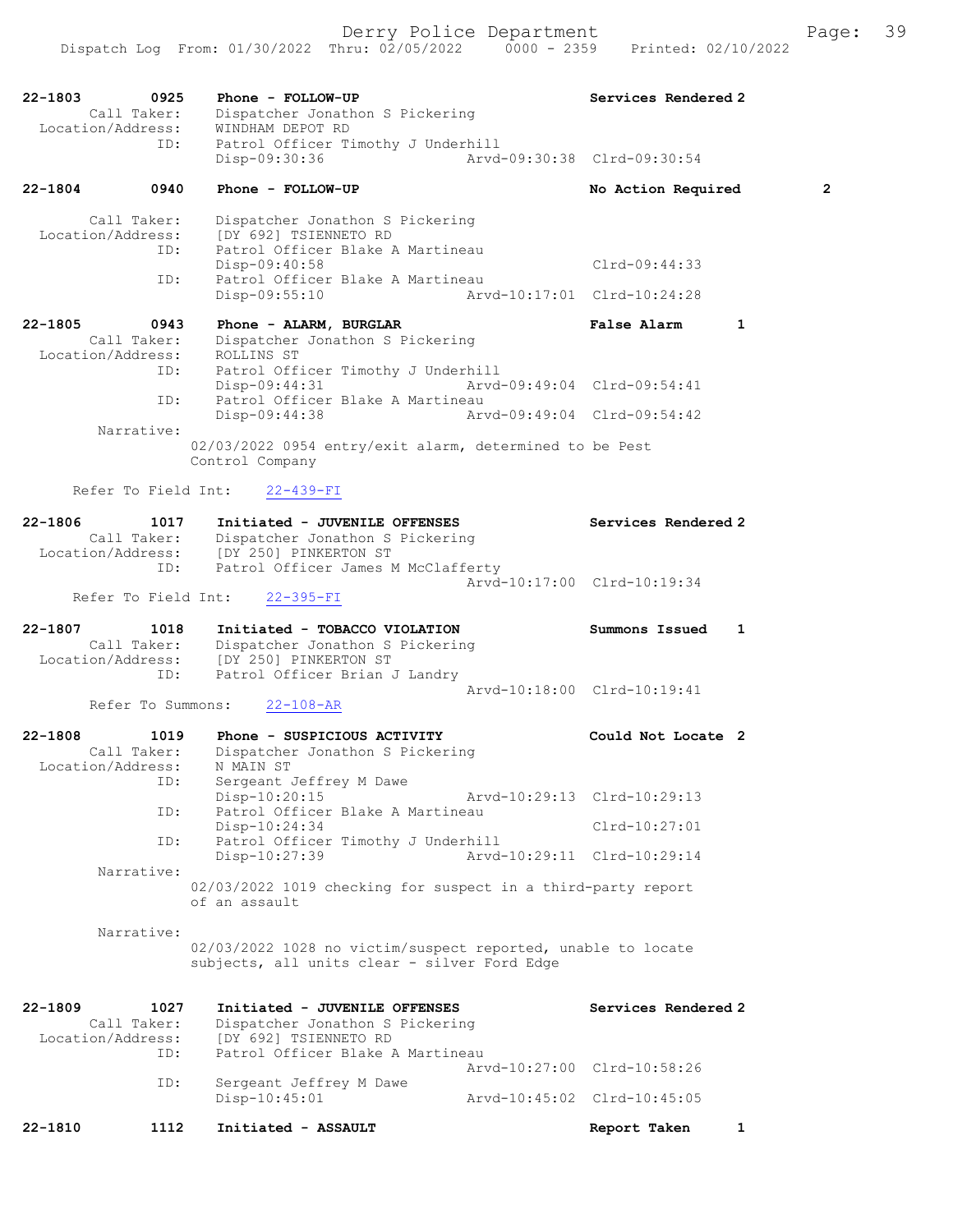Derry Police Department Fage: 40 Dispatch Log From: 01/30/2022 Thru: 02/05/2022 0000 - 2359 Printed: 02/10/2022 Call Taker: Dispatcher Jonathon S Pickering Location/Address: [DY 178] CRYSTAL AVE ID: Lieutenant Robert F Smith Arvd-11:12:00 Clrd-11:13:18<br>22-178-OF Refer To Incident: 22-1811 1114 Phone - ROAD HAZARD Could Not Locate 2 Call Taker: Dispatcher Jonathon S Pickering Location/Address: E DERRY RD ID: Patrol Officer Cody Johnson Disp-11:20:50 Enrt-11:20:50 Arvd-11:30:57 Clrd-11:30:58 Dispatched By: Patrol Officer Cody Johnson Enroute By: Patrol Officer Cody Johnson 22-1812 1132 Phone - ANIMAL COMPLAINT Could Not Locate 1 Call Taker: Dispatcher Jonathon S Pickering Location/Address: RT 28 ID: Patrol Officer Timothy J Underhill<br>Disp-11:33:34 Arvd- Disp-11:33:34 Arvd-11:44:09 Clrd-11:44:09 Narrative: 02/03/2022 1133 Small black and white dog 22-1813 1142 Phone - WELFARE CHECK CHECH Cancelled Prior to Arrival 2 Call Taker: Dispatcher Jonathon S Pickering<br>ion/Address: BROOK ST Location/Address: ID: Patrol Officer Blake A Martineau Disp-11:42:52 Clrd-11:47:00<br>ID: Patrol Officer Timothy J Underhill Clrd-11:47:00 Patrol Officer Timothy J Underhill<br>Disp-11:44:14 Clrd-11:46:58 22-1814 1147 Phone - FOLLOW-UP Cancelled Prior to Arrival 2 Call Taker: Dispatcher Jonathon S Pickering<br>ion/Address: SILVESTRI CIR Location/Address: ID: Patrol Officer Cody Johnson Disp-11:48:15 Clrd-11:53:59 ID: Patrol Officer Blake A Martineau Disp-11:48:16 Clrd-11:53:50 ID: Sergeant Jeffrey M Dawe Disp-11:48:17 Clrd-11:54:03 ID: Patrol Officer Charles L Doherty Disp-11:48:35 Clrd-11:54:01 22-1815 1150 Initiated - MV REPO Vehicle Towed 1 Call Taker: Dispatcher Jonathon S Pickering Location/Address: [DY 3102] BROOKVIEW DR ID: Dispatcher Jonathon S Pickering Arvd-11:50:00 Clrd-11:50:51 Narrative: 02/03/2022 1150 2016 Jeep Cherokee color black (NH 4564702) - owner unaware 22-1816 1223 Initiated - ASSIST OTHER AGENCY Services Rendered 3 Call Taker: Dispatcher Jonathon S Pickering<br>Location/Address: [DY 2] MUNICIPAL DR Location/Address: [DY 2] MUNICIPAL DR ID: Detective Peter A Houlis Arvd-12:23:00 Clrd-12:24:17 Refer To Field Int: 22-393-FI 22-1817 1239 Initiated - FOLLOW-UP No Action Required 2 Call Taker: Dispatcher Jonathon S Pickering<br>ion/Address: PARKLAND DR Location/Address: ID: Patrol Officer Charles L Doherty Arvd-12:39:00 Clrd-12:47:07

22-1818 1239 Phone - KEEP THE PEACE Services Rendered 2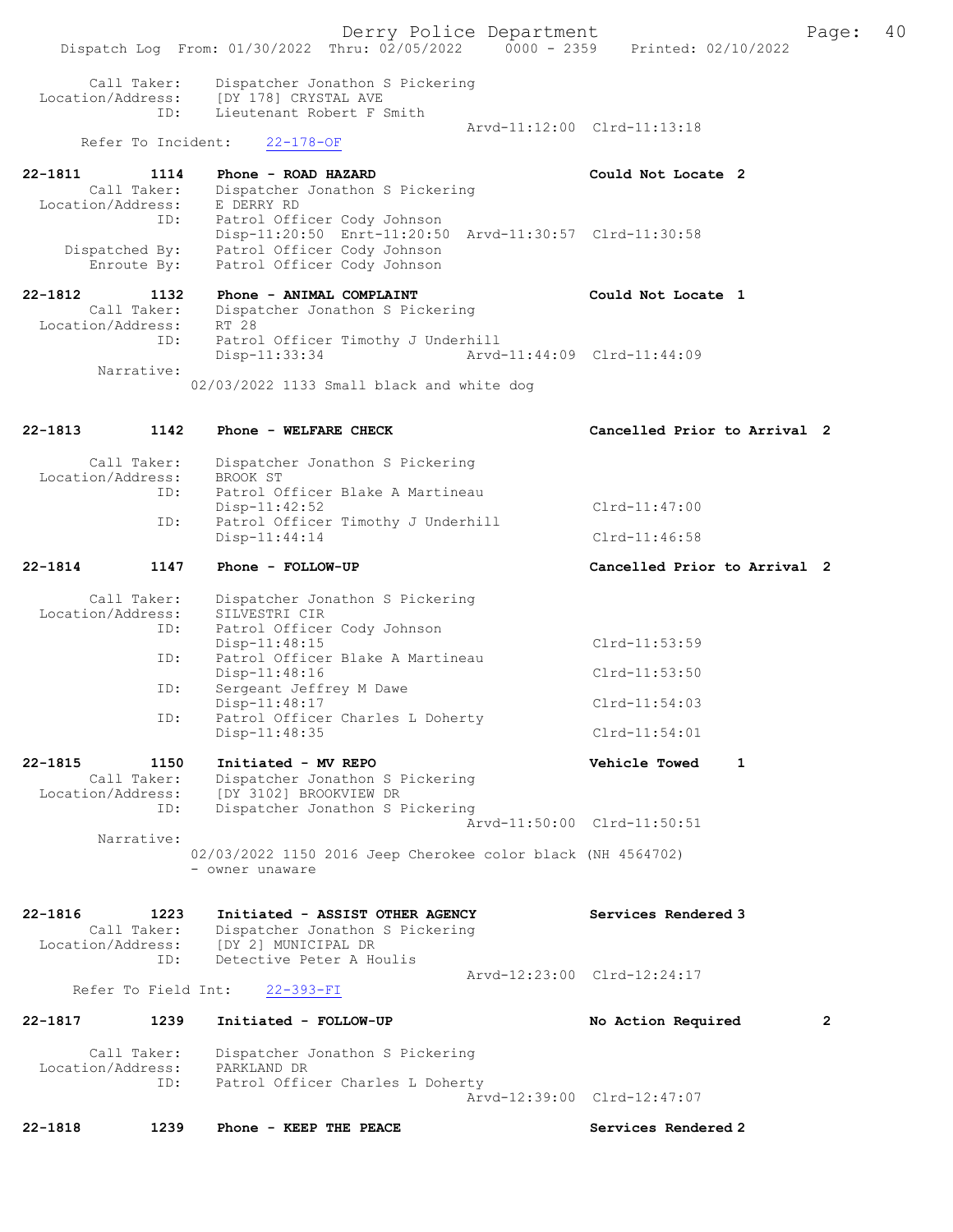|                                                         | Dispatch Log From: 01/30/2022 Thru: 02/05/2022 0000 - 2359 Printed: 02/10/2022                                    | Derry Police Department |                             |   | Page:          | 41 |
|---------------------------------------------------------|-------------------------------------------------------------------------------------------------------------------|-------------------------|-----------------------------|---|----------------|----|
| Call Taker:<br>Location/Address:<br>ID:                 | Dispatcher Jonathon S Pickering<br>[DY 3563] MANCHESTER RD<br>Patrol Officer Charles L Doherty<br>$Disp-12:47:12$ |                         | Arvd-12:55:27 Clrd-13:11:22 |   |                |    |
| 22-1819<br>1259                                         | Phone - MEDICAL EMERGENCY                                                                                         |                         | Services Rendered 1         |   |                |    |
| Call Taker:<br>Location/Address:                        | Dispatcher Jonathon S Pickering<br>LINLEW DR                                                                      |                         |                             |   |                |    |
| ID:                                                     | Patrol Officer Cody Johnson                                                                                       |                         |                             |   |                |    |
| ID:                                                     | $Disp-13:00:04$<br>Sergeant Jeffrey M Dawe                                                                        |                         | Arvd-13:00:17 Clrd-13:10:45 |   |                |    |
| Refer To Field Int:                                     | Disp-13:00:08<br>$22 - 394 - FI$                                                                                  |                         | Arvd-13:01:31 Clrd-13:10:47 |   |                |    |
| $22 - 1820$<br>1313<br>Call Taker:<br>Location/Address: | Phone - DOMESTIC DISTURBANCE<br>Dispatcher Jonathon S Pickering<br>SENTER COVE RD                                 |                         | Verbal in Nature 1          |   |                |    |
| ID:                                                     | Patrol Officer Blake A Martineau<br>$Disp-13:13:58$                                                               |                         | Arvd-13:22:56 Clrd-13:39:05 |   |                |    |
| ID:                                                     | Patrol Officer Timothy J Underhill                                                                                |                         |                             |   |                |    |
| ID:                                                     | Disp-13:13:59<br>Sergeant Jeffrey M Dawe                                                                          |                         | Arvd-13:22:54 Clrd-13:39:06 |   |                |    |
| Refer To Field Int:                                     | Disp-13:14:29<br>22-396-FI                                                                                        |                         | Arvd-13:22:57 Clrd-13:39:07 |   |                |    |
| $22 - 1821$<br>1358                                     | Phone - PARKING COMPLAINT                                                                                         |                         | <b>Vehicle Moved</b>        | 1 |                |    |
| Call Taker:<br>Location/Address:                        | Dispatcher Jonathon S Pickering<br>HOODKROFT DR                                                                   |                         |                             |   |                |    |
| ID:                                                     | Patrol Officer Cody Johnson<br>$Disp-13:59:12$                                                                    |                         | Arvd-14:10:28 Clrd-14:10:29 |   |                |    |
| $22 - 1822$<br>1428                                     | Initiated - MV STOP                                                                                               |                         | Warning Issued              | 3 |                |    |
| Call Taker:<br>Location/Address:                        | Dispatcher Jonathon S Pickering<br>HOODKROFT DR                                                                   |                         |                             |   |                |    |
| ID:                                                     | Patrol Officer Cody Johnson                                                                                       |                         |                             |   |                |    |
| Refer To Citation:                                      | $22 - 440 - CN$                                                                                                   |                         | Arvd-14:28:00 Clrd-14:32:20 |   |                |    |
| $22 - 1823$<br>1440<br>Call Taker:                      | Initiated - ANNOYING PHONE CALLS<br>Dispatcher Jonathon S Pickering                                               |                         | <b>ADVICE GIVEN</b>         | 3 |                |    |
| Location/Address:                                       | [DY 2] MUNICIPAL DR                                                                                               |                         |                             |   |                |    |
| ID:                                                     | Patrol Officer Scott M Beegan                                                                                     |                         | Arvd-14:40:00 Clrd-14:41:41 |   |                |    |
| Narrative:                                              | 02/03/2022 1440 complaint of harassing communications,                                                            |                         |                             |   |                |    |
|                                                         | advice given to caller, determined to happen out of state                                                         |                         |                             |   |                |    |
| Refer To Field Int:                                     | $22 - 397 - FI$                                                                                                   |                         |                             |   |                |    |
| $22 - 1824$<br>1502                                     | Initiated - FOLLOW-UP                                                                                             |                         | No Action Required          |   | $\overline{2}$ |    |
| Call Taker:<br>Location/Address:                        | Dispatcher Jess W Arcand<br>MUNICIPAL DR                                                                          |                         |                             |   |                |    |
| ID:                                                     | Patrol Officer Melissa M Houde                                                                                    |                         |                             |   |                |    |
|                                                         |                                                                                                                   |                         | Aryd-15:02:00 Clrd-15:28:06 |   |                |    |
| $22 - 1825$<br>1523<br>Call Taker:                      | Phone - WELFARE CHECK<br>Dispatcher Jess W Arcand                                                                 |                         | Report Taken                | 2 |                |    |
| Location/Address:<br>ID:                                | CRYSTAL AVE<br>Patrol Officer Charles L Doherty                                                                   |                         |                             |   |                |    |
| ID:                                                     | $Disp-15:32:31$<br>Patrol Officer Samuel J Troy                                                                   |                         | Arvd-15:46:22 Clrd-16:03:13 |   |                |    |
| ID:                                                     | Disp-15:32:33<br>Sergeant Jared Knox                                                                              |                         | Arvd-15:46:22 Clrd-16:03:15 |   |                |    |
|                                                         | Disp-15:32:36                                                                                                     |                         | Arvd-15:46:22 Clrd-16:03:17 |   |                |    |
| Refer To Incident:                                      | $22 - 179 - OF$                                                                                                   |                         |                             |   |                |    |
| $22 - 1826$<br>1534<br>Call Taker:                      | Initiated - MV STOP<br>Dispatcher Jess W Arcand                                                                   |                         | Warning Issued              | 3 |                |    |

Location/Address: W BROADWAY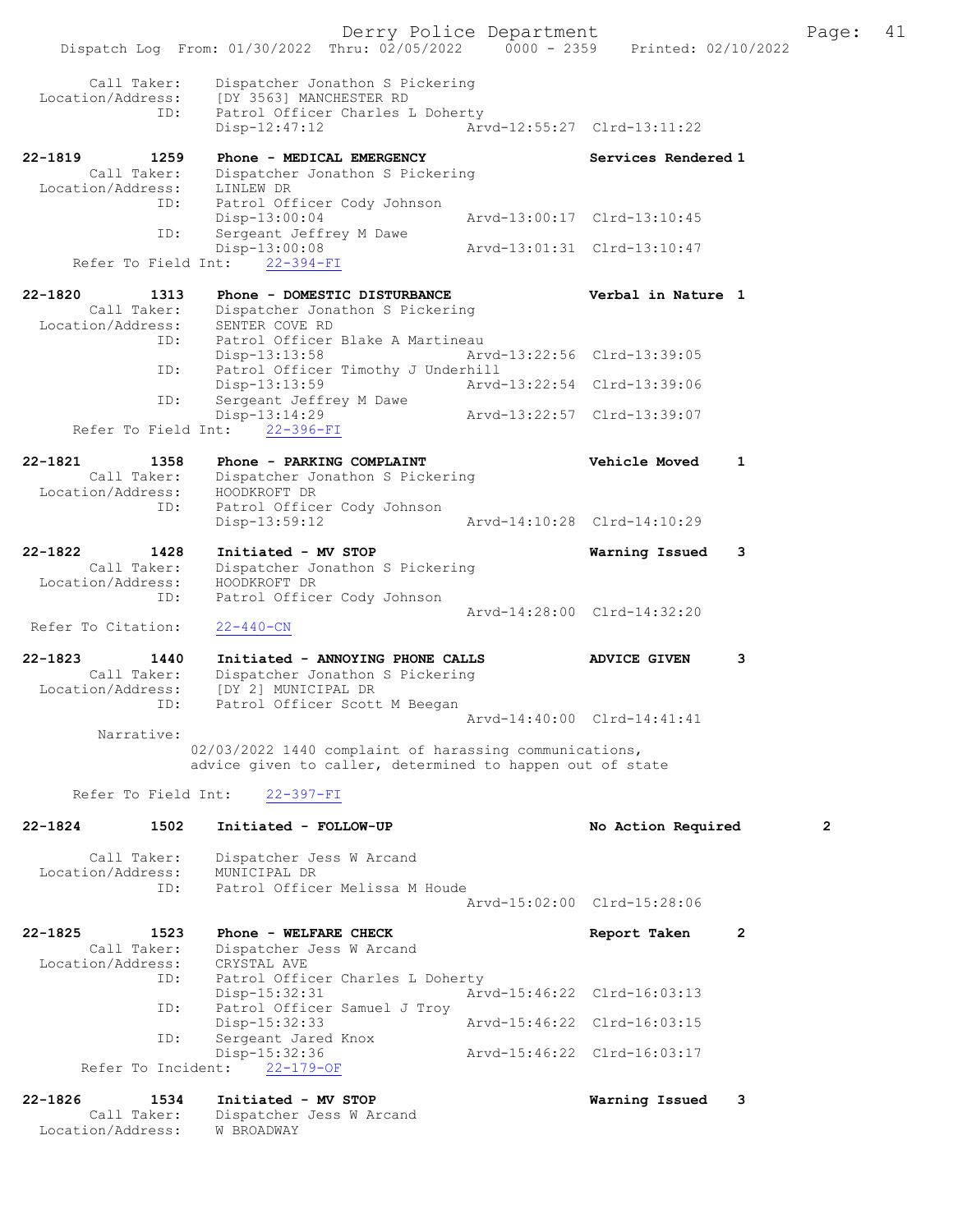Derry Police Department Fage: 42 Dispatch Log From: 01/30/2022 Thru: 02/05/2022 0000 - 2359 Printed: 02/10/2022 ID: Patrol Officer James M McClafferty Arvd-15:34:00 Clrd-15:40:29<br>22-441-CN Refer To Citation: 22-1827 1545 Phone - WELFARE CHECK Network Services Rendered 2 Call Taker: Dispatcher Jess W Arcand Location/Address: WINDHAM DEPOT RD ID: Patrol Officer Michael P Accorto Disp-15:48:27 Arvd-15:57:27 Clrd-16:02:02 Refer To Field Int: 22-424-FI 22-1828 1545 Initiated - MV STOP Warning Issued 3 Call Taker: Dispatcher Jess W Arcand Location/Address: E BROADWAY ID: Patrol Officer James M McClafferty Arvd-15:45:00 Clrd-15:48:16<br>22-442-CN Refer To Citation: 22-1829 1546 Phone - PARKING COMPLAINT<br>Call Taker: Dispatcher Jess W Arcand<br>According Company Phone Company Phone Company Phone Company Phone Company Phone Company Phone Company Phone Company Phone Company Phone Company Ph Call Taker: Dispatcher Jess W Arcand Location/Address: TSIENNETO RD + CHESTER RD ID: Patrol Officer Melissa M Houde Disp-15:46:42 Arvd-15:51:35 Clrd-15:51:37 22-1830 1551 Initiated - MV STOP Summons Issued 3 Call Taker: Dispatcher Jess W Arcand Location/Address: W BROADWAY ID: Patrol Officer James M McClafferty Arvd-15:51:00 Clrd-16:01:19<br>22-816-010003 Refer To Citation: 22-1831 1610 Initiated - MV STOP Warning Issued 3 Call Taker: Dispatcher Jess W Arcand Location/Address: W BROADWAY ID: Patrol Officer James M McClafferty Arvd-16:10:00 Clrd-16:16:06 Refer To Citation: 22-443-CN 22-1832 1621 Initiated - MV STOP Summons Issued 3 Call Taker: Dispatcher Jess W Arcand Location/Address: BIRCH ST ID: Patrol Officer James M McClafferty Arvd-16:21:00 Clrd-16:35:31<br>22-816-010004 Refer To Citation: 22-1833 1631 Walk-In - SERVE RESTRAINING ORDER Served 2 Call Taker: Patrol Officer Scott M Beegan Location/Address: MUNICIPAL DR ID: Patrol Officer Scott M Beegan Disp-16:31:37 Arvd-16:31:39 Clrd-17:00:21 Cleared By: Dispatcher Jess W Arcand Refer To Incident: 22-180-OF 22-1834 1632 Phone - SUSPICIOUS ACTIVITY Services Rendered 2 Call Taker: Dispatcher Jess W Arcand Location/Address: ALICE RD ID: Patrol Officer Melissa M Houde Disp-16:33:33 Arvd-16:40:28 Clrd-16:56:31 Refer To Field Int: 22-398-FI Refer To Field Int: 22-425-FI 22-1835 1634 Walk-In - ASSIST CITIZEN 2018 Assistance Rendered 3 Call Taker: Dispatcher Jess W Arcand Location/Address: MUNICIPAL DR ID: Patrol Officer Samuel J Troy Disp-16:34:39 Arvd-16:34:42 Clrd-16:52:55 Refer To Field Int: 22-422-FI 22-1836 1642 911 - MEDICAL EMERGENCY Services Rendered 1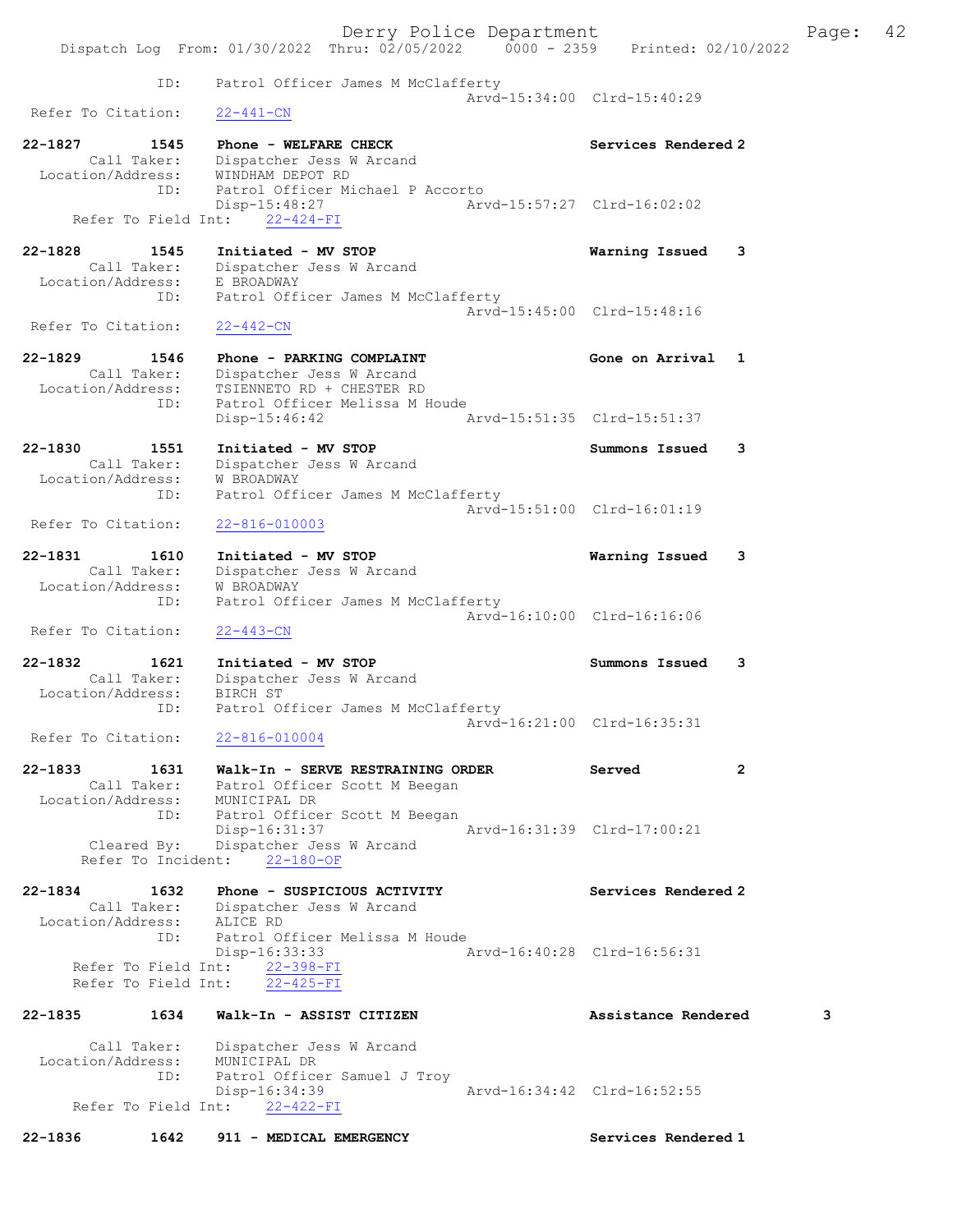Derry Police Department Fage: 43 Dispatch Log From: 01/30/2022 Thru: 02/05/2022 0000 - 2359 Printed: 02/10/2022 Call Taker: Dispatcher Jess W Arcand Location/Address: TSIENNETO RD ID: Patrol Officer Michael P Accorto Disp-16:46:16 Arvd-16:47:27 Clrd-16:52:13 ID: Patrol Officer Charles L Doherty Disp-16:46:19 Arvd-16:46:47 Clrd-17:26:07 ID: Sergeant Jared Knox Disp-16:48:14 Arvd-16:48:16 Clrd-16:57:48 Refer To Field Int: 22-399-FI 22-1837 1643 Initiated - MV STOP Warning Issued 3 Call Taker: Dispatcher Jess W Arcand Location/Address: W BROADWAY ID: Patrol Officer James M McClafferty Arvd-16:43:00 Clrd-16:47:10<br>22-444-CN Refer To Citation: 22-1838 1652 Phone - DISABLED MV Vehicle Moved 3 Call Taker: Dispatcher Jess W Arcand Location/Address: TSIENNETO RD ID: Patrol Officer Samuel J Troy Disp-16:53:45 Arvd-16:55:06 Clrd-16:59:03 Refer To Field Int: 22-421-FI 22-1839 1654 Initiated - MV STOP Summons Issued 3 Call Taker: Dispatcher Jess W Arcand Location/Address: W BROADWAY ID: Patrol Officer James M McClafferty Arvd-16:54:00 Clrd-17:00:01 Refer To Citation: 22-816-010005 22-1840 1707 Initiated - MV STOP Warning Issued 3 Call Taker: Dispatcher Jess W Arcand Location/Address: W BROADWAY ID: Patrol Officer James M McClafferty Arvd-17:07:00 Clrd-17:13:02 Refer To Citation: 22-445-CN 22-1841 1711 Initiated - PAPER SERVICE 18 Not Served 3 Call Taker: Dispatcher Jess W Arcand Location/Address: BEDARD AVE ID: Patrol Officer Michael P Accorto Arvd-17:11:00 Clrd-17:14:31 22-1842 1719 Initiated - MV STOP Warning Issued 3 Call Taker: Dispatcher Jess W Arcand Location/Address: W BROADWAY ID: Patrol Officer James M McClafferty Arvd-17:19:00 Clrd-17:29:42 Refer To Citation: 22-446-CN 22-1843 1725 911 - MV ACCIDENT **Report Taken** 1 Call Taker: Dispatcher Jess W Arcand Location/Address: ROLLINS ST + FRANKLIN ST ID: Patrol Officer Charles L Doherty Disp-17:26:33 Arvd-17:26:56 Clrd-17:55:30 ID: Sergeant Jared Knox Disp-17:26:53 Arvd-17:27:00 Clrd-17:55:32 ID: Patrol Officer Samuel J Troy Disp-17:38:32 Arvd-17:38:34 Clrd-17:53:55<br>22-477-CN Refer To Citation: Narrative: 02/03/2022 1731 OFF WITH NH 4552162 AND NH 3094397 Refer To Accident: 22-63-AC 22-1844 1726 Walk-In - FINGERPRINTS Services Rendered 3 Call Taker: Patrol Officer Scott M Beegan Location/Address: [DY 2] MUNICIPAL DR ID: Patrol Officer Scott M Beegan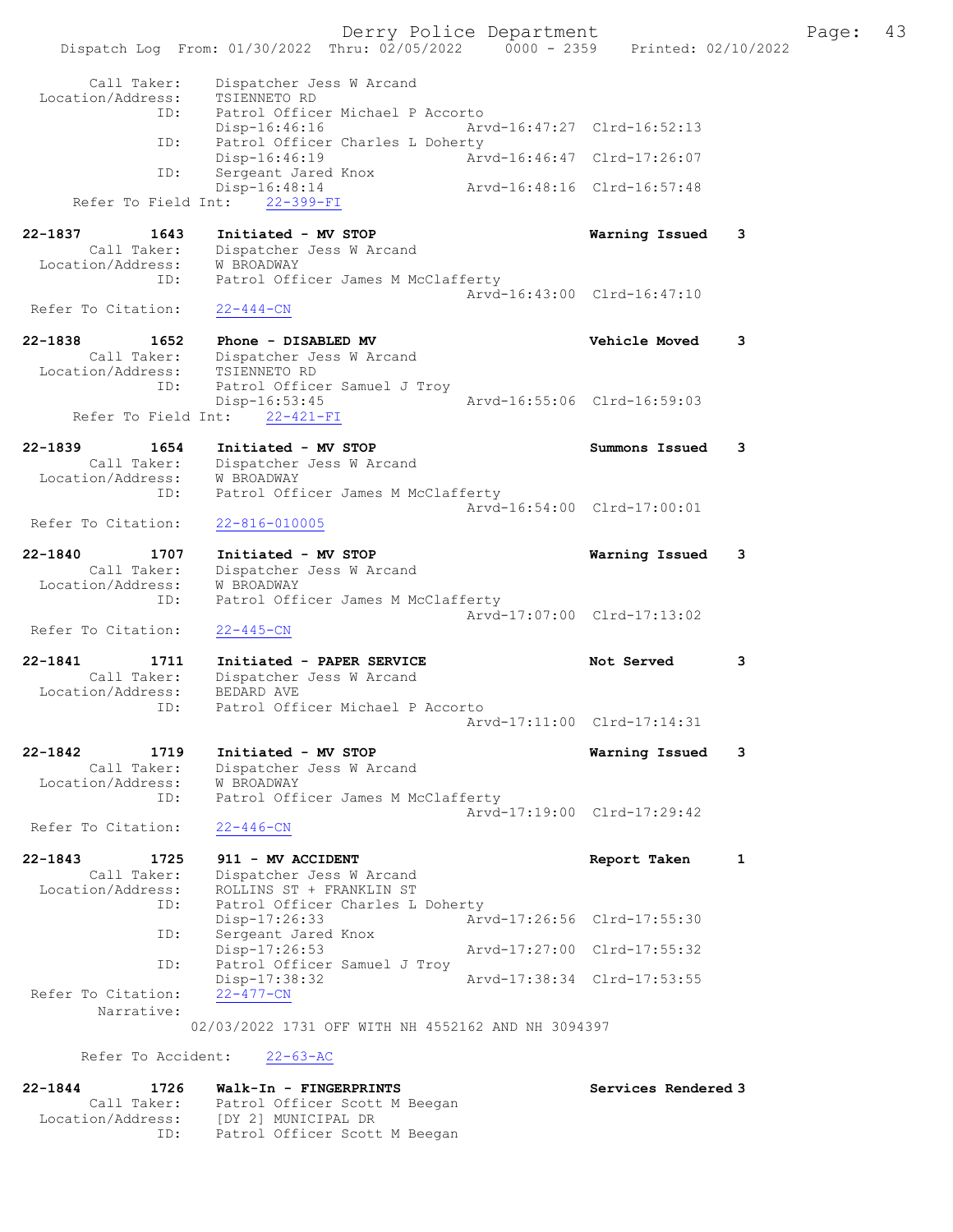Derry Police Department Fage: 44 Dispatch Log From: 01/30/2022 Thru: 02/05/2022 0000 - 2359 Printed: 02/10/2022 Disp-17:27:07 Arvd-17:27:09 Clrd-17:46:59 Cleared By: Dispatcher Jess W Arcand Refer To Field Int: 22-402-FI 22-1845 1735 Initiated - MV STOP Warning Issued 3 Call Taker: Dispatcher Jess W Arcand Location/Address: W BROADWAY ID: Patrol Officer James M McClafferty Arvd-17:35:00 Clrd-18:01:54 Refer To Citation: 22-447-CN 22-1846 1754 Phone - WELFARE CHECK Services Rendered 2 Call Taker: Patrol Officer Kevin L Davies Location/Address: WALNUT HILL RD ID: Patrol Officer Collin Kennedy Disp-17:56:37 Arvd-18:05:04 Clrd-18:10:40 Dispatched By: Dispatcher Jess W Arcand Arrived By: Dispatcher Jess W Arcand Cleared By: Dispatcher Jess W Arcand ID: Patrol Officer Melissa M Houde Disp-17:56:42 Arvd-18:04:19 Clrd-18:10:39 Dispatched By: Dispatcher Jess W Arcand Arrived By: Dispatcher Jess W Arcand Cleared By: Dispatcher Jess W Arcand 22-1847 1755 Initiated - DISABLED MV Vehicle Moved 3 Call Taker: Dispatcher Jess W Arcand Location/Address: ROLLINS ST ID: Patrol Officer Charles L Doherty Arvd-17:55:00 Clrd-18:05:57 22-1848 1802 Initiated - MV STOP Warning Issued 3 Call Taker: Dispatcher Jess W Arcand Location/Address: W BROADWAY ID: Patrol Officer James M McClafferty Arvd-18:02:00 Clrd-18:07:13 Refer To Citation: 22-450-CN 22-1849 1802 Phone - Loose Dog Complaint Nervices Rendered 2 Call Taker: Dispatcher Jess W Arcand Location/Address: SCOBIE POND RD ID: Patrol Officer Samuel J Troy Disp-18:06:17 Arvd-18:13:43 Clrd-18:29:21 Narrative: 02/03/2022 1803 ONGOING ISSUE Refer To Field Int: 22-423-FI 22-1850 1810 Initiated - MV STOP Warning Issued 3 Call Taker: Dispatcher Jess W Arcand Location/Address: E BROADWAY ID: Patrol Officer James M McClafferty Arvd-18:10:00 Clrd-18:15:36<br>22-451-CN Refer To Citation: 22-1851 1828 Phone - ASSIST OTHER AGENCY Services Rendered 3 Call Taker: Patrol Officer Kevin L Davies Location/Address: VALLEY ST ID: Patrol Officer Charles L Doherty Disp-18:31:32 Arvd-18:37:54 Clrd-19:05:32 Arrived By: Dispatcher Jess W Arcand Cleared By: Dispatcher Jess W Arcand 22-1852 1835 Initiated - FOLLOW-UP No Action Required 2 Call Taker: Dispatcher Jess W Arcand Location/Address: MUNICIPAL DR

ID: Patrol Officer Collin Kennedy

Arvd-18:35:00 Clrd-19:20:40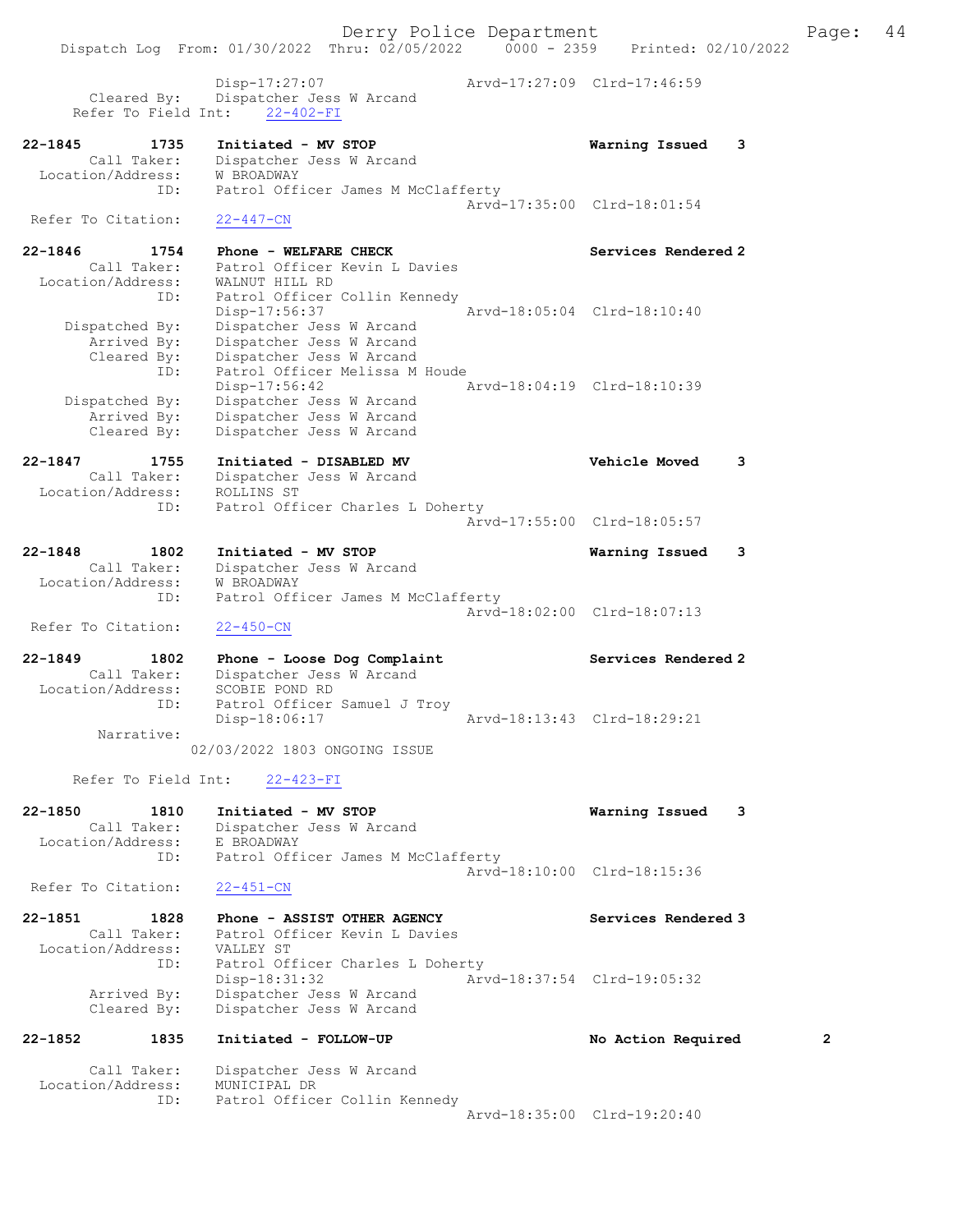|                                                 |      | Dispatch Log From: 01/30/2022 Thru: 02/05/2022                                                                                    | $0000 - 2359$ | Printed: 02/10/2022            |              |
|-------------------------------------------------|------|-----------------------------------------------------------------------------------------------------------------------------------|---------------|--------------------------------|--------------|
| $22 - 1853$                                     | 2003 | Radio - FOLLOW-UP                                                                                                                 |               | No Action Required             | 2            |
| Call Taker:<br>Location/Address:<br>Cleared By: | ID:  | Patrol Officer Kevin L Davies<br>[DY 2] MUNICIPAL DR<br>Patrol Officer Samuel J Troy<br>Disp-20:04:06<br>Dispatcher Jess W Arcand |               | Arvd-20:04:08 Clrd-20:38:38    |              |
| $22 - 1854$                                     | 2037 | Phone - NOISE COMPLAINT                                                                                                           |               | Quieted on Request             | 2            |
|                                                 |      |                                                                                                                                   |               |                                |              |
| Call Taker:<br>Location/Address:                |      | Dispatcher Jess W Arcand<br>LARAWAY CT                                                                                            |               |                                |              |
|                                                 | ID:  | Patrol Officer Collin Kennedy<br>Disp-20:38:14                                                                                    |               | Arvd-20:41:04 Clrd-20:49:53    |              |
|                                                 | ID:  | Patrol Officer Samuel J Troy                                                                                                      |               |                                |              |
| Narrative:                                      |      | Disp-20:39:03                                                                                                                     |               | Arvd-20:41:02 Clrd-20:49:44    |              |
|                                                 |      | 02/03/2022 2037 LOUD MUSIC                                                                                                        |               |                                |              |
| $22 - 1855$                                     | 2050 | Phone - WELFARE CHECK                                                                                                             |               | $\overline{2}$<br>Report Taken |              |
| Call Taker:<br>Location/Address:                |      | Dispatcher Jess W Arcand<br>LARAWAY CT                                                                                            |               |                                |              |
|                                                 | ID:  | Patrol Officer Samuel J Troy                                                                                                      |               |                                |              |
|                                                 | ID:  | $Disp-20:51:04$<br>Patrol Officer Collin Kennedy                                                                                  |               | Arvd-20:58:37 Clrd-21:07:08    |              |
|                                                 | ID:  | Disp-20:51:05<br>Sergeant Jared Knox                                                                                              | Arvd-20:58:37 | $Clrd-21:07:05$                |              |
|                                                 |      | Disp-20:55:36                                                                                                                     |               | Arvd-20:58:37 Clrd-21:07:06    |              |
|                                                 | ID:  | Patrol Officer Charles L Doherty<br>$Disp-20:58:32$                                                                               |               | Arvd-20:58:37 Clrd-21:07:02    |              |
| Refer To Incident:                              |      | $22 - 181 - OF$                                                                                                                   |               |                                |              |
| $22 - 1856$                                     | 2137 | Initiated - WELFARE CHECK                                                                                                         |               | Services Rendered 2            |              |
| Call Taker:<br>Location/Address:                |      | Dispatcher Jess W Arcand<br>TSIENNETO RD                                                                                          |               |                                |              |
|                                                 | ID:  | Patrol Officer Melissa M Houde                                                                                                    |               | Arvd-21:37:00 Clrd-21:47:33    |              |
|                                                 | ID:  | Sergeant Jared Knox<br>$Disp-21:37:58$                                                                                            |               | Arvd-21:38:57 Clrd-21:47:33    |              |
|                                                 | ID:  | Patrol Officer Samuel J Troy                                                                                                      |               |                                |              |
|                                                 |      | Disp-21:38:59                                                                                                                     |               | Arvd-21:39:01 Clrd-21:47:33    |              |
| $22 - 1857$                                     | 2151 | Walk-In - FOLLOW-UP                                                                                                               |               | No Action Required             | $\mathbf{2}$ |
| Call Taker:<br>Location/Address:                |      | Dispatcher Jess W Arcand<br>MUNICIPAL DR                                                                                          |               |                                |              |
|                                                 | ID:  | Patrol Officer Samuel J Troy                                                                                                      |               |                                |              |
|                                                 | ID:  | Disp-21:51:17<br>Sergeant Jared Knox                                                                                              |               | Aryd-21:51:21 Clrd-22:42:00    |              |
|                                                 | ID:  | $Disp-21:51:19$<br>Patrol Officer Kevin L Davies                                                                                  |               | Arvd-21:51:22 Clrd-21:59:47    |              |
|                                                 |      | Disp-21:54:28                                                                                                                     |               | Arvd-21:54:30 Clrd-21:56:34    |              |
| $22 - 1858$<br>Call Taker:<br>Location/Address: | 2349 | Initiated - PROPERTY CHECK<br>Dispatcher Christine D Carlson<br>ROLLINS ST                                                        |               | Services Rendered 2            |              |
|                                                 | ID:  | Patrol Officer Awess Abdulkadir                                                                                                   |               | Arvd-23:49:00 Clrd-23:49:47    |              |

# For Date: 02/04/2022 - Friday

| 22-1859<br>0150   | Phone - NOISE COMPLAINT         | Verbal in Nature 2 |                             |  |
|-------------------|---------------------------------|--------------------|-----------------------------|--|
| Call Taker:       | Dispatcher Christine D Carlson  |                    |                             |  |
| Location/Address: | LINLEW DR                       |                    |                             |  |
| ID:               | Patrol Officer Awess Abdulkadir |                    |                             |  |
|                   | Disp-01:51:13                   |                    | Arvd-01:53:58 Clrd-02:14:55 |  |
| ID:               | Patrol Officer Jack Stafford    |                    |                             |  |
|                   | $Disp-01:51:14$                 |                    | Arvd-01:54:18 Clrd-02:14:54 |  |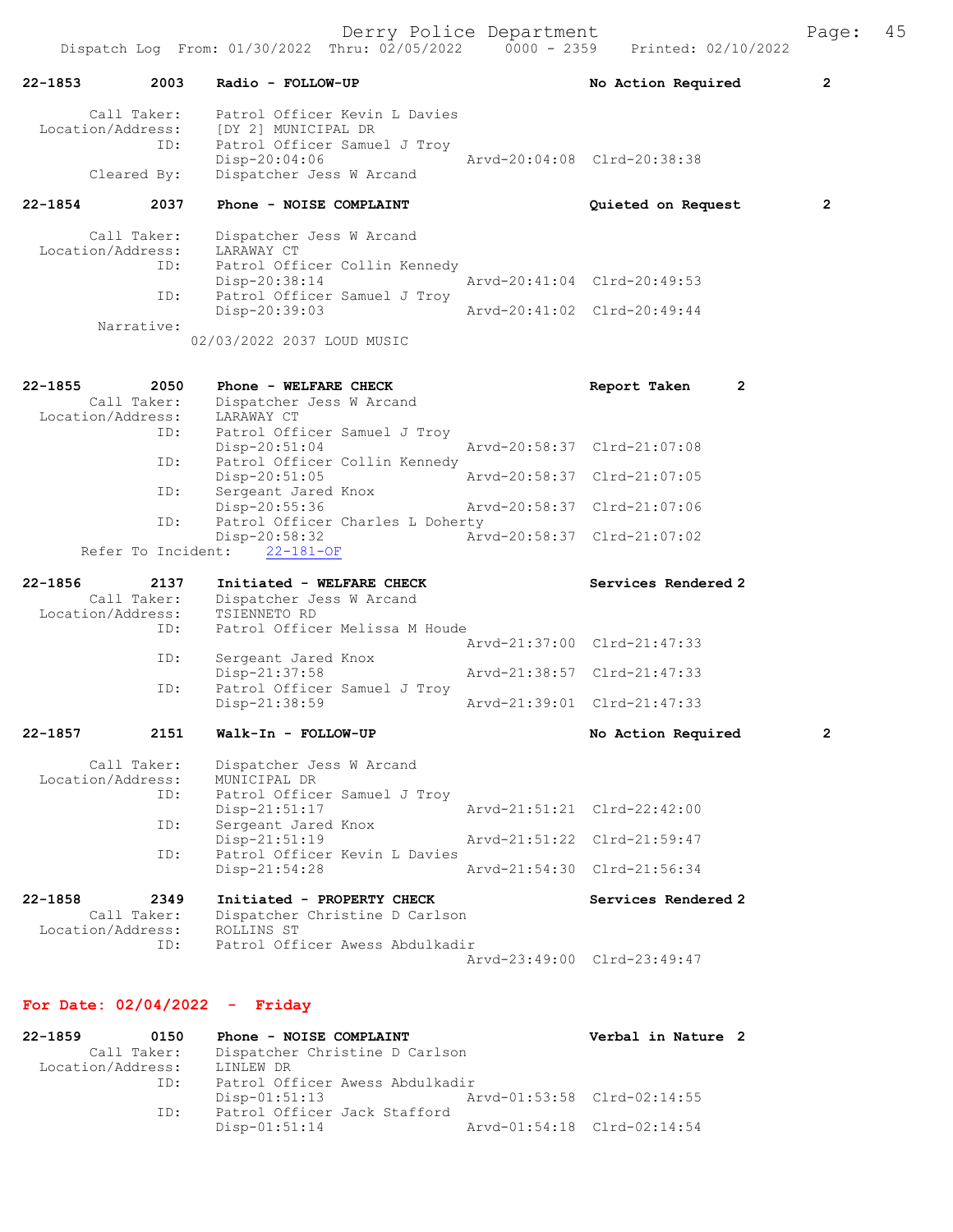|                                  | Dispatch Log From: 01/30/2022 Thru: 02/05/2022                 | $0000 - 2359$ | Printed: 02/10/2022         |              |
|----------------------------------|----------------------------------------------------------------|---------------|-----------------------------|--------------|
| ID:                              | Sergeant James M Belanger                                      |               |                             |              |
| Refer To Field Int:              | $Disp-01:54:56$<br>$22 - 400 - FI$                             |               | Arvd-01:54:58 Clrd-02:14:41 |              |
|                                  |                                                                |               |                             |              |
| 22-1860<br>0313<br>Call Taker:   | Initiated - MV STOP<br>Dispatcher Christine D Carlson          |               | Warning Issued              | 3            |
| Location/Address:                | E BROADWAY                                                     |               |                             |              |
| ID:                              | Patrol Officer Andrew R Kennedy                                |               | Arvd-03:13:00 Clrd-03:24:11 |              |
| ID:                              | Sergeant James M Belanger                                      |               |                             |              |
| Refer To Citation:               | Disp-03:19:12<br>$22 - 452 - CN$                               |               | Aryd-03:19:12 Clrd-03:21:06 |              |
|                                  |                                                                |               |                             |              |
| 0524<br>22-1861<br>Call Taker:   | Phone - DEPARTMENT INFO<br>Dispatcher Christine D Carlson      |               | Services Rendered 3         |              |
| Location/Address:                | MUNICIPAL DR                                                   |               |                             |              |
| Narrative:                       | 02/04/2022 0524 Highway called regarding weather condition     |               |                             |              |
|                                  | change                                                         |               |                             |              |
|                                  |                                                                |               |                             |              |
| 22-1862<br>0551<br>Call Taker:   | Phone - MEDICAL EMERGENCY<br>Dispatcher Christine D Carlson    |               | Services Rendered 1         |              |
| Location/Address:                | W BROADWAY                                                     |               |                             |              |
| ID:                              | Patrol Officer Andrew R Kennedy<br>$Disp-05:52:24$             |               | Arvd-05:55:57 Clrd-06:27:15 |              |
| ID:                              | Patrol Officer Nikita Tomnyuk<br>$Disp-05:52:25$               |               | Arvd-05:58:00 Clrd-06:27:12 |              |
| ID:                              | Sergeant James M Belanger                                      |               |                             |              |
| Refer To Field Int:              | $Disp-05:58:51$<br>$22 - 404 - FI$                             |               | Arvd-06:05:22 Clrd-06:27:09 |              |
|                                  |                                                                |               |                             |              |
| 22-1863<br>0741<br>Call Taker:   | Phone - SUSPICIOUS ACTIVITY<br>Dispatcher Jonathon S Pickering |               | Services Rendered 2         |              |
| Location/Address:                | [DY 3563] MANCHESTER RD                                        |               |                             |              |
| ID:                              | Patrol Officer Charles L Doherty<br>Disp-07:42:26              |               | Arvd-07:44:54 Clrd-07:51:21 |              |
| Narrative:                       | 02/04/2022 0752 unwanted subject on property - GOA, advice     |               |                             |              |
|                                  | given, criminal trespass warning to be issued                  |               |                             |              |
| Refer To Field Int:              | $22 - 414 - FI$                                                |               |                             |              |
| 22-1864<br>0803                  | Phone - ALARM, BURGLAR                                         |               | <b>False Alarm</b>          | 1            |
| Call Taker:<br>Location/Address: | Dispatcher Jonathon S Pickering<br>[DY 3779] NUTFIELD CT       |               |                             |              |
| ID:                              | Patrol Officer Nicholas M Granville                            |               |                             |              |
| ID:                              | Disp-08:04:34<br>Patrol Officer James M McClafferty            |               | Arvd-08:08:17 Clrd-08:17:21 |              |
| Refer To Field Int:              | Disp-08:04:35<br>$22 - 430 - FI$                               |               | Arvd-08:17:19 Clrd-08:17:20 |              |
|                                  |                                                                |               |                             |              |
| 22-1865<br>0814<br>Call Taker:   | Initiated - MV STOP<br>Dispatcher Jonathon S Pickering         |               | Warning Issued              | 3            |
| Location/Address:                | W BROADWAY + FORDWAY ST                                        |               |                             |              |
| ID:                              | Patrol Officer Melissa M Houde                                 |               | Arvd-08:14:00 Clrd-08:18:28 |              |
| Refer To Citation:               | $22 - 453 - CN$                                                |               |                             |              |
| 22-1866<br>0814                  | Phone - MEDICAL EMERGENCY                                      |               | Transported to Hospital     | 1            |
| Call Taker:                      | Dispatcher Jonathon S Pickering                                |               |                             |              |
| Location/Address:<br>ID:         | LARAWAY CT<br>Patrol Officer Charles L Doherty                 |               |                             |              |
|                                  | $Disp-08:15:12$                                                |               | Arvd-08:17:16 Clrd-08:21:30 |              |
| ID:                              | Patrol Officer Cody Johnson<br>Disp-08:15:15                   |               | Arvd-08:17:16 Clrd-08:21:31 |              |
| Refer To Field Int:              | $22 - 405 - FI$                                                |               |                             |              |
| 0819<br>22-1867                  | Phone - MV ACCIDENT                                            |               | Cleared                     | $\mathbf{1}$ |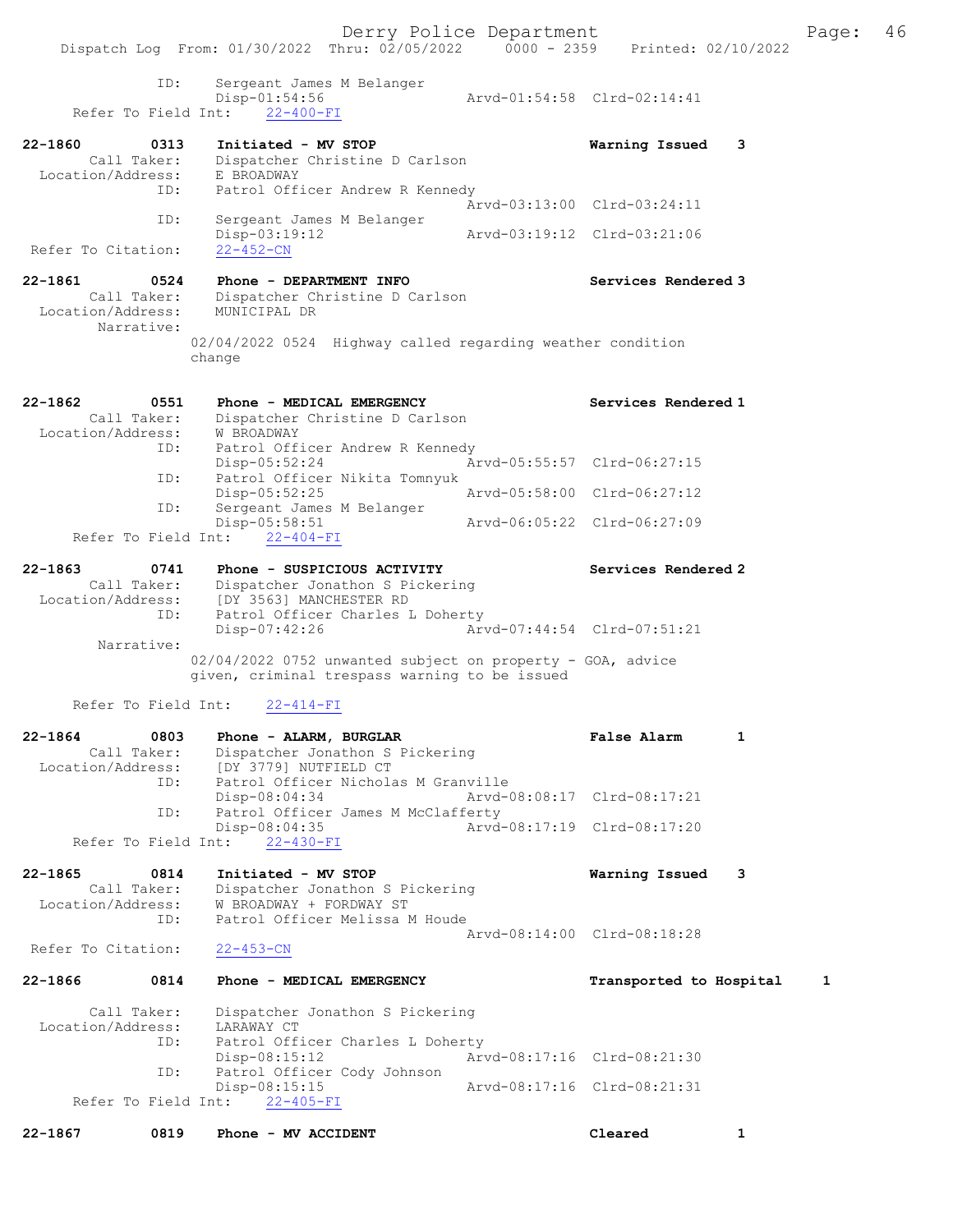Derry Police Department Fage: 47

|                                                            | Dispatch Log From: 01/30/2022 Thru: 02/05/2022<br>$0000 - 2359$                                                             | Printed: 02/10/2022         |              |
|------------------------------------------------------------|-----------------------------------------------------------------------------------------------------------------------------|-----------------------------|--------------|
| Call Taker:<br>Location/Address:                           | Dispatcher Jonathon S Pickering<br>STRAWBERRY HILL RD                                                                       |                             |              |
| ID:                                                        | Patrol Officer Timothy J Underhill<br>$Disp-08:19:57$                                                                       | Arvd-08:24:57 Clrd-09:53:36 |              |
| ID:                                                        | Patrol Officer James M McClafferty<br>Disp-08:20:00                                                                         | Arvd-08:23:39 Clrd-10:27:14 |              |
| ID:                                                        | Sergeant Jared Knox<br>Disp-08:26:08                                                                                        | Arvd-08:28:57 Clrd-09:53:34 |              |
| ID:                                                        | Patrol Officer Jeffrey R Pike<br>Disp-10:07:07                                                                              | Aryd-10:27:14 Clrd-18:17:11 |              |
| Cleared By:<br>ID:                                         | Patrol Officer Cody Johnson<br>Patrol Officer Melissa M Houde<br>Disp-18:07:57                                              | Clrd-18:08:01               |              |
| Dispatched By:<br>Cleared By:<br>Narrative:                | Patrol Officer Kevin L Davies<br>Patrol Officer Kevin L Davies                                                              |                             |              |
|                                                            | 02/04/2022 0823 road closed                                                                                                 |                             |              |
| Narrative:                                                 | 02/04/2022 0824 DFD has Eversource responding - priority<br>response                                                        |                             |              |
| Narrative:                                                 | 02/04/2022 0829 pole snapped, lines down                                                                                    |                             |              |
| Narrative:                                                 | 02/04/2022 0836 Eversource on scene                                                                                         |                             |              |
| Narrative:                                                 | 02/04/2022 0905 plate is NH AP8948                                                                                          |                             |              |
| Narrative:                                                 | 02/04/2022 0924 Pinard Waste has Duvals Towing responding,<br>15 minute ETA                                                 |                             |              |
| Narrative:                                                 | 02/04/2022 0940 418 off with barricades                                                                                     |                             |              |
| Narrative:                                                 | 02/04/2022 1027 Duval Towing on scene                                                                                       |                             |              |
| Refer To Accident:                                         | $22 - 64 - AC$                                                                                                              |                             |              |
| 22-1868<br>0825<br>Call Taker:<br>Location/Address:<br>ID: | Initiated - MV STOP<br>Dispatcher Jonathon S Pickering<br>W BROADWAY + ELM ST<br>Patrol Officer Melissa M Houde             | Warning Issued              | 3            |
| Refer To Citation:                                         | $22 - 454 - CN$                                                                                                             | Arvd-08:25:00 Clrd-08:28:52 |              |
| 22-1869<br>0840<br>Call Taker:<br>Location/Address:        | Initiated - SUBPOENA DELIVERY<br>Dispatcher Jonathon S Pickering<br>[DY 2] MUNICIPAL DR<br>Patrol Officer Charles L Doherty | Served                      | $\mathbf{1}$ |
| ID:                                                        |                                                                                                                             | Arvd-08:40:00 Clrd-09:02:05 |              |
| 22-1870<br>0847<br>Call Taker:<br>Location/Address:        | Initiated - MV STOP<br>Dispatcher Jonathon S Pickering<br>W BROADWAY + FORDWAY ST                                           | Warning Issued              | 3            |
| ID:<br>Refer To Citation:                                  | Patrol Officer Melissa M Houde<br>$22 - 455 - CN$                                                                           | Arvd-08:47:00 Clrd-08:57:12 |              |
| 22-1871<br>0903                                            | Initiated - DISABLED MV                                                                                                     | <b>Vehicle Towed</b>        | 3            |
| Call Taker:<br>Location/Address:<br>ID:                    | Dispatcher Jonathon S Pickering<br>N SHORE (BL) RD + KENRO WAY<br>Patrol Officer Cody Johnson                               |                             |              |
| Narrative:                                                 |                                                                                                                             | Arvd-09:03:00 Clrd-09:53:42 |              |
|                                                            | 02/04/2022 0916 next on the list for NH 4448257, Recovery                                                                   |                             |              |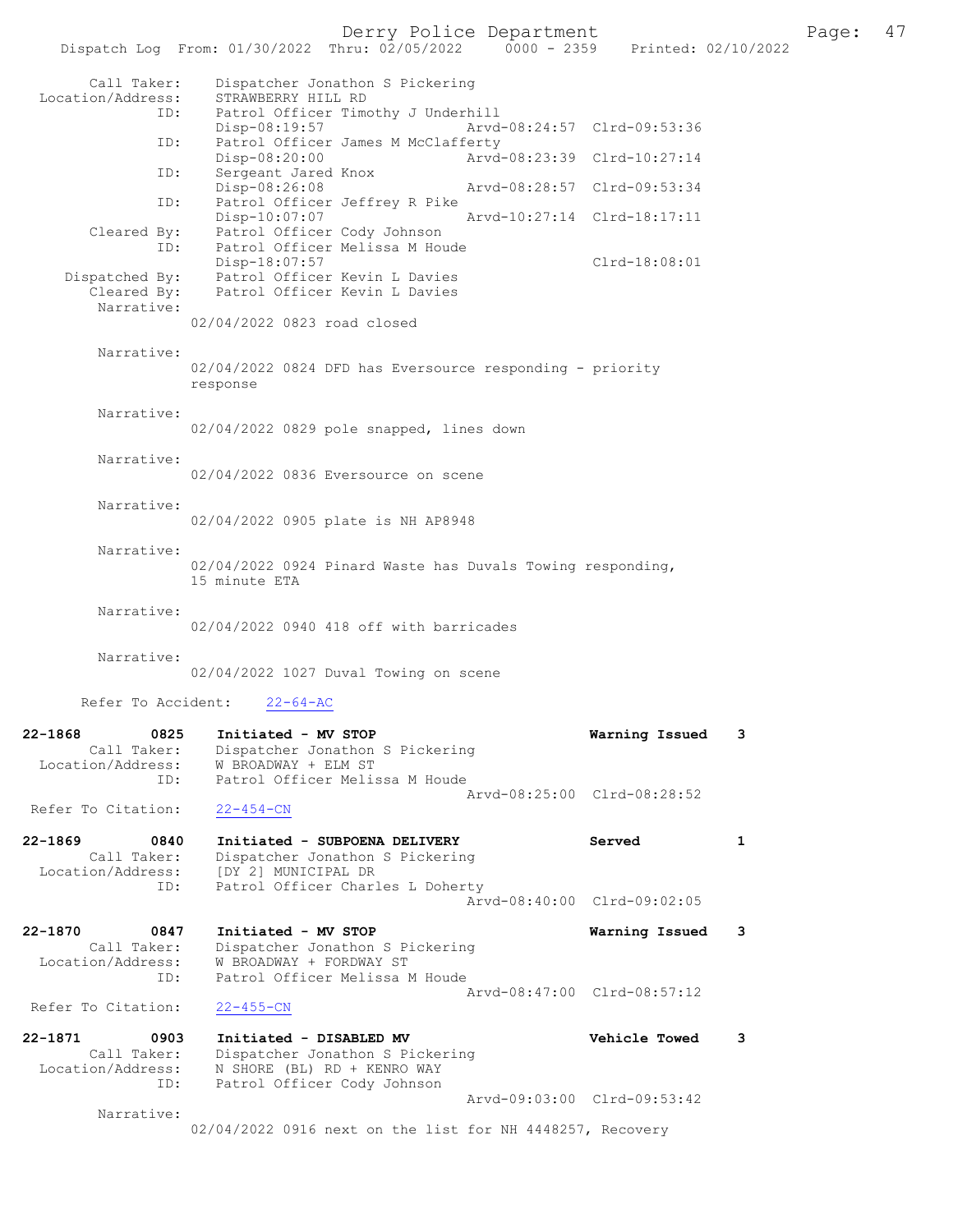Dispatch Log From: 01/30/2022 Thru: 02/05/2022 0000 - 2359 Printed: 02/10/2022 unavailable, LBP Towing assigned Narrative: 02/04/2022 0931 LBP Towing on scene 22-1872 0937 Initiated - MV STOP Warning Issued 3 Call Taker: Dispatcher Jonathon S Pickering Location/Address: W BROADWAY + CLARK ST ID: Patrol Officer Melissa M Houde Arvd-09:37:00 Clrd-09:41:38 Refer To Citation: 22-456-CN Narrative: 02/04/2022 0938 silver camry, no plate 22-1873 0954 Phone - MV CHECK SENT ON THEIR WAY 1 Call Taker: Dispatcher Jonathon S Pickering Location/Address: CEMETERY RD ID: Patrol Officer Timothy J Underhill<br>Disp-09:54:40 Arvd-Arvd-10:03:34 Clrd-10:17:59 Refer To Field Int: 22-459-FI 22-1874 1012 Initiated - MV STOP Warning Issued 3 Call Taker: Dispatcher Jonathon S Pickering Location/Address: W BROADWAY + CLARK ST ID: Patrol Officer Melissa M Houde Arvd-10:12:00 Clrd-10:15:25<br>ID: Sergeant Jared Knox Sergeant Jared Knox<br>Disp-10:12:54 Disp-10:12:54 Arvd-10:12:55 Clrd-10:15:27 Refer To Citation: 22-1875 1015 Phone - PARKING COMPLAINT Vehicle checked 1 Call Taker: Dispatcher Jonathon S Pickering Location/Address: CHESTER RD ID: Patrol Officer Cody Johnson Disp-10:17:57 Arvd-10:21:05 Clrd-10:38:09 Narrative: 02/04/2022 1038 message left for vehicle owner 22-1876 1041 Initiated - MV ACCIDENT 1 22-1876 Report Taken 1 Call Taker: Dispatcher Jonathon S Pickering Location/Address: FOLSOM RD + MANCHESTER RD ID: Patrol Officer Cody Johnson Arvd-10:41:00 Clrd-11:29:57 ID: Sergeant Jared Knox Disp-10:45:16 Arvd-10:45:17 Clrd-10:55:56 Narrative: 02/04/2022 1041 moved to DPD front lot Narrative: 02/04/2022 1042 off with NH 4779358 Narrative: 02/04/2022 1043 off with MA 4EPD39 Refer To Accident: 22-65-AC 22-1877 1046 Initiated - MV STOP Warning Issued 3 Call Taker: Dispatcher Jonathon S Pickering Location/Address: CRYSTAL AVE ID: Patrol Officer Melissa M Houde Arvd-10:46:00 Clrd-10:49:51 Refer To Citation: 22-458-CN 22-1878 1052 Initiated - MV STOP Warning Issued 3 Call Taker: Dispatcher Jonathon S Pickering Location/Address: W BROADWAY

ID: Patrol Officer Melissa M Houde

Derry Police Department Fage: 48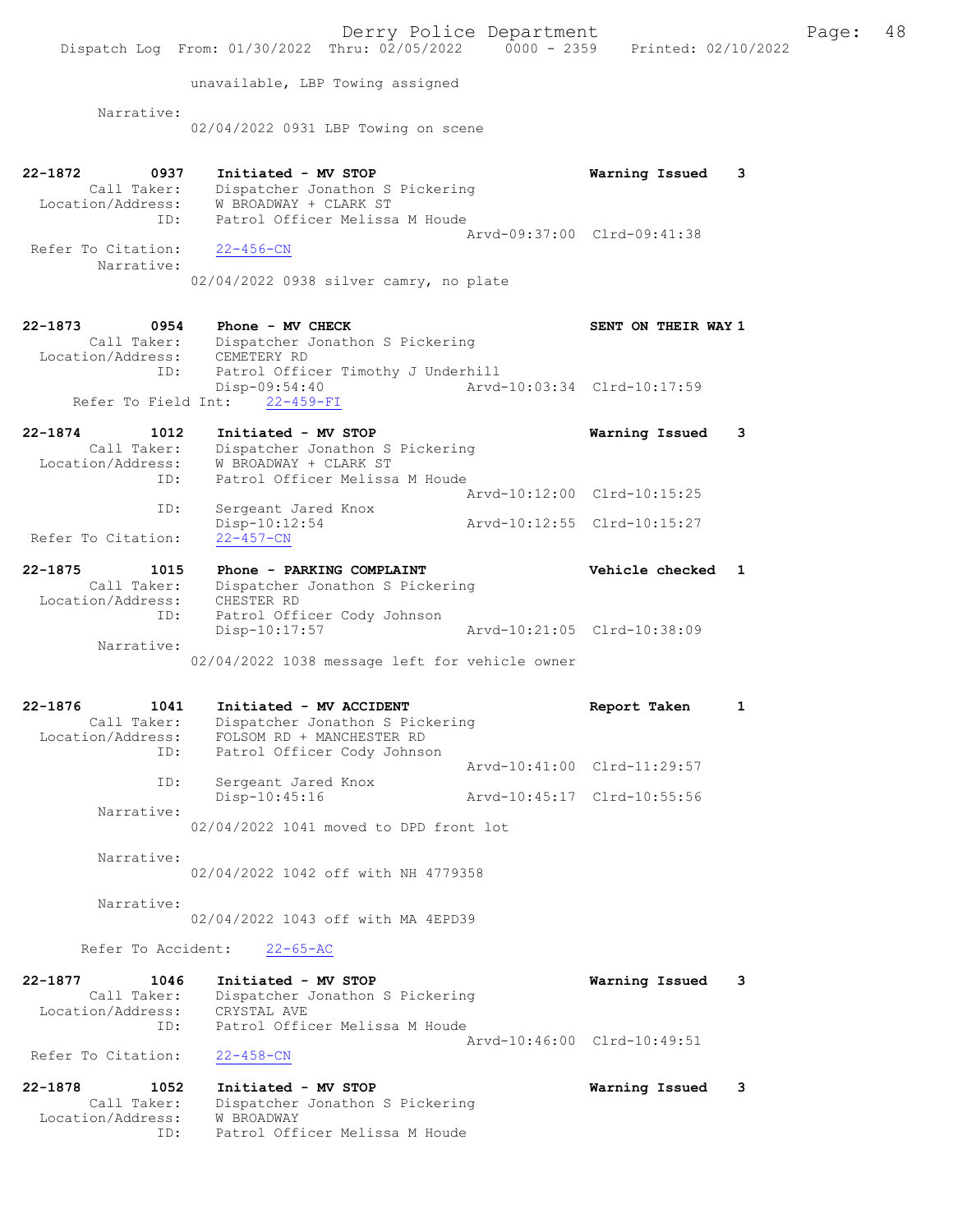Arvd-10:52:00 Clrd-10:55:51<br>22-459-CN Refer To Citation: 22-1879 1143 Phone - ALARM, BURGLAR False Alarm 1 Call Taker: Dispatcher Jonathon S Pickering Location/Address: [DY 1338] E BROADWAY ID: Patrol Officer Nicholas M Granville Disp-11:43:37 Arvd-11:49:20 Clrd-11:59:09 ID: Patrol Officer James M McClafferty Disp-11:43:39 Arvd-11:46:00 Clrd-11:59:09 Narrative: 02/04/2022 1149 off with worker Refer To Field Int: 22-454-FI 22-1880 1146 Phone - DISABLED MV Vehicle Towed 3 Call Taker: Dispatcher Jonathon S Pickering Location/Address: [DY 2077] MANCHESTER RD ID: Patrol Officer Cody Johnson Disp-11:46:23 Arvd-11:49:02 Clrd-12:42:42 ID: Patrol Officer Charles L Doherty

Disp-12:07:32 Clrd-12:16:01

ID: Patrol Officer Charles L Doherty<br>Disp-12:27:28 Arvd-12:31:09 Clrd-12:42:53 Disp-12:27:28 Narrative:

02/04/2022 1149 ME 3129155

Narrative:

02/04/2022 1206 Bauchmann's Towing notified and responding

Narrative:

02/04/2022 1231 Bauchmann's on scene

| $22 - 1881$ | 1149 | Phone - RECKLESS CONDUCT                       |                             | Report Taken                | $\overline{2}$ |
|-------------|------|------------------------------------------------|-----------------------------|-----------------------------|----------------|
| Call Taker: |      | Dispatcher Jonathon S Pickering                |                             |                             |                |
|             |      | Location/Address: [DY 1170] MANNING ST         |                             |                             |                |
|             |      | ID: Patrol Officer Nicholas M Granville        |                             |                             |                |
|             |      | Disp-11:59:20                                  | Arvd-12:05:18 Clrd-14:26:37 |                             |                |
|             | ID:  | Patrol Officer James M McClafferty             |                             |                             |                |
|             |      | $Disp-11:59:22$                                |                             | Arvd-12:05:17 Clrd-13:54:59 |                |
|             | ID:  | Sergeant Jared Knox                            |                             |                             |                |
|             |      | Disp-12:05:14                                  | Arvd-12:05:16 Clrd-14:26:39 |                             |                |
|             | ID:  | Patrol Officer Melissa M Houde                 |                             |                             |                |
|             |      | Disp-12:38:37                                  | Arvd-12:52:08 Clrd-13:54:56 |                             |                |
|             | ID:  | Detective Lieutenant Jon M Breen               |                             |                             |                |
|             |      | $Disp-12:44:25$                                |                             | Arvd-12:44:26 Clrd-13:54:54 |                |
|             | ID:  | Detective Peter A Houlis                       |                             |                             |                |
|             |      | $Disp-12:52:01$                                |                             | Arvd-12:52:06 Clrd-13:54:53 |                |
|             | ID:  | Detective Benjamin J Doyle                     |                             |                             |                |
|             |      | Disp-12:52:04                                  |                             | Arvd-12:52:05 Clrd-13:54:54 |                |
| Narrative:  |      |                                                |                             |                             |                |
|             |      | 02/04/2022 1220 negligent discharge of firearm |                             |                             |                |

Narrative:

02/04/2022 1220 off with MA 2YSE48

Refer To Incident: 22-182-OF

| 22-1882<br>1529               | Phone - WELFARE CHECK          |                             | Services Rendered 2         |
|-------------------------------|--------------------------------|-----------------------------|-----------------------------|
| Call Taker:                   | Patrol Officer Cody Johnson    |                             |                             |
| Location/Address:             | [DY 3639] BALLARD RD           |                             |                             |
| ID:                           | Patrol Officer Melissa M Houde |                             |                             |
|                               | Disp-15:31:15                  |                             | Arvd-15:44:35 Clrd-15:49:26 |
| ID:                           | Patrol Officer Samuel J Troy   |                             |                             |
|                               | Disp-15:31:19                  | Arvd-15:44:37 Clrd-15:49:29 |                             |
| ID:                           | Sergeant Jared Knox            |                             |                             |
|                               | $Disp-15:44:45$                |                             | Arvd-15:46:55 Clrd-15:49:32 |
| Refer To Field Int: 22-426-FI |                                |                             |                             |
| Refer To Field Int: 22-428-FI |                                |                             |                             |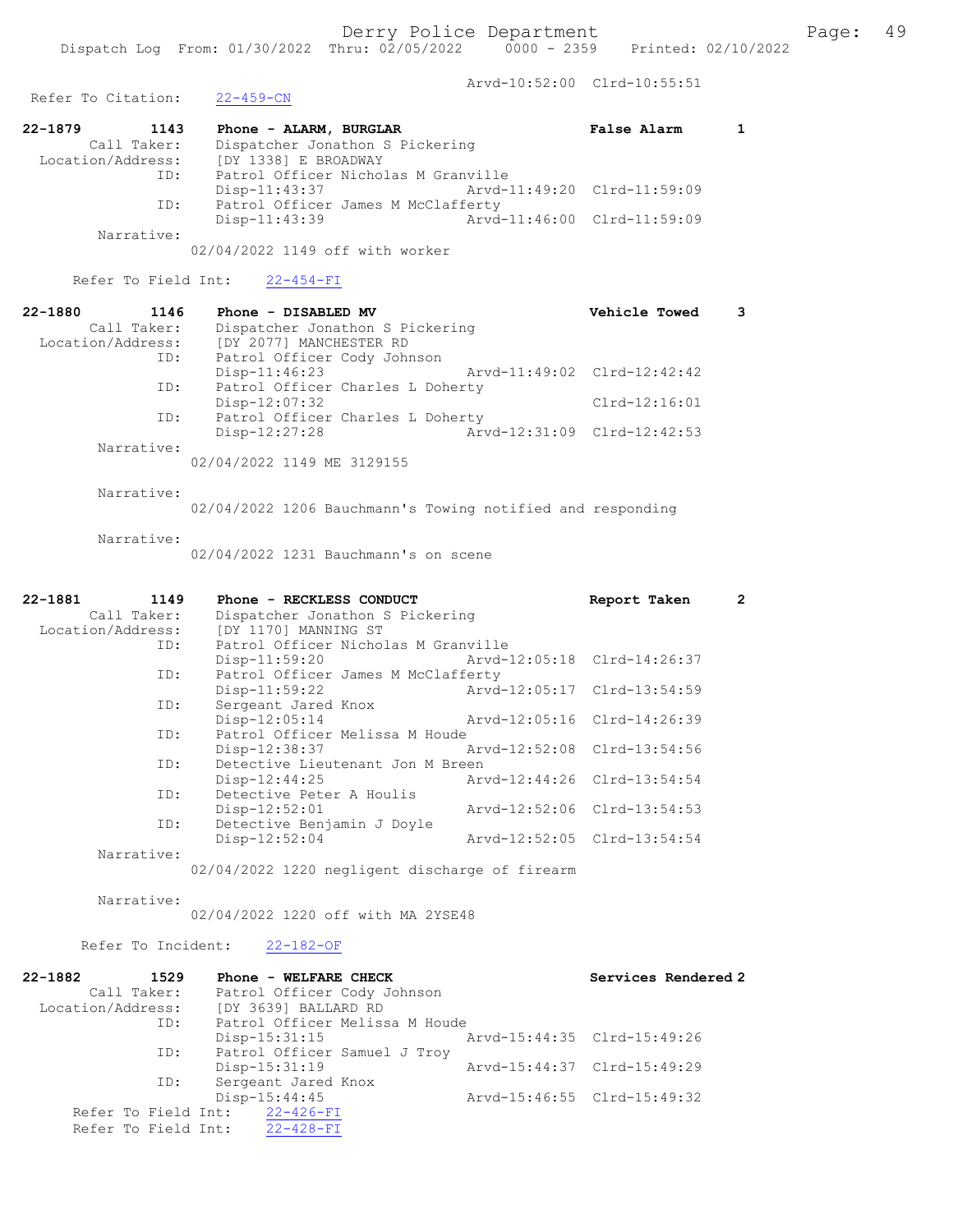| 22-1883<br>1613<br>Location/Address:<br>TD:<br>ID: | Phone - VEHICLE OFF THE ROAD<br>Call Taker: Patrol Officer Cody Johnson<br>ENGLISH RANGE RD + HILDA AVE<br>Patrol Officer Melissa M Houde |                             | Vehicle Moved        | 2 |                |
|----------------------------------------------------|-------------------------------------------------------------------------------------------------------------------------------------------|-----------------------------|----------------------|---|----------------|
| Narrative:                                         | Disp-16:13:52                                                                                                                             | Arvd-16:17:15 Clrd-16:52:20 |                      |   |                |
|                                                    | 02/04/2022 1627 Birch Street Collision notified and<br>responding                                                                         |                             |                      |   |                |
| Narrative:                                         | 02/04/2022 1628 NH 1912740                                                                                                                |                             |                      |   |                |
| Narrative:                                         | 02/04/2022 1636 Birch Street on scene                                                                                                     |                             |                      |   |                |
| Narrative:                                         | 02/04/2022 1652 Vehicle pulled out                                                                                                        |                             |                      |   |                |
| 22-1884<br>1716                                    | Phone - UNWANTED SUBJECT                                                                                                                  |                             | No Action Required   |   | $\overline{2}$ |
| ID:                                                | Call Taker: Patrol Officer Cody Johnson<br>Location/Address: [DY 830] MANCHESTER RD<br>Patrol Officer Joshua W Morse                      |                             |                      |   |                |
|                                                    | Disp-17:16:36                                                                                                                             | Arvd-17:23:32 Clrd-17:23:33 |                      |   |                |
| ID:                                                | Patrol Officer Samuel J Troy<br>Disp-17:16:39                                                                                             | Arvd-17:19:08 Clrd-17:25:22 |                      |   |                |
| ID:                                                | Sergeant Jared Knox<br>Disp-17:20:23<br>Refer To Field Int: 22-442-FI                                                                     | Arvd-17:20:27 Clrd-17:25:24 |                      |   |                |
| $22 - 1885$<br>1805                                | Phone - DISABLED MV                                                                                                                       |                             | Cleared              | 3 |                |
| ID:                                                | Call Taker: Patrol Officer Kevin L Davies<br>Location/Address: [DY 130] N MAIN ST<br>Patrol Officer Melissa M Houde                       |                             |                      |   |                |
| ID:                                                | Disp-18:08:10<br>Patrol Officer Scott M Beegan                                                                                            |                             | Clrd-18:10:38        |   |                |
| Cleared By:                                        | Disp-18:10:45<br>Patrol Officer Cody Johnson                                                                                              | Arvd-18:12:10 Clrd-19:22:53 |                      |   |                |
| Narrative:                                         | 02/04/2022 1846 Tow requested - Spacetown notified and<br>responding                                                                      |                             |                      |   |                |
| Narrative:                                         |                                                                                                                                           |                             |                      |   |                |
|                                                    | 02/04/2022 1914 Spacetown on scene and Highway on scene as<br>requested for pothole in roadway                                            |                             |                      |   |                |
| Narrative:                                         | 02/04/2022 1922 Operator refused Spacetown - placed at top<br>of list. Pot hole filled. All units clear                                   |                             |                      |   |                |
| 22-1886<br>1855                                    | Phone - VEHICLE OFF THE ROAD<br>Call Taker: Patrol Officer Cody Johnson                                                                   |                             | <b>Vehicle Towed</b> | 2 |                |
| ID:                                                | Location/Address: [DY 3154] HAMPSTEAD RD<br>Patrol Officer Melissa M Houde<br>Disp-18:56:31                                               | Arvd-19:06:33 Clrd-19:58:12 |                      |   |                |
| Cleared By:<br>Narrative:                          | Patrol Officer Kevin L Davies<br>02/04/2022 1906 326 Off with MA 316TE5                                                                   |                             |                      |   |                |
| Narrative:                                         | 02/04/2022 1909 Recovery Solutions notified of request and<br>they are en route                                                           |                             |                      |   |                |
| Narrative:                                         | 02/04/2022 1935 Recovery on scene                                                                                                         |                             |                      |   |                |
| Narrative:                                         |                                                                                                                                           |                             |                      |   |                |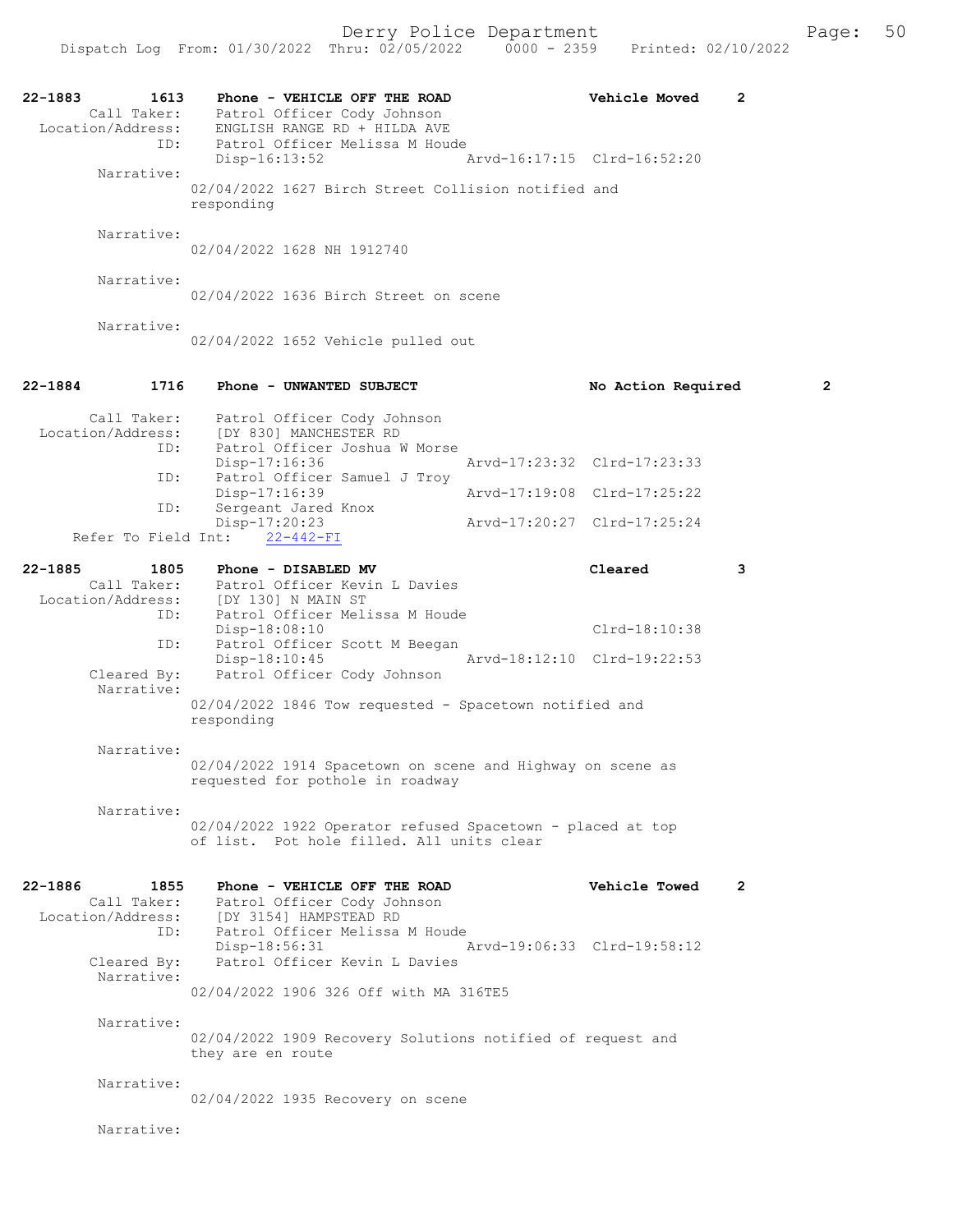02/04/2022 2000 recovery pulled vehicle out

Refer To Field Int: 22-427-FI

| 22-1887 | 1856              | Phone - DISABLED MV          | Cleared                     | 3 |
|---------|-------------------|------------------------------|-----------------------------|---|
|         | Call Taker:       | Patrol Officer Cody Johnson  |                             |   |
|         | Location/Address: | [DY 2419] MANCHESTER RD      |                             |   |
|         | ID:               | Patrol Officer Samuel J Troy |                             |   |
|         |                   | Disp-18:58:08                | Arvd-19:05:55 Clrd-19:55:42 |   |
|         | Narrative:        |                              |                             |   |

02/04/2022 1906 423 off with NH 3461688

Refer To Field Int: 22-443-FI

Call Taker: Patrol Officer Cody Johnson

| 22-1888<br>Call Taker:<br>Location/Address: | 1954                       | Phone - DOMESTIC DISTURBANCE<br>Patrol Officer Cody Johnson<br>LARAWAY CT                                  | Arrest(s) Made              | $\mathbf{1}$         |
|---------------------------------------------|----------------------------|------------------------------------------------------------------------------------------------------------|-----------------------------|----------------------|
| Arrived By:                                 | ID:                        | Patrol Officer Joshua W Morse<br>Disp-19:55:19<br>Patrol Officer Kevin L Davies                            | Arvd-19:58:33 Clrd-20:21:06 |                      |
| Arrived By:                                 | ID:                        | Sergeant Jared Knox<br>Disp-19:55:29<br>Patrol Officer Kevin L Davies                                      | Arvd-19:58:24 Clrd-20:21:08 |                      |
|                                             | ID:                        | Patrol Officer Samuel J Troy<br>Disp-19:55:49                                                              | Arvd-19:58:26 Clrd-20:52:53 |                      |
| Arrived By:                                 | ID:                        | Patrol Officer Kevin L Davies<br>Patrol Officer Michael P Accorto                                          |                             |                      |
| Dispatched By:                              | Arrived By:                | Disp-19:58:31<br>Patrol Officer Kevin L Davies<br>Patrol Officer Kevin L Davies                            | Arvd-19:58:35 Clrd-20:21:04 |                      |
|                                             | ID:                        | Patrol Officer Kevin L Davies<br>$Disp-20:48:02$                                                           | Arvd-20:48:28 Clrd-21:38:19 |                      |
| Narrative:                                  |                            | 02/04/2022 2015 One Juvenile in custody                                                                    |                             |                      |
| Narrative:                                  |                            | 02/04/2022 2019 423 S/M to HQ 49779.5                                                                      |                             |                      |
| Narrative:                                  |                            | 02/04/2022 2022 423 Off at HO E/M 49780.0                                                                  |                             |                      |
| Narrative:                                  |                            | 02/04/2022 2036 Juvenile in custody for DV Assault                                                         |                             |                      |
| Narrative:                                  |                            | 02/04/2022 2138 Juvenile released to Parent                                                                |                             |                      |
|                                             | Refer To Arrest:           | $22 - 109 - AR$                                                                                            |                             |                      |
| 22-1889<br>Location/Address:                | 2033<br>Call Taker:        | Phone - PARKING COMPLAINT<br>Patrol Officer Cody Johnson<br>FROST RD                                       | Cleared                     | $\mathbf{1}$         |
|                                             | ID:                        | Patrol Officer Michael P Accorto<br>Disp-20:34:05                                                          | Arvd-20:47:49 Clrd-20:47:51 |                      |
| 22-1890<br>Location/Address:                | 2048<br>Call Taker:<br>ID: | Phone - UNAUTHORIZED USE<br>Patrol Officer Cody Johnson<br>BUTTONWOOD DR<br>Patrol Officer Melissa M Houde | Report Taken                | $\mathbf{2}^{\circ}$ |
| Refer To Incident:                          |                            | $Disp-20:48:47$<br>$22 - 183 - OF$                                                                         | Arvd-20:57:21 Clrd-21:16:45 |                      |
| 22-1891<br>Call Taker:<br>Location/Address: | 2048                       | Phone - SUSPICIOUS ACTIVITY<br>Patrol Officer Cody Johnson<br>[DY 1377] CRYSTAL AVE                        | Cleared                     | 2                    |
|                                             | ID:                        | Patrol Officer Joshua W Morse<br>Disp-20:49:35                                                             | Arvd-20:52:50 Clrd-21:07:28 |                      |
| 22-1892                                     | 2213                       | Initiated - MV STOP                                                                                        | Warning Issued              | 3                    |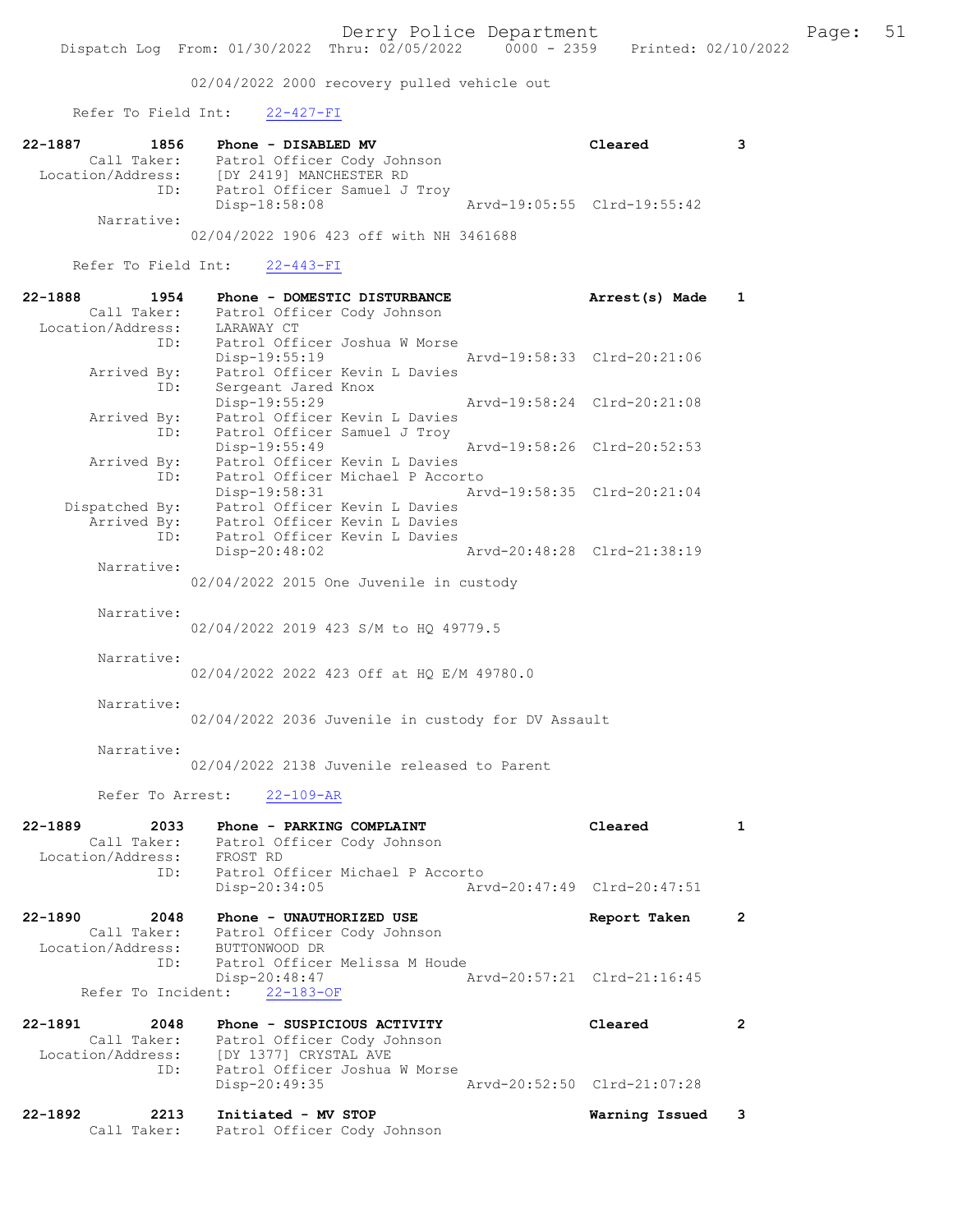Derry Police Department Form Page: 52 Dispatch Log From: 01/30/2022 Thru: 02/05/2022 0000 - 2359 Printed: 02/10/2022 Location/Address: [DY 1377] CRYSTAL AVE ID: Patrol Officer Samuel J Troy Arvd-22:13:00 Clrd-22:27:10<br>TD: Patrol Officer Scott M Beegan Patrol Officer Scott M Beegan<br>Disp-22:17:56 Disp-22:17:56 Arvd-22:17:58 Clrd-22:27:09 Refer To Citation: 22-1893 2336 Initiated - MV STOP Warning Issued 3 Call Taker: Dispatcher Christine D Carlson Location/Address: CRYSTAL AVE + ROLLINS ST ID: Patrol Officer Andrew R Kennedy Arvd-23:36:00 Clrd-02/05/2022 @ 00:13:01 ID: Patrol Officer Awess Abdulkadir Disp-23:39:59 Arvd-23:40:01 Clrd-02/05/2022 @ 00:12:59 ID: Sergeant Patrick H Dawson Disp-23:40:10 Arvd-23:46:59 Clrd-02/05/2022 @ 00:12:57 Refer To Citation: Narrative: 02/04/2022 2347 S7 advising checking sobriety Narrative: 02/05/2022 0011 Negative 19

22-1894 2359 Phone - PARKING COMPLAINT Vehicle Moved 1 Call Taker: Patrol Officer Kevin L Davies Location/Address: BELMONT TER<br>ID: Patrol Officer<br>Disp-00:02:01<br>Contriber Chr Patrol Officer Monica Ricci Arvd-00:10:06 Clrd-02/05/2022 @ 00:17:43 Arrived By: Dispatcher Christine D Carlson Cleared By: Dispatcher Christine D Carlson Narrative: vehicle impeding snow remvoal in the culdasac

#### For Date: 02/05/2022 - Saturday

| $22 - 1895$<br>0007<br>Call Taker:<br>Location/Address:<br>ID: | Initiated - MV STOP<br>Dispatcher Christine D Carlson<br>E BROADWAY<br>Patrol Officer Nikita Tomnyuk                  | Warning Issued                               |  |
|----------------------------------------------------------------|-----------------------------------------------------------------------------------------------------------------------|----------------------------------------------|--|
| Refer To Citation:                                             | $22 - 461 - CN$                                                                                                       | Aryd-00:07:00 Clrd-00:13:18                  |  |
| $22 - 1896$<br>0017<br>Call Taker:<br>Location/Address:<br>ID: | Initiated - PARKING COMPLAINT<br>Dispatcher Christine D Carlson<br>[DY 64] COVENTRY LN<br>Patrol Officer Monica Ricci | Vehicle Moved<br>Arvd-00:17:00 Clrd-00:23:47 |  |

22-1897 0415 Initiated - MV STOP Warning Issued 3 Call Taker: Dispatcher Christine D Carlson Location/Address: S MAIN ST + HUMPHREY RD ID: Patrol Officer Andrew R Kennedy Arvd-04:15:00 Clrd-04:22:44 Refer To Citation:

22-1898 0601 Phone - PARKING COMPLAINT Vehicle checked 1 Call Taker: Dispatcher Christine D Carlson Location/Address: STORER CT ID: Patrol Officer Andrew R Kennedy Disp-06:02:09 Arvd-06:06:48 Clrd-06:14:56 Narrative: 02/05/2022 0605 Complaint of white transit van that caller claims not to belong at address

Narrative:

02/05/2022 0615 Parked on private property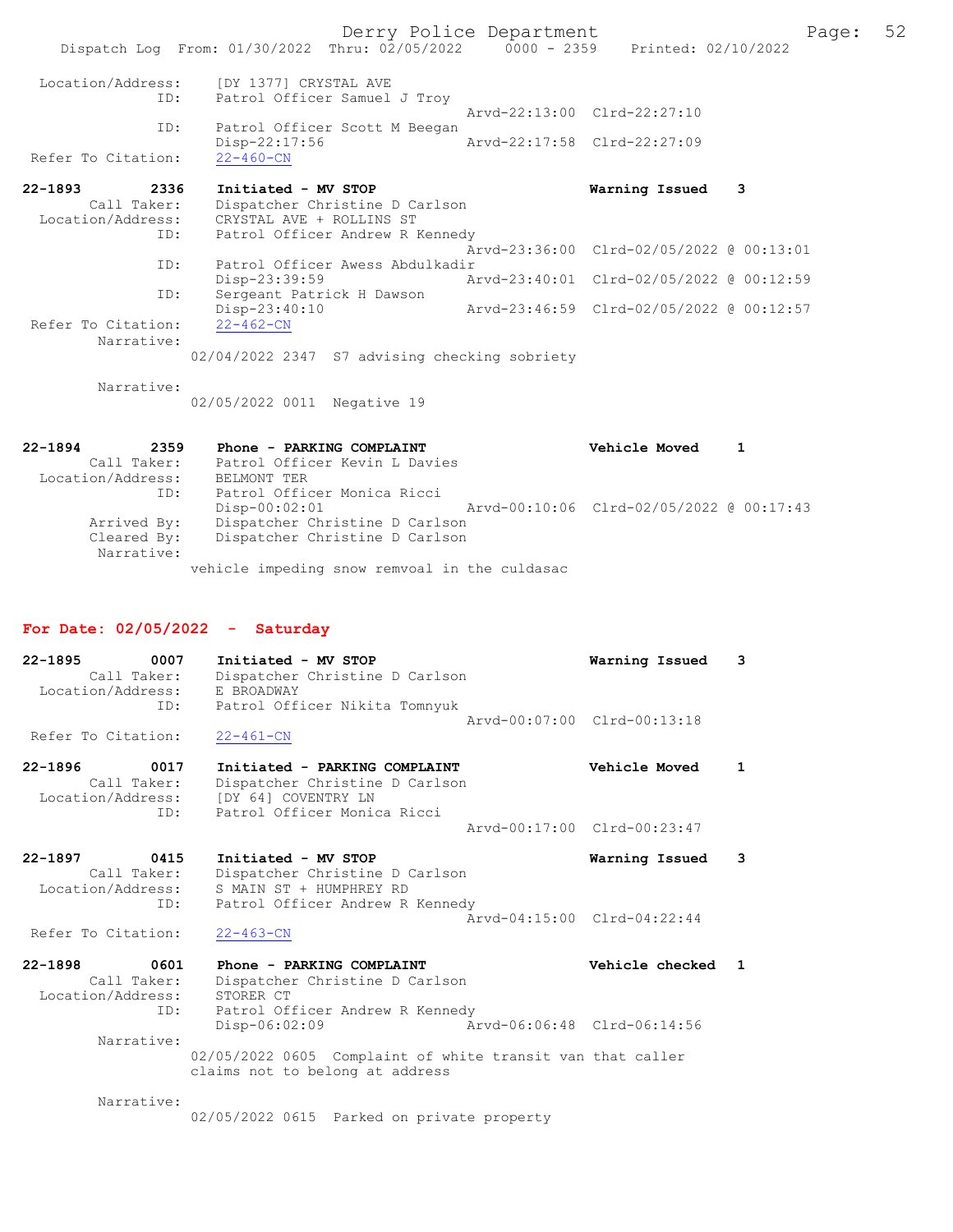| 22-1899<br>0707                    | Initiated - WELFARE CHECK                                 | Services Rendered 2         |              |
|------------------------------------|-----------------------------------------------------------|-----------------------------|--------------|
| Call Taker:<br>Location/Address:   | Dispatcher Jess W Arcand<br>MUNICIPAL DR                  |                             |              |
| ID:                                | Lieutenant Robert F Smith                                 | Aryd-07:07:00 Clrd-07:07:48 |              |
| Refer To Field Int:                | $22 - 412 - FI$                                           |                             |              |
| $22 - 1900$<br>0726                | Phone - DISABLED MV                                       | Services Rendered 3         |              |
| Call Taker:<br>Location/Address:   | Dispatcher Jess W Arcand<br>MT PLEASANT ST                |                             |              |
| ID:                                | Patrol Officer Nicholas M Granville<br>Disp-07:27:12      | Arvd-07:34:08 Clrd-07:54:29 |              |
|                                    |                                                           |                             |              |
| $22 - 1901$<br>0818<br>Call Taker: | Initiated - SUBPOENA DELIVERY<br>Dispatcher Jess W Arcand | Served                      | $\mathbf{1}$ |
| Location/Address:                  | BLAKE FARM RD                                             |                             |              |
| ID:                                | Patrol Officer Sara R Joyce                               | Arvd-08:18:00 Clrd-08:23:35 |              |
| $22 - 1902$<br>0834                | Initiated - SUBPOENA DELIVERY                             | Served                      | $\mathbf{1}$ |
| Call Taker:                        | Dispatcher Jess W Arcand                                  |                             |              |
| Location/Address:<br>ID:           | OLDE COACH RD<br>Patrol Officer Sara R Joyce              |                             |              |
|                                    |                                                           | Arvd-08:34:00 Clrd-09:12:13 |              |
| $22 - 1903$<br>0911                | Initiated - DEPARTMENT INFO                               | Services Rendered 3         |              |
| Call Taker:<br>Location/Address:   | Dispatcher Jess W Arcand<br>W BROADWAY                    |                             |              |
| ID:                                | Dispatcher Jess W Arcand                                  |                             |              |
| Narrative:                         |                                                           | Arvd-09:11:00 Clrd-09:12:03 |              |
|                                    | 02/05/2022 0911 PUBLIC WORKS NOTIFIED OF ICY PARKING LOT  |                             |              |
|                                    |                                                           |                             |              |
|                                    |                                                           |                             |              |
| $22 - 1904$<br>0926                | Initiated - MV STOP                                       | Warning Issued              | 3            |
| Call Taker:<br>Location/Address:   | Dispatcher Jess W Arcand<br>HAMPSTEAD RD                  |                             |              |
| ID:                                | Patrol Officer Samuel J Troy                              | Arvd-09:26:00 Clrd-09:35:50 |              |
| Refer To Citation:                 | $22 - 464 - CN$                                           |                             |              |
| $22 - 1905$<br>0955                | Initiated - PAPER SERVICE                                 | Not Served                  | 3            |
| Call Taker:                        | Dispatcher Jess W Arcand                                  |                             |              |
| Location/Address:<br>ID:           | <b>BEDARD AVE</b><br>Patrol Officer Samuel J Troy         |                             |              |
|                                    |                                                           | Arvd-09:55:00 Clrd-10:01:03 |              |
| $22 - 1906$<br>1015                | 911 - SECURITY / OPEN DOOR/WINDOW                         | Services Rendered 2         |              |
| Call Taker:<br>Location/Address:   | Dispatcher Jess W Arcand<br>ENGLISH RANGE RD              |                             |              |
| ID:                                | Patrol Officer Sara R Joyce                               | Arvd-10:20:09 Clrd-10:40:04 |              |
| ID:                                | Disp-10:15:51<br>Patrol Officer Brendan S Holden          |                             |              |
| ID:                                | $Disp-10:15:57$<br>Sergeant Seth Plumer                   | Arvd-10:20:06 Clrd-10:36:02 |              |
|                                    | Disp-10:20:25                                             | Arvd-10:25:04 Clrd-10:35:00 |              |
| Refer To Field Int:                | $22 - 431 - FI$                                           |                             |              |
| $22 - 1907$<br>1031                | Phone - VANDALISM                                         | Report Taken                | 3            |
| Call Taker:<br>Location/Address:   | Dispatcher Jess W Arcand<br>NORTH AVE                     |                             |              |
| ID:                                | Patrol Officer Nicholas M Granville<br>Disp-10:33:54      | Arvd-10:38:46 Clrd-10:54:21 |              |
| Narrative:                         |                                                           |                             |              |
|                                    | 02/05/2022 1054 MAILBOX LOCK DAMAGED                      |                             |              |
| Refer To Incident:                 | $22 - 184 - OF$                                           |                             |              |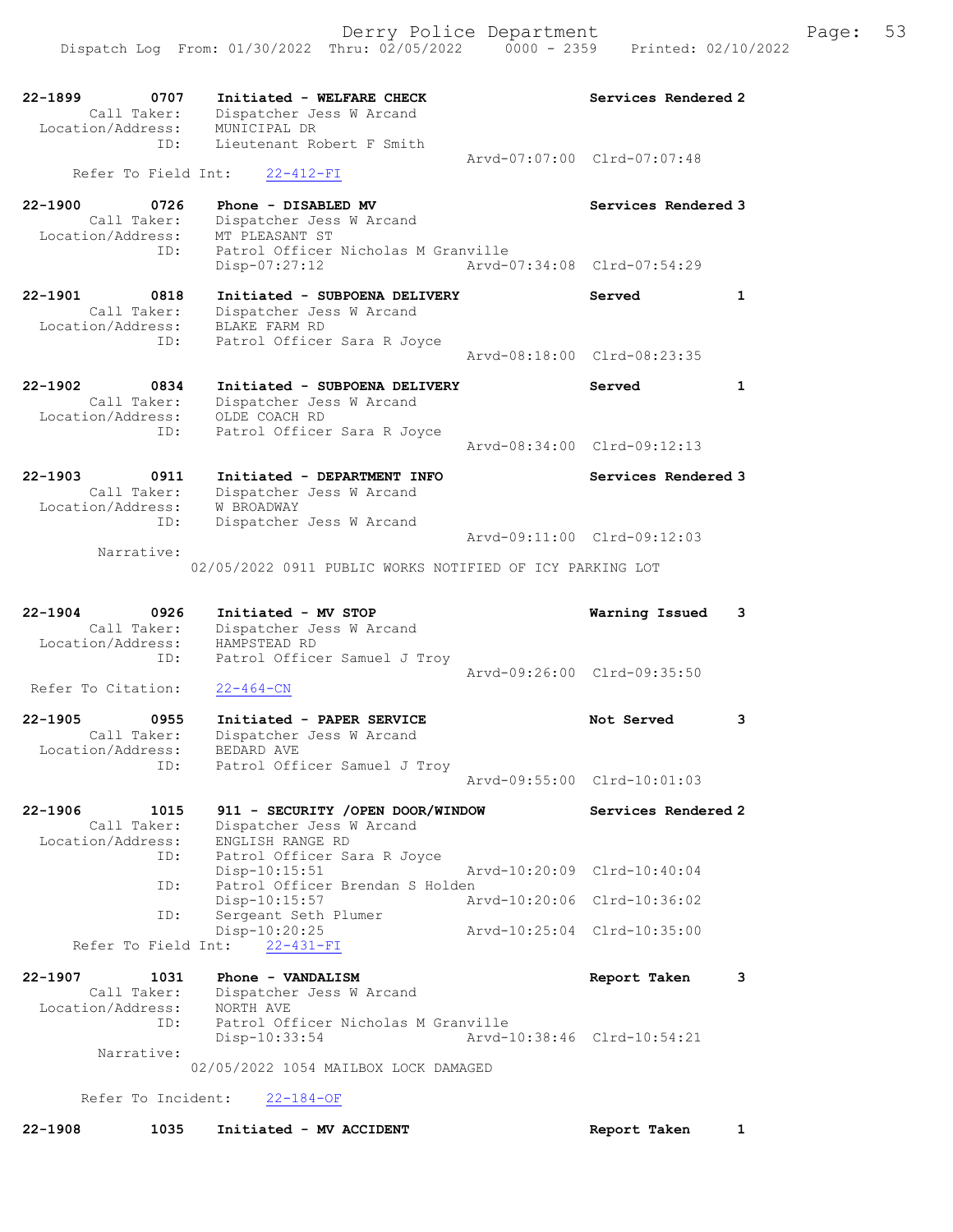Derry Police Department Fage: 54 Dispatch Log From: 01/30/2022 Thru: 02/05/2022 0000 - 2359 Printed: 02/10/2022 Call Taker: Dispatcher Jess W Arcand Location/Address: ENGLISH RANGE RD ID: Sergeant Seth Plumer Arvd-10:35:00 Clrd-10:40:23 Refer To Accident: 22-66-AC 22-1909 1052 Initiated - MV STOP Warning Issued 3 Call Taker: Dispatcher Jess W Arcand Location/Address: MANCHESTER RD ID: Patrol Officer Brendan S Holden Arvd-10:52:00 Clrd-11:00:22 Refer To Citation: 22-465-CN 22-1910 1059 Phone - WELFARE CHECK Services Rendered 2 Call Taker: Patrol Officer Charles L Doherty Location/Address: ROCKINGHAM RD ID: Patrol Officer Samuel J Troy Disp-11:01:09 Arvd-11:04:53 Clrd-11:35:35 Arrived By: Dispatcher Jess W Arcand Cleared By: Dispatcher Jess W Arcand Narrative: checking on resident Narrative: 02/05/2022 1109 DFD NOTIFIED AND RESPONDING Narrative: 02/05/2022 1116 DFD ON SCENE Refer To Field Int: 22-413-FI 22-1911 1157 Phone - COMPLAINT Services Rendered 3 Call Taker: Dispatcher Jess W Arcand Location/Address: GERMANTOWN RD ID: Patrol Officer Samuel J Troy<br>Disp-11:57:22 Arvd-12:14:41 Clrd-12:34:30 Narrative: 02/05/2022 1157 PERSON BLOCKING ACCESS TO GERMANTOWN RD Refer To Field Int: 22-433-FI 22-1912 1227 Initiated - FOLLOW-UP No Action Required 2 Call Taker: Dispatcher Jess W Arcand Location/Address: MUNICIPAL DR ID: Patrol Officer Sara R Joyce Arvd-12:27:00 Clrd-12:35:29 22-1913 1229 Phone - THEFT Report Taken 2 Call Taker: Patrol Officer Charles L Doherty Location/Address: [DY 146] ASHLEIGH DR ID: Patrol Officer Brendan S Holden Disp-12:31:24 Arvd-12:37:35 Clrd-13:19:42 Arrived By: Dispatcher Jess W Arcand<br>Cleared By: Dispatcher Jess W Arcand Dispatcher Jess W Arcand Narrative: theft of money from self service machine Refer To Incident: 22-185-OF 22-1914 1245 Phone - WELFARE CHECK Services Rendered 2

 Call Taker: Patrol Officer Charles L Doherty Location/Address: STRAWBERRY HILL RD ID: Patrol Officer Samuel J Troy Disp-12:46:51 Arvd-12:51:39 Clrd-12:58:19 Arrived By: Dispatcher Jess W Arcand Cleared By: Dispatcher Jess W Arcand Narrative: neighbor is not snow blowing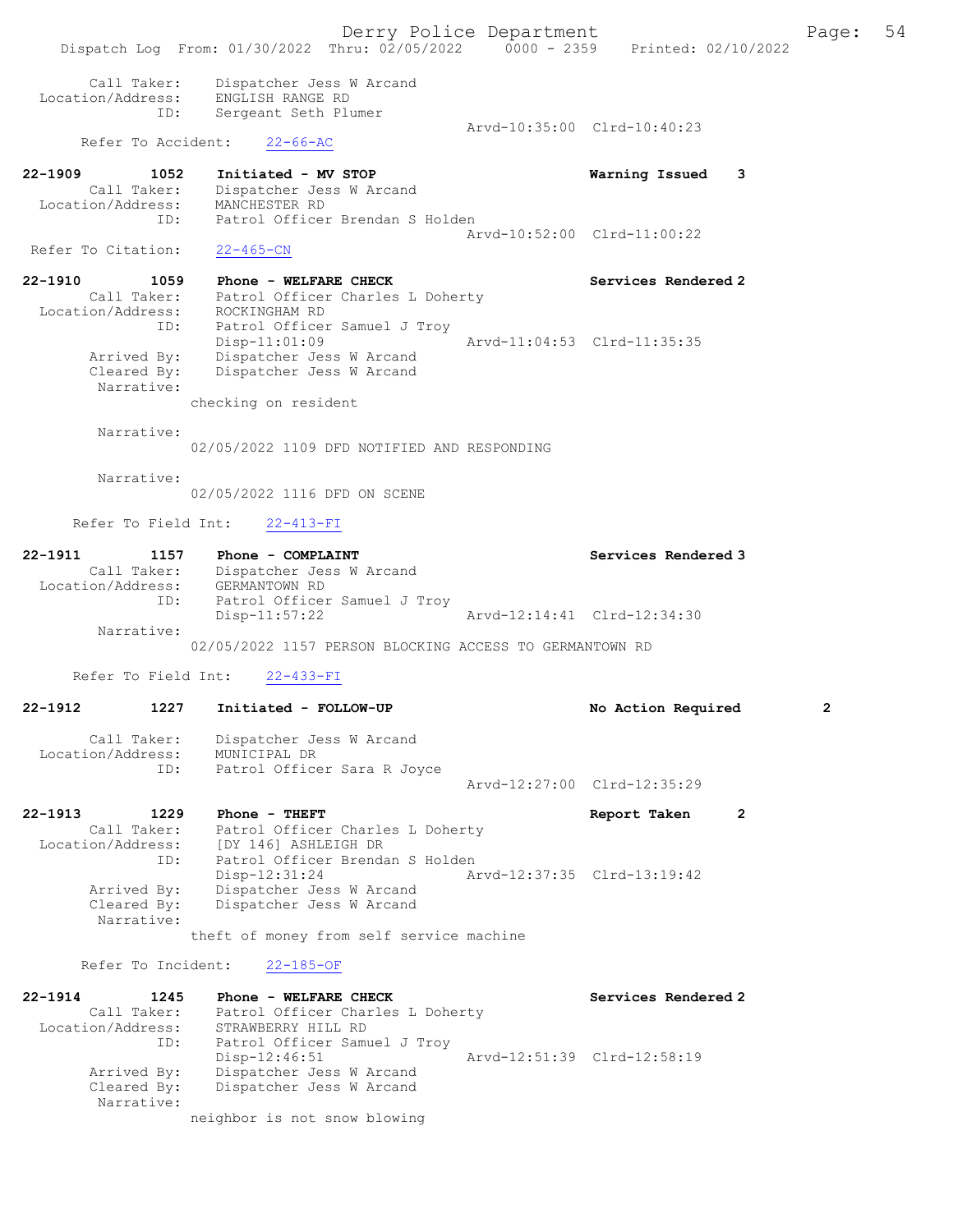Refer To Field Int: 22-432-FI

| 22-1915 1303<br>Call Taker:<br>Location/Address: BOWERS RD | Phone - ANIMAL COMPLAINT<br>Dispatcher Jess W Arcand<br>ID: Patrol Officer Nicholas M Granville                     | Investigated 1    |   |
|------------------------------------------------------------|---------------------------------------------------------------------------------------------------------------------|-------------------|---|
|                                                            | Disp-13:05:36                                                                                                       | Clrd-13:09:31     |   |
| ID:                                                        | Patrol Officer Brendan S Holden<br>Disp-13:20:03 Arvd-13:32:53 Clrd-13:41:32                                        |                   |   |
| Narrative:                                                 | Arrived By: Patrol Officer Charles L Doherty<br>Cleared By: Patrol Officer Charles L Doherty                        |                   |   |
|                                                            | 02/05/2022 1303 DOG LEFT OUTSIDE FOR EXTENDED PERIOD                                                                |                   |   |
|                                                            | Refer To Field Int: 22-434-FI                                                                                       |                   |   |
|                                                            | 22-1916 1306 Phone - PARKING COMPLAINT                                                                              | Vehicle checked 1 |   |
|                                                            | Call Taker: Dispatcher Jess W Arcand<br>Location/Address: COLLETTES GROVE RD<br>ID: Patrol Officer Brendan S Holden |                   |   |
|                                                            | Disp-13:42:22 Arvd-13:56:57 Clrd-14:25:24                                                                           |                   |   |
|                                                            | Dispatched By: Patrol Officer Charles L Doherty                                                                     |                   |   |
| Location/Address:                                          | 22-1917 1307 911 - MV ACCIDENT<br>Call Taker: Dispatcher Jess W Arcand<br>GOODHUE RD                                | Report Taken      | 1 |

ID: Patrol Officer Sara R Joyce<br>Disp-13:08:30 Disp-13:08:30 Arvd-13:17:32 Clrd-14:48:32 ID: Patrol Officer Nicholas M Granville Disp-13:09:31 Arvd-13:17:45 Clrd-14:48:34 Refer To Citation: Narrative:

02/05/2022 1318 OFF WITH NH 4128534 AND NH 4579334

 Narrative: 02/05/2022 1338 LBP notified and responding for NH 4579334

Narrative:

02/05/2022 1352 LBP on scene

Narrative:

02/05/2022 1355 DPW notified of icy conditions

Narrative:

02/05/2022 1400 NEXT ON LIST BIRCH ST COLLISION NOTIFIED AND RESPONDING FOR NH 4128534

Narrative:

02/05/2022 1431 BIRCH ST ON SCENE

Narrative:

02/05/2022 1448 REPORTABLE. JOYCE VS LARSEN

Refer To Incident:  $\frac{22-186-OF}{22-67-AC}$ Refer To Accident:

22-1918 1314 Walk-In - ASSIST CITIZEN ADVICE GIVEN 3<br>Call Taker: Patrol Officer Charles L Doherty Call Taker: Patrol Officer Charles L Doherty<br>Location/Address: [DY 2] MUNICIPAL DR Location/Address: [DY 2] MUNICIPAL DR ID: Patrol Officer Charles L Doherty<br>Disp-13:18:40 Arv Disp-13:18:40 Arvd-13:18:43 Clrd-13:18:45 Narrative: questions about restraining order

22-1919 1520 Initiated - MV STOP Warning Issued 3 Call Taker: Dispatcher Christina L Power<br>:ion/Address: MANCHESTER RD Location/Address:<br>ID: Patrol Officer Nathan S Lavoie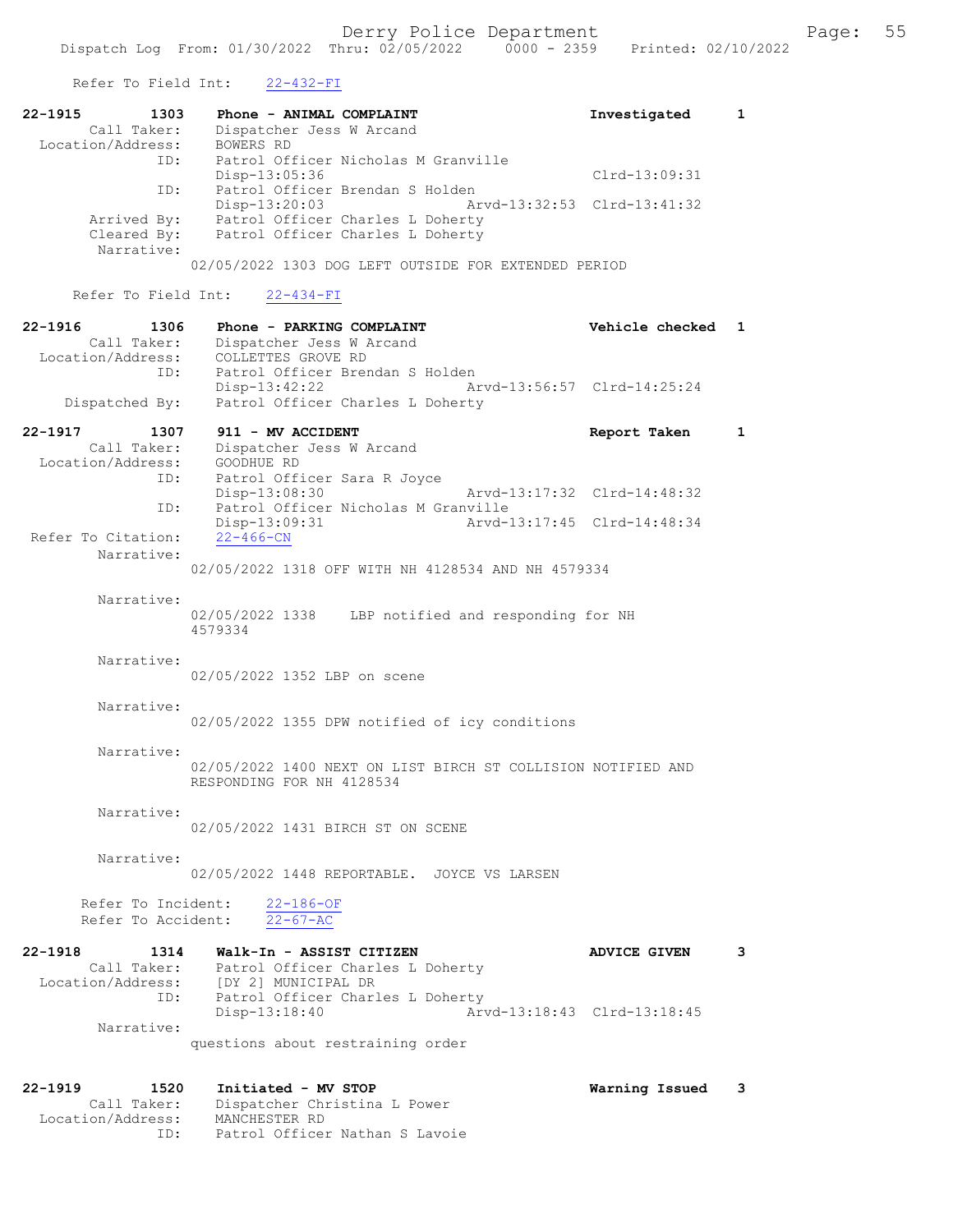Arvd-15:20:00 Clrd-15:28:03 Refer To Citation: 22-467-CN 22-1920 1532 Phone - ASSIST OTHER AGENCY Assistance Rendered 3 Call Taker: Dispatcher Christina L Power Location/Address: COLLETTES GROVE RD ID: Patrol Officer Michael P Accorto Disp-15:32:31 Arvd-15:38:38 Clrd-16:00:04 Narrative: DFD 22-1921 1538 Phone - ASSIST OTHER AGENCY Assistance Rendered 3 Call Taker: Dispatcher Christina L Power Location/Address: VALLEY ST ress: УАДДЕ ЭТ<br>ID: Patrol Officer Nathan S Lavoie Disp-15:39:57 Arvd-15:48:49 Clrd-16:10:07 Refer To Field Int: 22-440-FI 22-1922 1556 Phone - SUSPICIOUS ACTIVITY Services Rendered 2 Call Taker: Sergeant Jared Knox Location/Address: SOUTH AVE ID: Patrol Officer Joshua W Morse Disp-16:02:03 Arvd-16:10:51 Clrd-16:35:07 Patrol Officer Ryan M Panaro Arrived By: Dispatcher Christina L Power Cleared By: Dispatcher Christina L Power Narrative: 02/05/2022 1626 out on follow up on Elm St Refer To Field Int: 22-418-FI Refer To Field Int: 22-450-FI 22-1923 1600 Phone - NEIGHBORHOOD DISPUTE 10 Matter Mediated 2 Call Taker: Dispatcher Christina L Power<br>cation/Address: GERMANTOWN RD Location/Address:<br>ID: ID: Patrol Officer Michael P Accorto Disp-16:00:42 Arvd-16:00:43 Clrd-16:09:57 22-1924 1610 Phone - ASSIST OTHER AGENCY Assistance Rendered 3 Call Taker: Dispatcher Christina L Power Location/Address: COLLETTES GROVE RD ID: Patrol Officer Michael P Accorto Disp-16:10:54 Arvd-16:13:38 Clrd-17:10:55 ID: Patrol Officer Nathan S Lavoie<br>Disp-16:12:38 A Arvd-16:23:08 Clrd-17:04:54 Dispatched By: Sergeant Jared Knox ID: Sergeant Jeffrey M Dawe Disp-16:19:01 Arvd-16:19:02 Clrd-17:10:56 Narrative: 02/05/2022 1651 HPD on scene Refer To Field Int: 22-419-FI 22-1925 1613 Phone - NOISE COMPLAINT Quieted on Request 2 Call Taker: Dispatcher Christina L Power Location/Address: LINLEW DR ID: Patrol Officer Brendan S Holden<br>Disp-16:34:28 Ar Disp-16:34:28 Arvd-16:38:43 Clrd-16:46:57 Narrative: loud music Refer To Field Int: 22-435-FI 22-1926 1717 Phone - SUSPICIOUS ACTIVITY Gone on Arrival 2 Call Taker: Dispatcher Christina L Power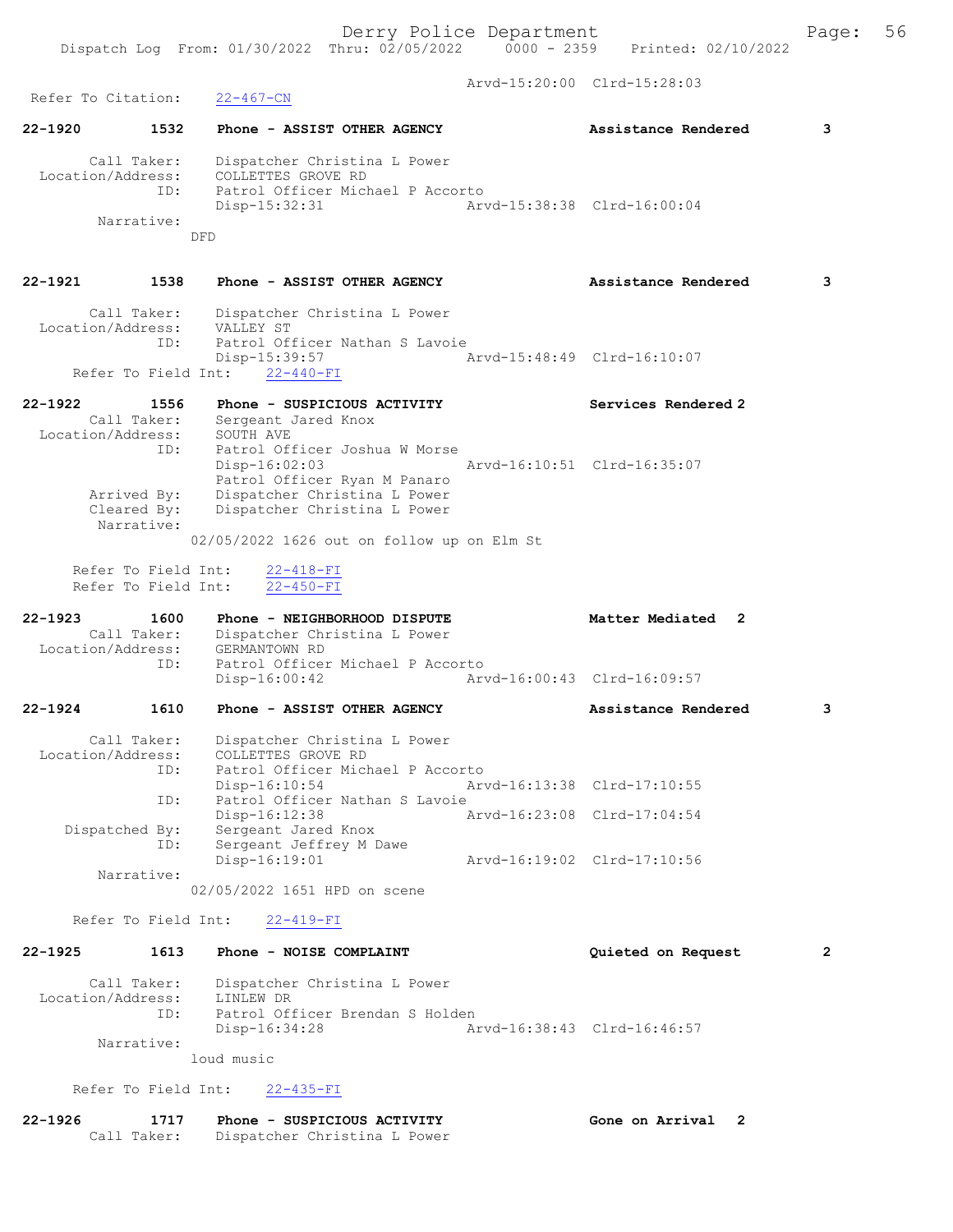Derry Police Department Fage: 57 Dispatch Log From: 01/30/2022 Thru: 02/05/2022 0000 - 2359 Printed: 02/10/2022 Location/Address: TSIENNETO RD ID: Patrol Officer Joshua W Morse Disp-17:17:27 Arvd-17:25:08 Clrd-17:27:05 Patrol Officer Ryan M Panaro Narrative: report of someone leaving a backpack on the ground 22-1927 1733 Phone - ERRATIC OPERATION Gone on Arrival 2 Call Taker: Dispatcher Christina L Power Location/Address: ENGLISH RANGE RD ID: Patrol Officer Nathan S Lavoie<br>Disp-17:33:48 Arvd-17:35:44 Clrd-17:42:07 Disp-17:33:48 Narrative: info passed on to RCSO 22-1928 1739 Initiated - MV CHECK Vehicle checked 1 Call Taker: Dispatcher Christina L Power Location/Address: E BROADWAY ID: Patrol Officer Joshua W Morse Arvd-17:39:00 Clrd-17:43:55 Patrol Officer Ryan M Panaro 22-1929 1745 Phone - MV CHECK Could Not Locate 1 Call Taker: Dispatcher Christina L Power Location/Address: OLD CHESTER RD ID: Patrol Officer Nathan S Lavoie Disp-17:46:17 Arvd-17:48:04 Clrd-18:04:00 22-1930 1821 Initiated - MV STOP Warning Issued 3 Call Taker: Patrol Officer Robert Corwin Location/Address: LINLEW DR ID: Patrol Officer Nathan S Lavoie Arvd-18:21:00 Clrd-18:28:59 Cleared By: Dispatcher Christina L Power Refer To Citation: 22-468-CN 22-1931 1848 Phone - MV ACCIDENT Report Taken 1 Call Taker: Dispatcher Christina L Power Location/Address: BIRCH ST ID: Patrol Officer Michael P Accorto Disp-18:48:09 Arvd-18:48:14 Clrd-19:04:10 ID: Sergeant Jeffrey M Dawe Disp-18:48:12 Arvd-18:54:23 Clrd-19:03:54 Narrative: Accorto vs parked car. Refer To Accident: 22-68-AC 22-1932 1950 Initiated - MV STOP Warning Issued 3 Call Taker: Dispatcher Christina L Power Location/Address: MANCHESTER RD ID: Patrol Officer Scott M Beegan Arvd-19:50:00 Clrd-19:56:38 Cleared By: Patrol Officer Robert Corwin Refer To Citation: 22-469-CN 22-1933 1956 Phone - ASSIST CITIZEN Assistance Rendered 3 Call Taker: Dispatcher Christina L Power Location/Address: COVENTRY LN ID: Patrol Officer Nathan S Lavoie Disp-19:58:14 Arvd-20:01:33 Clrd-20:53:01 Narrative: struck granite post Refer To Field Int: 22-441-FI

22-1934 2002 Initiated - MV STOP Warning Issued 3